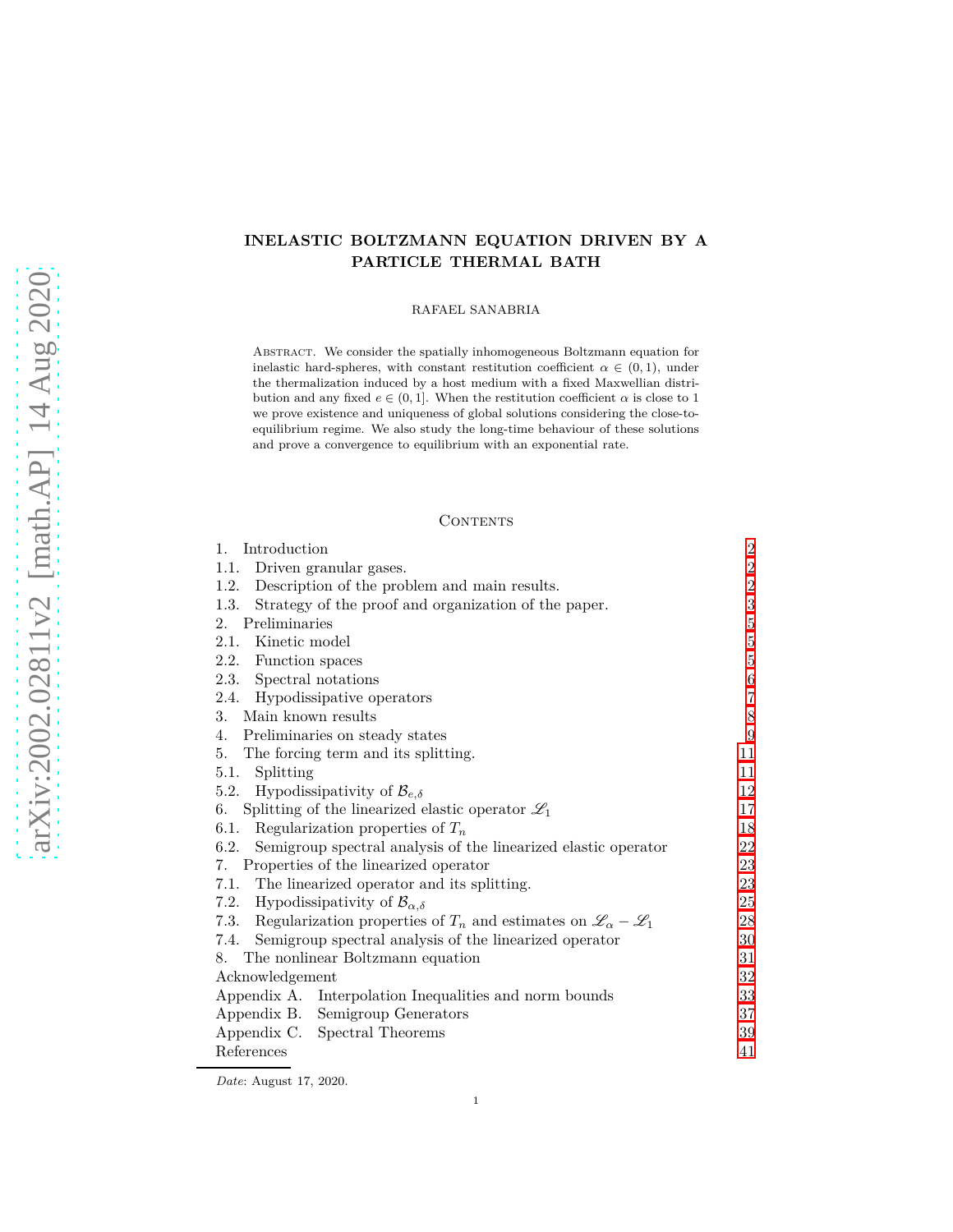#### <span id="page-1-0"></span>2 RAFAEL SANABRIA

#### 1. INTRODUCTION

<span id="page-1-1"></span>1.1. **Driven granular gases.** Dilute granular flows are commonly modelled the by Boltzmann equation for inelastic hard-spheres interacting through binary collisions [\[10\]](#page-40-1). Due to dissipative collisions, energy continuously decreases in time which implies that, in absence of energy supply, the corresponding dissipative Boltzmann equation admits only trivial equilibria. This is no longer the case if the spheres are forced to interact with a forcing term, in which case the energy supply may lead to a non-trivial steady state. For such a driven system we consider hard spheres particles described by their distribution density  $f = f(t, x, v) \geq 0, x \in \mathbb{T}^2, t > 0$ satisfying

<span id="page-1-3"></span>
$$
\partial_t f + v \cdot \nabla_x f = \mathcal{Q}_{\alpha}(f, f) + \mathcal{L}(f). \tag{1}
$$

where  $\mathcal{Q}_{\alpha}(f, f)$  is the inelastic quadratic Boltzmann collision operator (see [2.1](#page-4-1) for a precise definition), and  $\mathcal{L}(f)$  models the forcing term. The parameter  $\alpha \in (0,1)$  is the so called "restitution coeficient" that characterized the inelasticity of the binary collisions. It quantifies the loss of relative normal velocity of a pair of colliding particles after the collision, with respect to the impact velocity (see [\[10,](#page-40-1) Chapter 2]).The purely elastic case is recovered when  $\alpha = 1$ .

In the literature there exist several possible physically meaningful choices for the forcing term  $\mathcal{L}$ , in order to avoid the cooling of the granular gas. The first one is the pure diffusion thermal bath, studied in [\[14,](#page-40-2) [20,](#page-40-3) [23\]](#page-41-0), for which

$$
\mathcal{L}_1(f) = \mu \Delta_v f,
$$

where  $\mu > 0$  is a given parameter and  $\Delta_v$  the Laplacian in the velocity variable. Other fundamental examples of forcing terms are the thermal bath with linear friction

$$
\mathcal{L}_2(f) = \mu \Delta_v f + \lambda \operatorname{div}(vf),
$$

where  $\mu$  and  $\lambda$  are positive constants and div is the divergence operator with respect to the velocity variable. Also, we have to mention the fundamental example of antidrift forcing term which is related to the existence of self-similar solution to the inelastic Boltzmann equation:

$$
\mathcal{L}_3(f) = -\lambda \operatorname{div}(vf), \quad \lambda > 0.
$$

<span id="page-1-2"></span>This forcing term has been treated in [\[19,](#page-40-4) [18\]](#page-40-5) for hard spheres.

1.2. **Description of the problem and main results.** In this paper we consider a situation in which the system of inelastic hard spheres is immersed into a thermal bath of particles, so that the forcing term  $\mathcal L$  is given by a linear scattering operator describing inelastic collisions with the background medium. More precisely, the forcing term  $\mathcal L$  is given by a linear Boltzmann collision operator of the form

<span id="page-1-4"></span>
$$
\mathcal{L}(f) := \mathcal{Q}_e(f, \mathcal{M}_0),\tag{2}
$$

where  $\mathcal{Q}_e(\cdot, \cdot)$  is the Boltzmann collision operator associated to the fixed restitution coefficient  $e \in (0,1]$ , and  $\mathcal{M}_0$  stands for the distribution function of the host fluid which we assume to be a given Maxwellian with unit mass, bulk velocity  $u_0$  and temperature  $\theta_0 > 0$ :

<span id="page-1-5"></span>
$$
\mathcal{M}_0(v) = \left(\frac{1}{2\pi\theta_0}\right)^{\frac{3}{2}} \exp\left(-\frac{(v-u_0)^2}{2\theta_0}\right), \quad v \in \mathbb{R}^3. \tag{3}
$$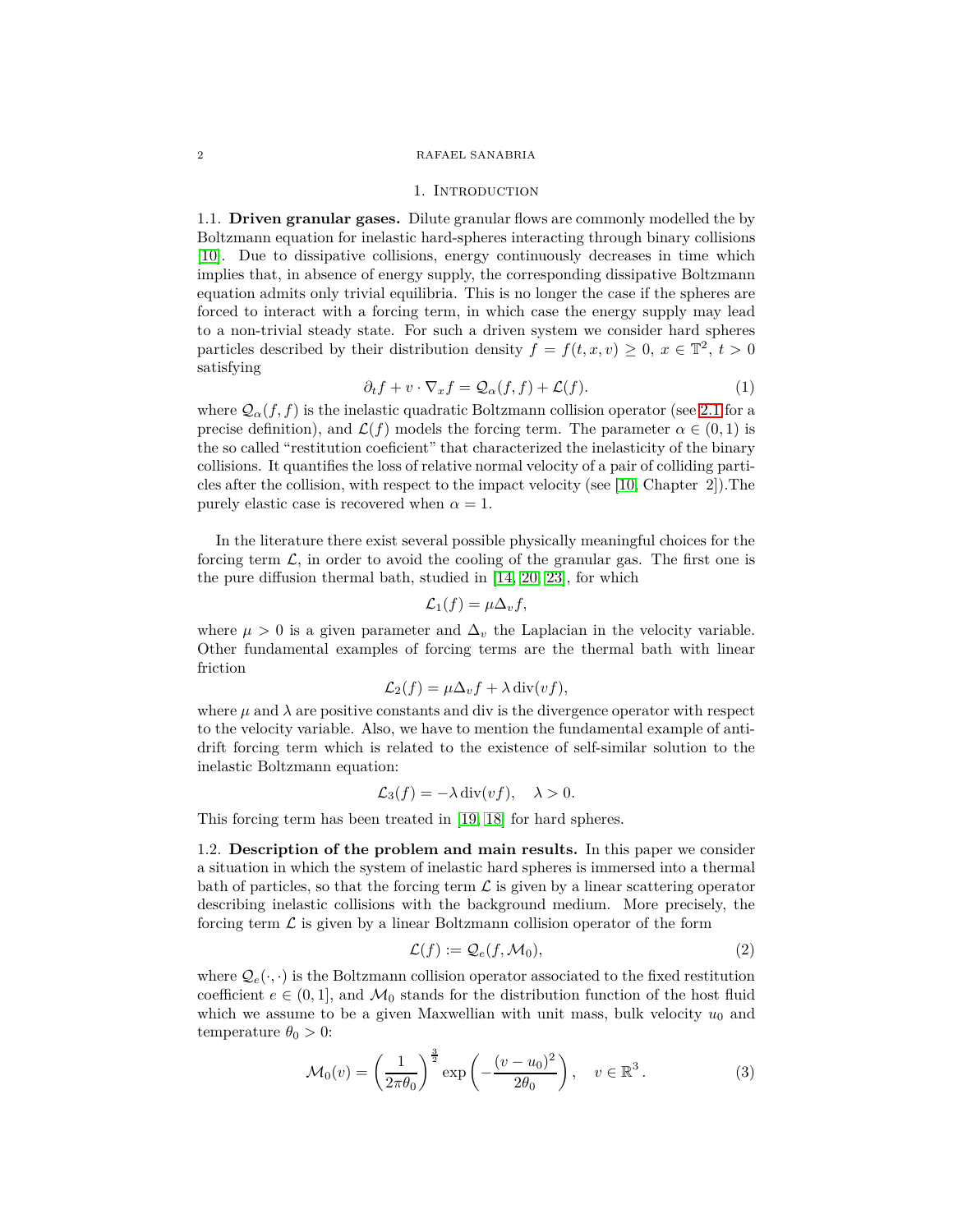An important feature of the collision operators  $\mathcal{Q}_{\alpha}(f, f)$  and  $\mathcal{L}(f)$  is that they both preserve mass. That is

$$
\int_{\mathbb{R}^3} \mathcal{Q}_{\alpha}(f,f) dv = \int_{\mathbb{R}^3} \mathcal{L}(f) dv = 0.
$$

However, only the operator  $\mathcal{Q}_{\alpha}$  preserves momentum. Neither the momentum nor the energy are conserved by the  $\mathcal L$  operator.

The existence of smooth stationary solutions  $F_\alpha$  for the inelastic Boltzmann equation under the thermalization given by the forcing term  $\mathcal L$  has been proved in [\[9\]](#page-40-6). Uniqueness of the steady state is proven in [\[7\]](#page-40-7) for a smaller range of parameters *α*. Our main result is the proof of existence of solutions for the non-linear problem [\(1\)](#page-1-3) near the equilibrium  $F_\alpha$ , as well as stability and relaxation to equilibrium for these solutions (a precise statement is given in Section [8\)](#page-30-0):

**Theorem 1.1.** Consider the functional spaces  $\mathcal{E} = W_x^{s,1} L_v^1(e^{b \langle v \rangle^\beta})$  and  $\mathcal{E}_1 =$  $W_x^{s,1}L_v^1(\langle v \rangle e^{b\langle v \rangle^\beta})$  where  $b > 0, \ \beta \in (0,1)$  and  $s > 6$ . For  $\alpha$  close to 1, for  $a_n y \in \mathcal{C}(0,1]$ *, and for an initial datum*  $f \in \mathcal{E}_1$  *close enough to the equilibrium*  $F_\alpha$ *, there exists a unique global solution*  $f \in L^{\infty}_t(\mathcal{E}) \cap L^1_t(\mathcal{E}_1)$  *to* [\(1\)](#page-1-3) *which furthermore satisfies for all*  $t \geq 0$ *,* 

$$
||f_t - F_{\alpha}||_{\mathcal{E}_0} \leq Ce^{-at}||f_{in} - F_{\alpha}||_{\mathcal{E}_0},
$$

<span id="page-2-0"></span>*for some constructive constants C and a.*

1.3. **Strategy of the proof and organization of the paper.** In the inhomogeneous elastic case the Cauchy problem is usually handled by the theory of perturbative solutions. This is based on the study of the linearized associated operator. However, this strategy was not available in the inelastic case, due to the absence of precise spectral study of the linearized problem. Another well-known theory in the elastic case is the one of DiPerna-Lions renormalized solutions [\[12\]](#page-40-8) which is no longer available in the inelastic case due to the lack of entropy estimates for the inelastic Boltzmann equation.

The recent work of Gualdani, Mischler, Mouhot [\[15\]](#page-40-9) presented a new technique to the spectral study of the elastic inhomogeneous regime. They presented an abstract method for deriving decay estimates on the resolvents and semigroups of non-symmetric operators in Banach spaces in terms of estimates in another smaller reference Banach space. As a consequence, they obtained the first constructive proof of exponential decay, with sharp rate, towards global equilibrium for the full nonlinear Boltzmann equation for hard spheres, conditionally to some smoothness and (polynomial) moment estimates. Furthermore, their strategy inspired several works in the kinetic theory of granular gases like [\[1,](#page-40-10) [3,](#page-40-11) [7,](#page-40-7) [8,](#page-40-12) [11\]](#page-40-13). Using Gualdani et. al. approach, Tristani [\[23\]](#page-41-0) was able to develop a perturbative argument around the elastic case in the same line as the one developed by Mischler, Mouhot [\[19,](#page-40-4) [20\]](#page-40-3).

The strategy in this paper consists in combining the main ideas adopted in [\[23\]](#page-41-0) with the arguments given by [\[7\]](#page-40-7) and [\[11\]](#page-40-13). To develop a Cauchy theory for the equation [\(1\)](#page-1-3), we first study the linearized problem around the equilibrium. Thus, we linearize our equation with the ansatz  $f = F_\alpha + h$ . Let us denote by  $\mathscr{L}_\alpha$  the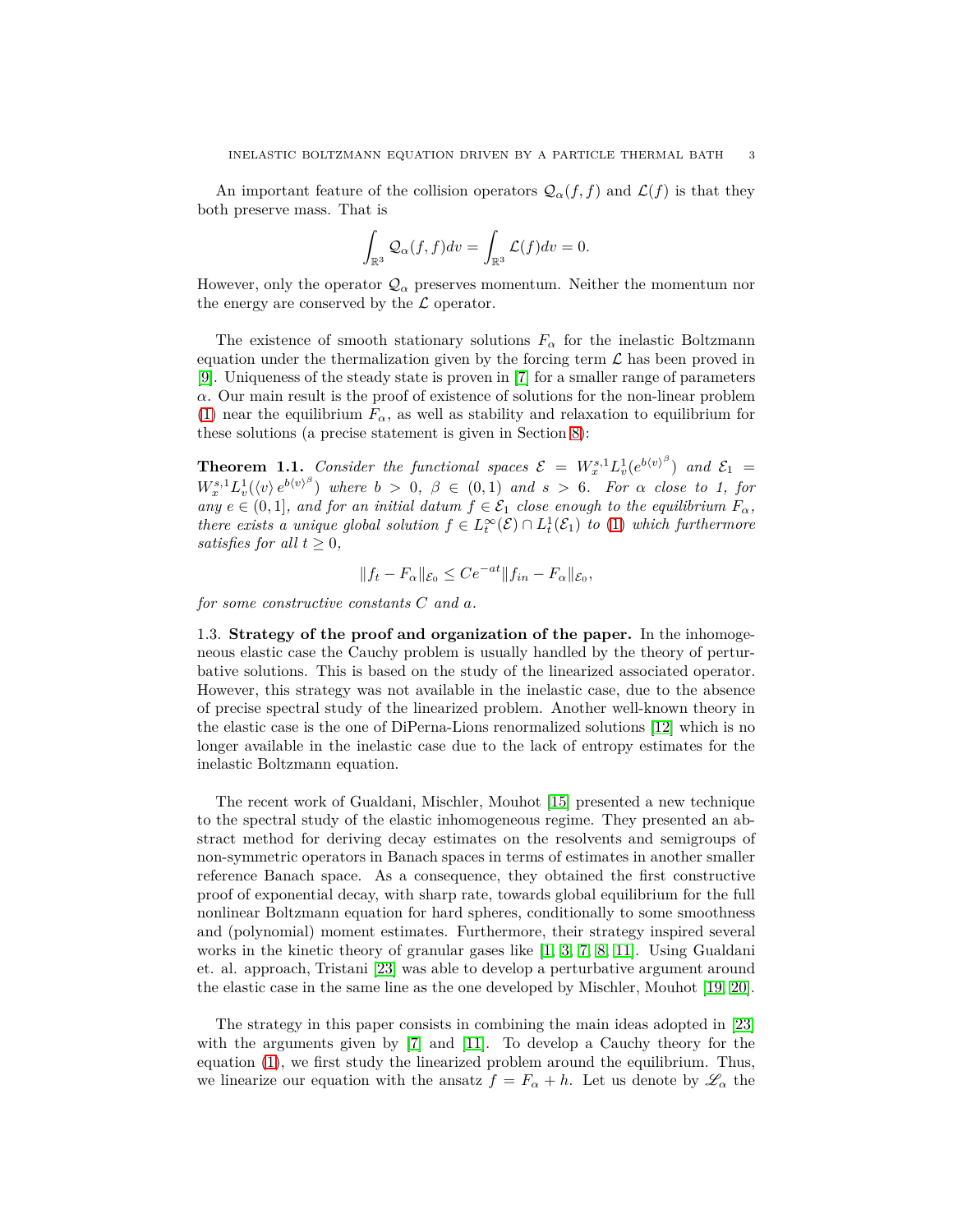#### 4 RAFAEL SANABRIA

linearized operator obtained by this ansatz. That is

$$
\mathcal{L}_{\alpha}(h) = \mathcal{Q}_{\alpha}(F_{\alpha}, h) + \mathcal{Q}_{\alpha}(h, F_{\alpha}) + \mathcal{L}(h) - v \cdot \nabla_x h.
$$

The study of the elastic case consists in deducing the spectral properties in *L* 1 from the well-known spectral analysis in  $L^2$ . This can be done thanks to a suitable splitting of the linearized operator as  $\mathscr{L}_1 = \mathcal{A} + \mathcal{B}$ , where  $\mathcal A$  is bounded and  $\mathcal B$ is "dissipative" operator, which are defined through an appropriate mollificationtruncation process. This process is done in the same line as [\[15\]](#page-40-9) but incorporating the ideas of  $[7]$  for the splitting of the forcing term  $\mathcal{L}$ . We conclude that the spectrum of the linearized elastic operator is well localized. That means, it has a spectral gap in a large class of Sobolev spaces.

A crucial point in our approach is that it strongly relies on the understanding of the elastic problem corresponding to  $\alpha = 1$ . Due to the properties of the equilibrium  $F_{\alpha}$  presented in [\[7\]](#page-40-7), we are able to prove that

<span id="page-3-0"></span>
$$
\mathcal{L}_{\alpha} - \mathcal{L}_1 = O(1 - \alpha),\tag{4}
$$

for a suitable norm operator. Thus, one deduces the spectral properties of  $\mathscr{L}_{\alpha}$  from those of the elastic operator by a perturbation argument valid for  $\alpha$  close enough to 1. Notice that we only restrict the range of  $\alpha$ , *e* is independent of  $\alpha$  and can be taken in (0*,* 1].

Moreover, as in the case of the linearized operator, we obtain a splitting  $\mathscr{L}_\alpha =$  $A_{\alpha}+B_{\alpha}$ , where  $B_{\alpha}$  enjoys some dissipative properties and  $A_{\alpha}$  some regularity properties. Combining this with the well localization of the spectrum of  $\mathscr{L}_1$  and [\(4\)](#page-3-0) we are able to deduce some properties of the spectrum of  $\mathscr{L}_{\alpha}$  valid for  $\alpha$  close to 1. Moreover, we are able to obtain an estimate on the semigroup thanks to a spectral mapping theorem.

Regarding the nonlinear problem, one can build a solution by the use of an iterative scheme whose convergence is ensured due to a priori estimates coming from estimates of the semigroup of the linearized operator. A key element is an estimate for the bilinear collision operator established by Tristani [\[23\]](#page-41-0). For a sufficiently close to the equilibrium initial datum, the nonlinear part of the equation is small with respect to the linear part which dictates the dynamic. Therefore, we can recover an exponential decay to equilibrium for the nonlinear problem.

The organization of this paper is as follows. After recalling the precise definitions of the Boltzmann operator  $\mathcal{Q}_\alpha$  and the forcing therm  $\mathcal L$  in Section [2,](#page-4-0) we proceed to define the function spaces as well as some spectral notations and definitions. The main known results are presented in Section [3.](#page-7-0) In Section [4](#page-8-0) we linearize the inelastic Boltzmann equation and present some important properties regarding the stady states. We begin by introducing the splitting of our forcing term  $\mathcal L$  as the sum of a regularizing part and a dissipative part in Section [5.](#page-10-0) Moreover, we prove existence of a spectral gap for the elastic linearized operator as well as decay rate for the linearized semigroup in Section [6.](#page-16-0)

In Section [7](#page-22-0) we show that the inelastic linearized operator is a small perturbation of the elastic one. We also make a fine careful of spectrum close to 0, which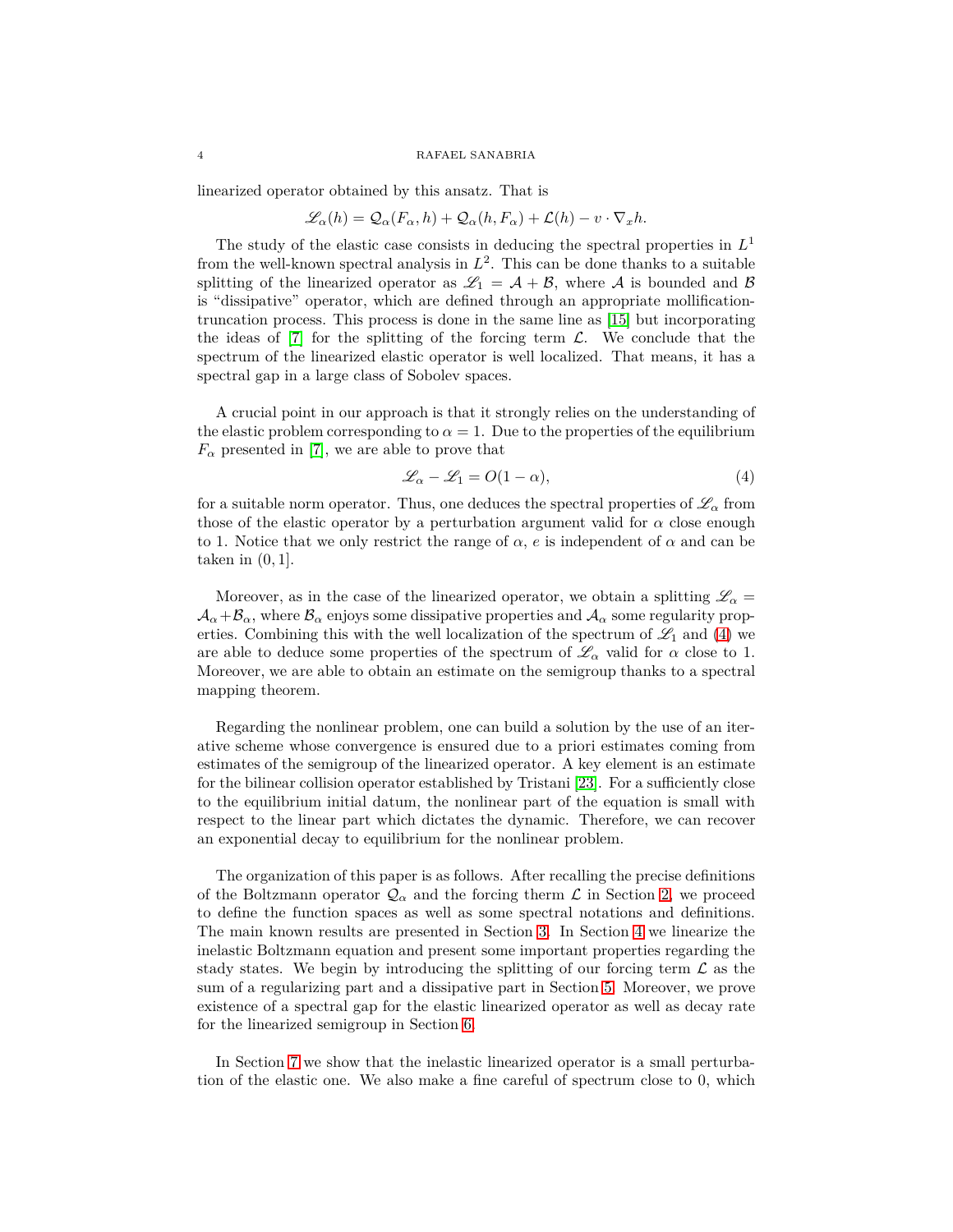allows us to prove existence of a spectral gap. Furthermore, we obtain a property of semigroup decay in  $W_x^{s,1} W_v^{2,1}(\langle v \rangle e^{b \langle v \rangle^\beta})$  with  $b > 0$  and  $\beta \in (0,1)$ . Finally, we go back to the nonlinear Boltzmann equation in Section [8](#page-30-0) and prove our main result.

#### 2. Preliminaries

<span id="page-4-1"></span><span id="page-4-0"></span>2.1. **Kinetic model.** We assume the granular particles to be perfectly smooth hard spheres of mass  $m = 1$  performing inelastic collisions. In the model at stake, the inelasticity is characterized by the so-called normal restitution coefficient  $\alpha \in (0, 1)$ . The restitution coefficient quantifies the loss of relative normal velocity of a pair of colliding particles after the collision with respect to the impact velocity (see [\[10,](#page-40-1) Chapter 2]). More precisely, if *v* and  $v_*$  (resp. *v'* and  $v'_*$ ) denote the velocities of a pair of particles before (resp. after) collision, we have the following equalities

<span id="page-4-3"></span>
$$
\begin{cases} v + v_* = v' + v'_*, \\ u' \cdot n = -\alpha(u \cdot n), \end{cases} \tag{5}
$$

where  $u = v - v_*$ ,  $u' = v' - v'_*$  and  $n \in \mathbb{S}^2$  stands for the unit vector that points from the *v*-particle center to the *v*∗-particle center at the moment of impact. The velocities after collision are then given by

$$
v' = v - \frac{1+\alpha}{2}(u \cdot n)n
$$
,  $v'_{*} = v_{*} + \frac{1+\alpha}{2}(u \cdot n)n$ .

In particular, the rate of kinetic energy dissipation is

<span id="page-4-4"></span>
$$
|v'|^2 + |v'_*|^2 - |v|^2 - |v_*|^2 \le -\frac{1-\alpha^2}{4}(u \cdot n)^2 \le 0.
$$
 (6)

Another parametrization that shall be more convenient in the sequel is the fol-lowing (see [\[23,](#page-41-0) [9\]](#page-40-6)). If *v* and  $v_*$  are the velocities of two particles with  $v \neq v_*,$  we set  $\hat{u} = u/|u|$ . Then, performing in [\(5\)](#page-4-3) the change of unknown  $\sigma = \hat{u} - 2(\hat{u} \cdot n)n \in \mathbb{S}^2$ , it gives an alternative *q* parametrization of the unit sphere S 2 . The impact velocity then writes  $|u \cdot n| = |u| \sqrt{\frac{1-\hat{u}\sigma}{2}}$ . And the post-collisional velocities *v'* and *v*<sub>\*</sub> are given by

$$
v' = v - \frac{1+\alpha}{2} \cdot \frac{u-|u|\sigma}{2}, \quad v'_* = v_* + \frac{1+\alpha}{2} \cdot \frac{u-|u|\sigma}{2}.
$$

Given a constant restitution coefficient  $\alpha \in (0,1)$ , one defines the weak form of the bilinear Boltzman operator  $\mathcal{Q}_{\alpha}$  for inelastic interactions and hard spheres by its action on test functions  $\phi(v)$  (see for example [\[11,](#page-40-13) Section 2]),

$$
\int_{\mathbb{R}^3} \mathcal{Q}_{\alpha}(f,g)\phi(v)dv = \int_{\mathbb{R}^3 \times \mathbb{R}^3 \times \mathbb{S}^2} g(v_*)f(v)[\phi(v') - \phi(v)]|v - v_*|d\sigma dv_*dv
$$
  
= 
$$
\frac{1}{2} \int_{\mathbb{R}^3 \times \mathbb{R}^3 \times \mathbb{S}^2} g(v_*)f(v)[\phi(v'_*) + \phi(v') - \phi(v_*) - \phi(v)]|v - v_*|d\sigma dv_*dv.
$$

<span id="page-4-2"></span>2.2. **Function spaces.** Let us introduce the notations we shall use in the sequel (see for instance [\[9,](#page-40-6) [23\]](#page-41-0)). Throughout the paper we shall use the notation  $\langle v \rangle$  =  $\sqrt{1+|v|^2}$ . For any  $p, q \ge 1$  and any weight  $m > 0$  on  $\mathbb{R}^3$  we define the weighted Lebesgue space

$$
L_x^p L_v^q(\langle v \rangle m) := \{ f : \mathbb{R}^3 \to \mathbb{R} \text{ measurable}: ||f||_{L_x^p L_v^q(\langle v \rangle m)} < +\infty \},
$$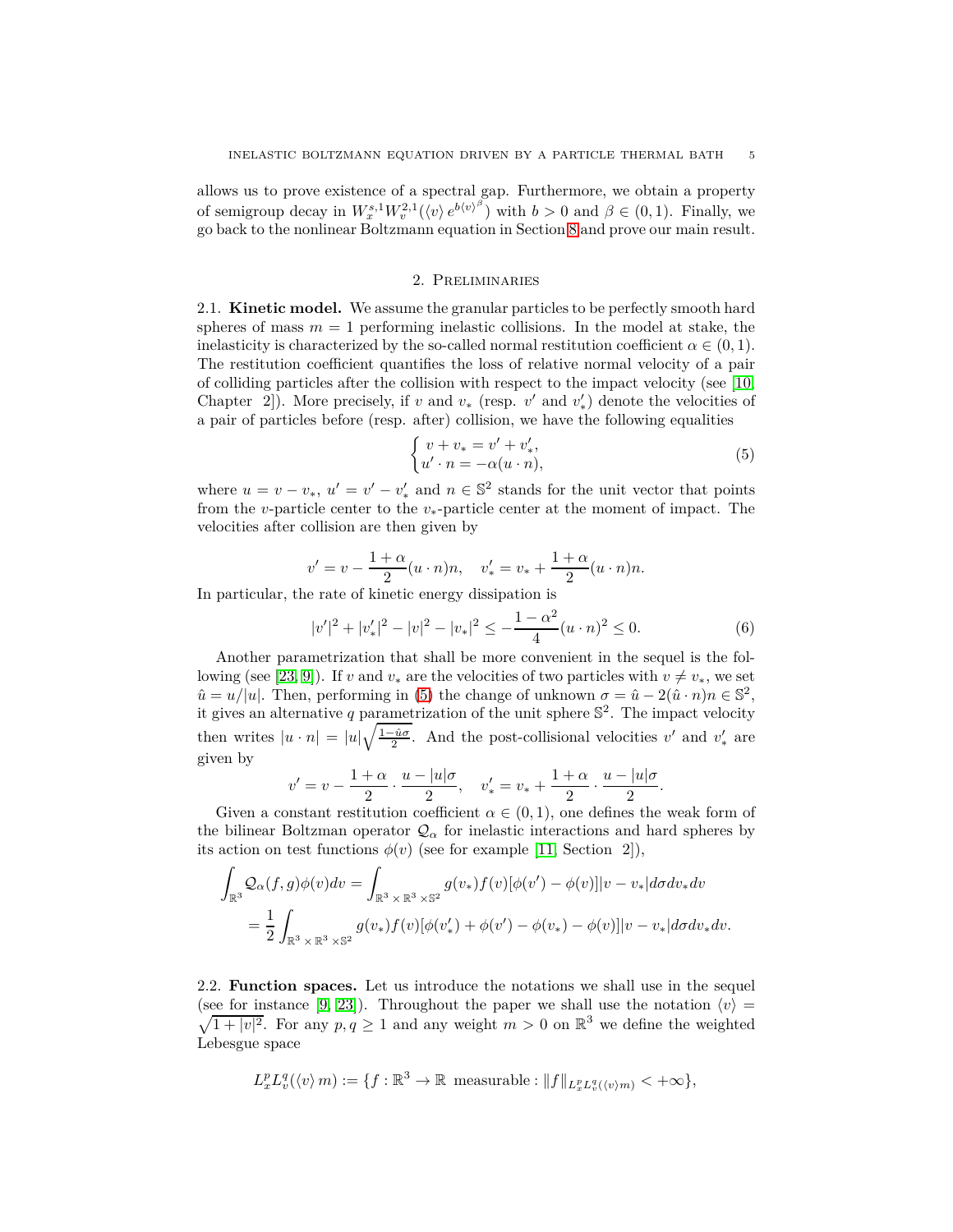where the norm  $||f||_{L_x^p L_v^q(\langle v \rangle m)}$  is defined by

$$
||f||_{L_x^p L_v^q(\langle v \rangle m)} := ||||f(\cdot, v)||_{L_x^p} \langle v \rangle m(v)||_{L_v^q}.
$$

The weighted Sobolev space  $W^{s,p}_x W^{\sigma,q}_v$  for any  $p, q \ge 1$  and  $\sigma, s \in \mathbb{N}$  is defined by the norm

$$
||f||_{W_x^{s,p}W_v^{\sigma,q}(\langle v \rangle m)} := \sum_{0 \le s' \le s, 0 \le \sigma' \le \sigma, s' + \sigma' \le \max(s,\sigma)} ||||\nabla_x^{s'} \nabla_v^{\sigma'} f(\cdot, v)||_{L_x^p} \langle v \rangle m(v)||_{L_v^q}.
$$

Moreover, if  $s > 1$  and is not an integer then we write  $s = t + r$ , where  $t \in \mathbb{Z}$ and  $r \in (0, 1)$ . In this case, the space  $W_x^{s,p} W_v^{\sigma,q}(\langle v \rangle m)$  consist of those equivalence classes of functions  $f \in W_x^{t,p} W_v^{\sigma,q}(\langle v \rangle m)$  whose distributional derivatives  $\nabla_x^t f$ belong to  $W_x^{r,p} W_v^{\sigma,q}(\langle v \rangle m)$ . This last space is determined by the norm

$$
||f||_{W_x^{r,p}W_v^{\sigma,q}(\langle v\rangle m)} := ||f||_{L_x^pW_v^{\sigma,q}(\langle v\rangle m)}
$$
  
+ 
$$
\sum_{0 \le \sigma' \le \sigma, t+\sigma' \le \max(t,\sigma)} \left( \int_{\mathbb{R}^3} \left( \int_{\mathbb{R}^3} \frac{|\nabla_v^{\sigma'} f(x,v) - \nabla_v^{\sigma'} f(y,v)|}{|x-y|^{4+rp}} dxdy \right)^{q/p} \langle v \rangle mdv \right)^{1/q}
$$

*.*

<span id="page-5-0"></span>2.3. **Spectral notations.** Given a real number  $a \in \mathbb{R}$  let us define

$$
\Delta_a := \{ z \in \mathbb{C} : \Re \mathfrak{e} \, z > a \}.
$$

For some given Banach spaces  $(E, \|\cdot\|_E)$  and  $(F, \|\cdot\|_F)$ , we denote the space of bounded linear operators from *E* to *F* by  $\mathscr{B}(E, F)$  and we denote by  $\|\cdot\|_{\mathscr{B}(E, E)}$ or  $\|\cdot\| : E \to E$  the associated operator norm. We write  $\mathscr{B}(E) = \mathscr{B}(E, E)$  when  $F = E$ . Moreover, we denote by  $C(E, F)$  the space of closed unbounded linear operators from *E* to *F* with dense domain, and  $C(E) = C(E, E)$  in the case  $E = F$ .

For a Banach space *X* and  $\Lambda \in C(X)$  its associated semigroup is denoted by *S*<sub>Δ</sub>(*t*), for *t*  $\geq$  0, when it exists. Also denote by *D*( $Λ$ ) its domain, by *N*( $Λ$ ) its null space and by  $R(\Lambda)$  its range. Let us introduce the  $D(\Lambda)$ -norm defined as

$$
||f||_{D(\Lambda)} = ||f||_X + ||\Lambda f||_X
$$
 for  $f \in D(\Lambda)$ .

More generally, for every  $k \in \mathbb{N}$ , we define

$$
||f||_{D(\Lambda^k)} = \sum_{j=0}^k \|\Lambda^j f\|_X, \quad f \in D(\Lambda^k).
$$

Its spectrum is denoted by  $\Sigma(\Lambda)$ , and the resolvent set  $\rho(\Lambda) := \mathbb{C} \setminus (\Sigma(\Lambda))$ . So for any  $z \in \rho(\Lambda)$  the operator  $\Lambda - z$  is invertible and the resolvent operator

$$
R_\Lambda(z):=(\Lambda-z)^{-1}
$$

is well-defined, belongs to  $\mathcal{B}(X)$  and has range equal to  $D(\Lambda)$ . A number  $\xi \in \Sigma(\Lambda)$ is said to be an eigenvalue if  $N(\Lambda - \zeta) = \{0\}$ . Moreover, an eigenvalue  $\xi \in \Sigma(\Lambda)$  is said to be isolated if there exists  $r > 0$  such that

$$
\Sigma(\Lambda) \cap \{|z \in \mathbb{C} : |z - \xi| < r\} = \{\xi\}.
$$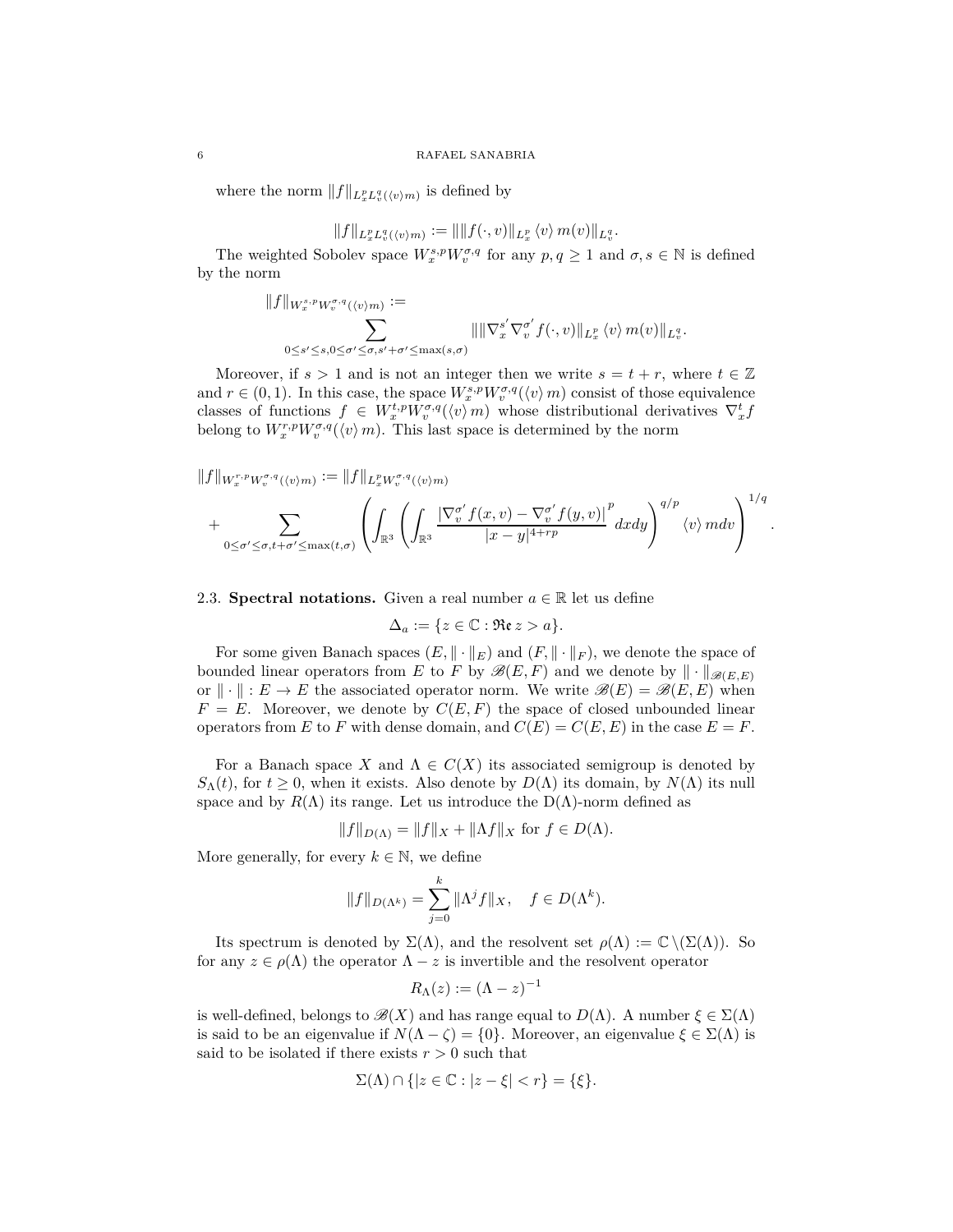If *ξ* is an isolated eigenvalue we define the associated spectral projector

$$
\Pi_{\Lambda,\xi} := -\frac{1}{2\pi i} \int_{|z-\xi|=r'} R_{\Lambda}(z) dz \in \mathscr{B}(X),
$$

which is independent of  $0 < r' < r$  since  $z \mapsto R_{\Lambda}(z)$  is holomorphic. It is well-known that  $\Pi_{\Lambda,\xi}^2 = \Pi_{\Lambda,\xi}$  so it is a projector and the "associated projected semigroup" is

$$
S_{\Lambda,\xi}(t) := -\frac{1}{2\pi i} \int_{|z-\xi|=r'} e^{tz} R_{\Lambda}(z) dz, \quad t > 0;
$$

which satisfies that for all  $t > 0$ 

$$
S_{\Lambda,\xi}(t) = \Pi_{\Lambda,\xi} S_{\Lambda,\xi}(t) = S_{\Lambda,\xi} \Pi_{\Lambda,\xi}(t).
$$

When the "algebraic eigenspace"  $R(\Pi_{\Lambda,\xi})$  is finite dimensional we say that  $\xi$  is a discrete eigenvalue, written as  $\xi \in \Sigma_d(\Lambda)$ . For more about these results we refer the reader to [\[16,](#page-40-14) Chapter III-6].

Finally for any  $a \in \mathbb{R}$  such that  $\Sigma(\Lambda) \cap \Delta_a = {\xi_1, ..., \xi_k}$  where  $\xi_1, ..., \xi_k$  are distinct discrete eigenvalues, we define without ambiguity

$$
\Pi_{\Lambda,a} = \Pi_{\Lambda,\xi_1} + \cdots + \Pi_{\Lambda,\xi_k}.
$$

If one considers some Banach spaces  $X_1, X_2, X_3$ , for two given functions  $S_1 \in$  $L^1(\mathbb{R}_+, \mathscr{B}(X_1, X_2))$  and  $S_2 \in L^1(\mathbb{R}_+, \mathscr{B}(X_2, X_3))$ , the convolution

$$
S_1 * S_2 \in L^1(\mathbb{R}_+, \mathscr{B}(X_1, X_3)),
$$

is defined for all  $t \geq 0$  as

$$
(S_1 * S_2)(t) := \int_0^t S_2(s)S_1(t - s)ds.
$$

When  $S_1 = S_2$  and  $X_1 = X_2 = X_3$ ,  $S^{(*l)}$  is defined recursively by  $S^{(*l)} = S$  and for any  $l \geq 2$ ,  $S^{(*l)} = S * S^{(*(l-1))}$ .

<span id="page-6-0"></span>2.4. **Hypodissipative operators.** Let us introduce the notion of *hypodissipative* operators. Consider a Banach space  $(X, \| \cdot \|_X)$  and some operator  $\Lambda \in C(X)$ .  $(\Lambda - a)$  is said to be hypodissipative on X if there exists some norm  $\|\cdot\|_X$  on *X* equivalent to the initial norm  $\|\cdot\|_X$  such that for every  $f \in D(\Lambda)$  there exist  $\phi \in F(f)$  such that

$$
\operatorname{\mathfrak{Re}}\left\langle \phi,(\Lambda-a)f\right\rangle \leq0,
$$

where  $\langle \cdot, \cdot \rangle$  is the duality bracket for the duality in *X* and *X*<sup>\*</sup> and,  $F(f) \subset X^*$  is the dual set of *f* defined by

<span id="page-6-1"></span>
$$
F(f) := \{ \phi \in X^* : \langle \phi, f \rangle = |||f|||_{X^*} = |||f|||_{X} \}.
$$
 (7)

The following theorem is a non standard formulation of the classical Hille-Yosida theorem on *m*-dissipative operators and semigroups. It summarizes the link between PDE's, the semigroup theory and spectral analysis. For the proof of this result we refer the reader to [\[22,](#page-40-15) Chapter 1], and for more about hypodissipative operators see [\[15,](#page-40-9) Section 2.3] and [\[21,](#page-40-16) Section 2.1].

<span id="page-6-2"></span>**Theorem 2.1.** *Consider X a Banach space and* Λ *the generator of a C* 0 *-semigroup S*<sup>*N*</sup>. We denote by  $R_Λ$  *its resolvent. For given constants*  $a ∈ ℝ$  *and,*  $M > 0$  *the following assertions are equivalent:*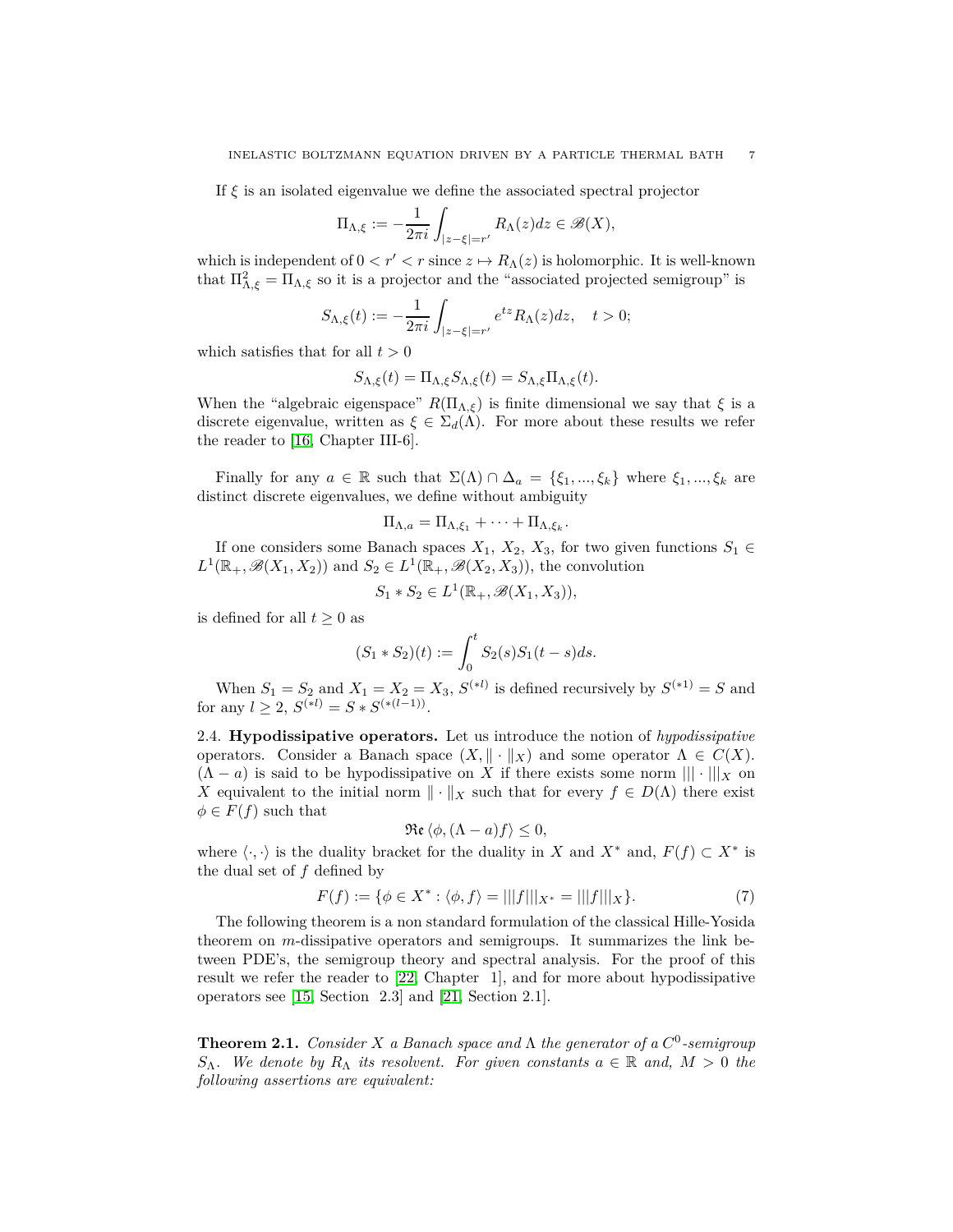*(1)*  $\Lambda - a$  *is hypodissipative;* 

*(2) the semigroup satisfies the growth estimate for every*  $t \geq 0$ 

$$
||S_{\Lambda}(t)||_{\mathscr{B}(X)} \le Me^{at};
$$

*(3)* Σ(Λ) ∩  $\Delta_a = ∅$  *and for all*  $z \in \Delta_a$ 

$$
||R_{\Lambda}(z)^n|| \leq \frac{M}{(\Re \varepsilon z - a)^n};
$$

*(4)* Σ(Λ) ∩ (*a,* ∞) = ∅ *and there exist some norm* ||| · ||| *on X equivalent to the norm*  $\|\cdot\|$  *such that for all*  $f \in X$ 

$$
||f|| \le |||f||| \le M||f||,
$$

*and such that for every*  $\lambda > a$  *and every*  $f \in D(\Lambda)$ 

 $|||(\Lambda - \lambda)f||| \geq (\lambda - a)|||f|||.$ 

## 3. Main known results

<span id="page-7-0"></span>The existence of smooth stationary solutions for the inelastic Boltzmann equation under the thermalization given by [\(2\)](#page-1-4) has already been proved by Bisi, Carrillo, Lods in [\[9,](#page-40-6) Theorem 5.1] for any choice of restitution coefficient  $\alpha$ . Moreover, the uniqueness of the solution was obtained by Bisi, Cañizo, Lods in [\[7,](#page-40-7) Theorem 1.1]. These results can be summarized as follows:

<span id="page-7-2"></span>**Theorem 3.1.** *For any*  $\rho > 0$  *and*  $\alpha \in (0,1]$ *, there exists a steady solution*  $F_{\alpha} \in$  $L_v^1(\langle v \rangle^2)$ ,  $F_\alpha(v) \geq 0$  *to the problem* 

<span id="page-7-1"></span>
$$
\mathcal{Q}_{\alpha}(F_{\alpha}, F_{\alpha}) + \mathcal{L}(F_{\alpha}) = 0, \tag{8}
$$

*with*  $\int_{\mathbb{R}^3} F_\alpha(v) dv = \rho$ . Moreover, there exists  $\alpha_0 \in (0,1]$  such that such a solution is *unique for*  $\alpha \in (\alpha_0, 1]$ *. This (unique) steady state is radially symmetric and belongs to*  $C^{\infty}(\mathbb{R}^3)$ .

Let us denote by  $\mathscr{G}_{\alpha}$  the set of functions  $F_{\alpha}$  solutions of [\(8\)](#page-7-1) with mass 1, that satisfies  $\int_{\mathbb{R}^3} F_\alpha(v) dv = 1$ . We recall a quantitative estimate on the distance between  $F_{\alpha}$  and the Maxwellian  $\mathcal{M}$ :

<span id="page-7-3"></span>
$$
\mathcal{M}(v) = \left(\frac{1}{2\pi\theta^{\sharp}}\right)^{3/2} \exp\left\{-\frac{(v-u_0)}{2\theta^{\sharp}}\right\},
$$
\n(9)

with  $\theta^{\sharp} = \frac{1+e}{3-e} \theta_0$  where  $\theta_0$  is as in [\(3\)](#page-1-5). This Maxwellian is the unique solution of [\(8\)](#page-7-1) in the elastic case, i.e. when  $\alpha = 1$ , (see [\[7,](#page-40-7) Theorems 2.3 and 5.5]).

<span id="page-7-4"></span>**Theorem 3.2.** *There exist an explicit function*  $\eta_1(\alpha)$  *such that*  $\lim_{\alpha \to 1} \eta_1(\alpha) = 0$ *and such that for any*  $\alpha_0 \in (0, 1]$ 

$$
\sup_{F_{\alpha}\in\mathscr{G}_{\alpha}}\|F_{\alpha}-\mathcal{M}\|_{\mathcal{Y}}\leq\eta_1(\alpha),\quad\forall\alpha\in(\alpha_0,1].
$$

*Here,*  $\mathcal{Y} = L_v^1(\langle v \rangle e^{a|v|})$  *with*  $a > 0$ *.* 

The weak form of the collision operator  $\mathcal{Q}_e$  suggests the natural splitting between gain and loss parts  $\mathcal{L} = \mathcal{L}^+ - \mathcal{L}^-$ . For the loss part notice that

$$
\left\langle \mathcal{L}^-(f,g),\psi\right\rangle=\int_{\mathbb{R}^3\times\mathbb{R}^3\times\mathbb{S}^2}g(v_*)f(v)\psi(v)|v-v_*|d\sigma dv_*dv=\left\langle fL(g),\psi\right\rangle,
$$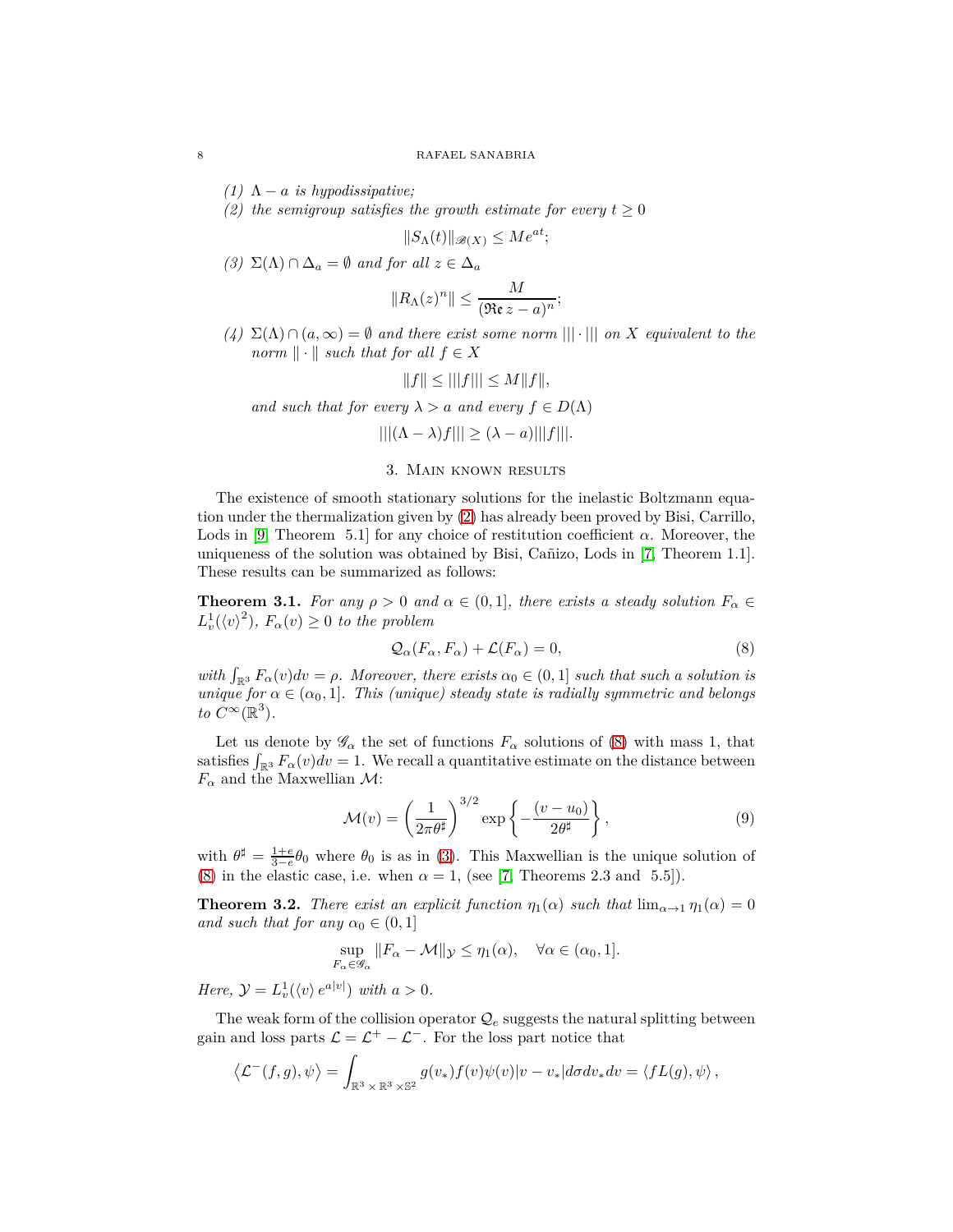where  $\langle \cdot, \cdot \rangle$  represents the inner product in  $L^2$  and  $L$  is the convolution operator

<span id="page-8-2"></span>
$$
L(g)(v) = 4\pi(|\cdot| * g)(v).
$$
 (10)

**Remark 3.3.** *Notice that L* and  $\mathcal{L}^- = \mathcal{Q}^-_e$  are independent of the restitution *coefficient.*

Let us introduce the collision frequency  $\nu_e := L(\mathcal{M}_0)$  and consider

<span id="page-8-1"></span>
$$
\nu_e^0 = \inf_{v \in \mathbb{T}^3} \nu_e(v) > 0.
$$
 (11)

It is easy to see that  $\nu(v) \approx \langle v \rangle$ . In other words, there exist some constants  $\nu_{e,0}, \nu_{e,1} > 0$  such that for every  $v \in \mathbb{R}^3$ 

<span id="page-8-3"></span>
$$
0 < \nu_{e,0} \le \nu_{e,0} \langle v \rangle \le \nu_e(v) \le \nu_{e,1} \langle v \rangle. \tag{12}
$$

Consider the space  $\mathscr{H} = L_v^2(\mathcal{M}^{-1/2})$ . Arlotti and Lods in [\[5,](#page-40-17) Theorem 3.7] performed the spectral analysis of  $\mathcal L$  in  $\mathcal H$ . Moreover, Mouhot, Lods and Toscani in [\[17\]](#page-40-18) give some quantitative estimates of the spectral gap. These results can be summarized in the following:

<span id="page-8-6"></span>**Theorem 3.4.** *Consider*  $\langle \cdot, \cdot \rangle_{\mathcal{H}}$  *the inner product in the Hilbert space*  $\mathcal{H}$ *. Then we have the following description of the spectrum of* L*:*

- *(1)*  $\mathcal{L}^+$  *is compact in*  $\mathcal{H}$ *.*
- *(2)* The spectrum of  $\mathcal L$  as an operator in  $\mathcal H$  consist of the spectrum of  $-\mathcal L^$ *and of, at most, eigenvalues of finite multiplicities. Precisely, we have*

 $\Sigma(\mathcal{L}) = \{\lambda \in \mathbb{R} : \lambda \leq -\nu_e^0\} \cup \{\lambda_n : n \in I\},\$ 

*where*  $I \subset \mathbb{N}$  *and*  $(\lambda_n)_n$  *is a decreasing sequence of real eigenvalues of*  $\mathcal{L}$ *with finite algebraic multiplicities:*  $\lambda_0 = 0 > \lambda_1 > \lambda_2 \cdots > \lambda_n > \cdots$ , which *unique possible cluster point is*  $-v_e^0$ , where  $v_e^0$  was defined in [11.](#page-8-1)

*(3)*  $\mathcal{L}$  *is a nonnegative self-adjoint operator and there exists*  $\mu_e > 0$  *(the spectral gap) such that*

$$
-\langle h,\mathcal{L}(h)\rangle_{\mathscr{H}} \geq \mu_e \|h-\rho_h\mathcal{M}\|_{\mathscr{H}},
$$

*where*  $\rho_h = \int h dv$ .

<span id="page-8-0"></span>(4) 0 *is a simple eigenvalue of*  $\mathcal L$  *with*  $N(\mathcal L) = Span\{\mathcal M\}$ 

### 4. Preliminaries on steady states

Let  $F_\alpha$  be the steady state given by Theorem [3.1.](#page-7-2) We linearize our equation around the equilibrium  $F_\alpha$  with the perturbation  $f = F_\alpha + h$ . That is, by substituting  $f$  in  $(1)$  we obtain

<span id="page-8-5"></span>
$$
\partial_t h = \mathcal{Q}_{\alpha}(h, h) + \mathcal{L}_{\alpha}(h). \tag{13}
$$

where  $\mathscr{L}_{\alpha}(h) = \mathcal{Q}_{\alpha}(F_{\alpha}, h) + \mathcal{Q}_{\alpha}(h, F_{\alpha}) + \mathcal{L}(h) - v \cdot \nabla_x h$ .

If we consider only the linear part we obtain the first order linearized equation around the equilibrium *F<sup>α</sup>*

<span id="page-8-4"></span>
$$
\partial_t h = \mathcal{L}_\alpha(h). \tag{14}
$$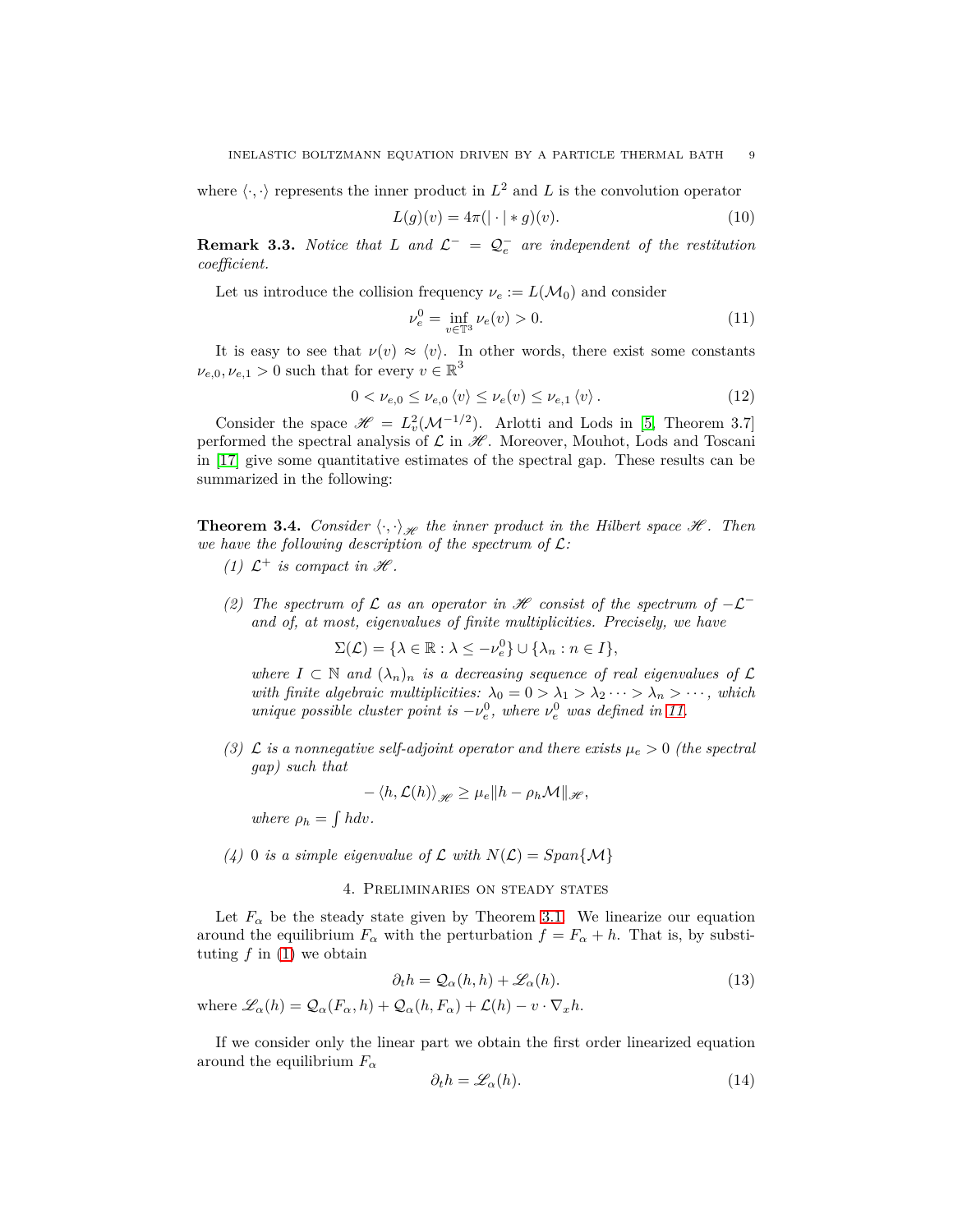Throughout the paper, we shall use the notation  $\langle v \rangle = \sqrt{1 + |v|^2}$  and denote

$$
m(v) := \exp\left(b \left\langle v \right\rangle^{\beta}\right),
$$

with  $b > 0$  and  $\beta \in (0, 1)$ . Let us state several lemmas on steady states  $F_\alpha$  that will we needed several times in the future. First of all, we prove an estimate for the Sobolev norm

<span id="page-9-0"></span>**Lemma 4.1.** *Let*  $k, q \in \mathbb{N}$ *. We denote*  $k' = 8k + 7(1 + 3/2)$ *. Then there exist*  $C > 0$ *such that*

$$
||F_{\alpha}||_{W^{k,1}_v(\langle v \rangle^q m)} \leq C.
$$

*Proof.* First we recall that by [\[7,](#page-40-7) Theorem 3.3] there exist some constants  $A > 0$ and  $M > 0$  such that, for any  $\alpha \in (0,1]$  and any solution  $F_\alpha$  to [\(8\)](#page-7-1) one has

$$
\int_{\mathbb{R}^3} F_{\alpha}(v)e^{a|v|^2}dv < M.
$$

Using the inequalities of Cauchy and Bernoulli we get that, if 6*β < A*

$$
\int_{\mathbb{R}^3} F_{\alpha}(v) m(v) dv \le e^{(b^2 + 1)/2} M =: C_1,
$$

and

$$
\int_{\mathbb{R}^3} F_{\alpha}(v) m^{12}(v) dv \le e^{6(b^2+1)} M =: C_2.
$$

Moreover, from [\[7,](#page-40-7) Corollary 3.6] we know that for any  $k \in \mathbb{N}$ , there exist  $C_k > 0$ such that  $||F_\alpha||_{H^k_v} \leq C_k$ . Thus, using Lemma [A.3](#page-32-1) we get

$$
||F_{\alpha}||_{W^{k,1}_v(\langle v \rangle^q m)} \leq C C_{k'}^{1/8} C_1^{1/8} C_2^{3/4} =: C',
$$

that concludes our proof.  $\Box$ 

Now we estimate the difference between  $F_\alpha$  and the elastic equilibrium M, which is the Maxwellian given in [\(9\)](#page-7-3).

<span id="page-9-1"></span>**Lemma 4.2.** *Let*  $k, q \in \mathbb{N}$ *. We denote*  $k' = 8k + 7(1 + 3/2)$ *. Then there exists a function*  $\eta(\alpha)$  *such that for any*  $\alpha \in (\alpha_0, 1]$ 

$$
||F_{\alpha}-\mathcal{M}||_{W^{k,1}_v(\langle v \rangle^q m)} \le \eta(\alpha),
$$

*with*  $\eta(\alpha) \to 0$  *when*  $\alpha \to 1$ *.* 

*Proof.* By Theorem [3.2](#page-7-4) there exists an explicit function  $\eta_1(\alpha)$  such that  $\lim_{\alpha \to 1} \eta_1(\alpha) =$ 0 and such that for any  $\alpha_0 \in (0,1]$  and for every  $\alpha \in (\alpha_0,1]$ 

$$
||F_{\alpha}-\mathcal{M}||_{L^1_v(\langle v\rangle m)} \leq \eta_1(\alpha).
$$

Since,  $1 \le \langle v \rangle$  for every  $v \in \mathbb{R}^3$ 

$$
||F_{\alpha}-\mathcal{M}||_{L_v^1(m)} \leq \eta_1(\alpha).
$$

Then, using Lemma [A.3](#page-32-1) and the proof of Lemma [4.1](#page-9-0) we get

$$
||F_{\alpha} - \mathcal{M}||_{W^{k,1}_v(\langle v \rangle^q m)} \leq C(2C_{k'})^{1/8} (2C_2)^{1/8} \eta_1^{3/4}(\alpha) =: \eta(\alpha),
$$

which concludes our proof.  $\Box$ 

$$
10\quad
$$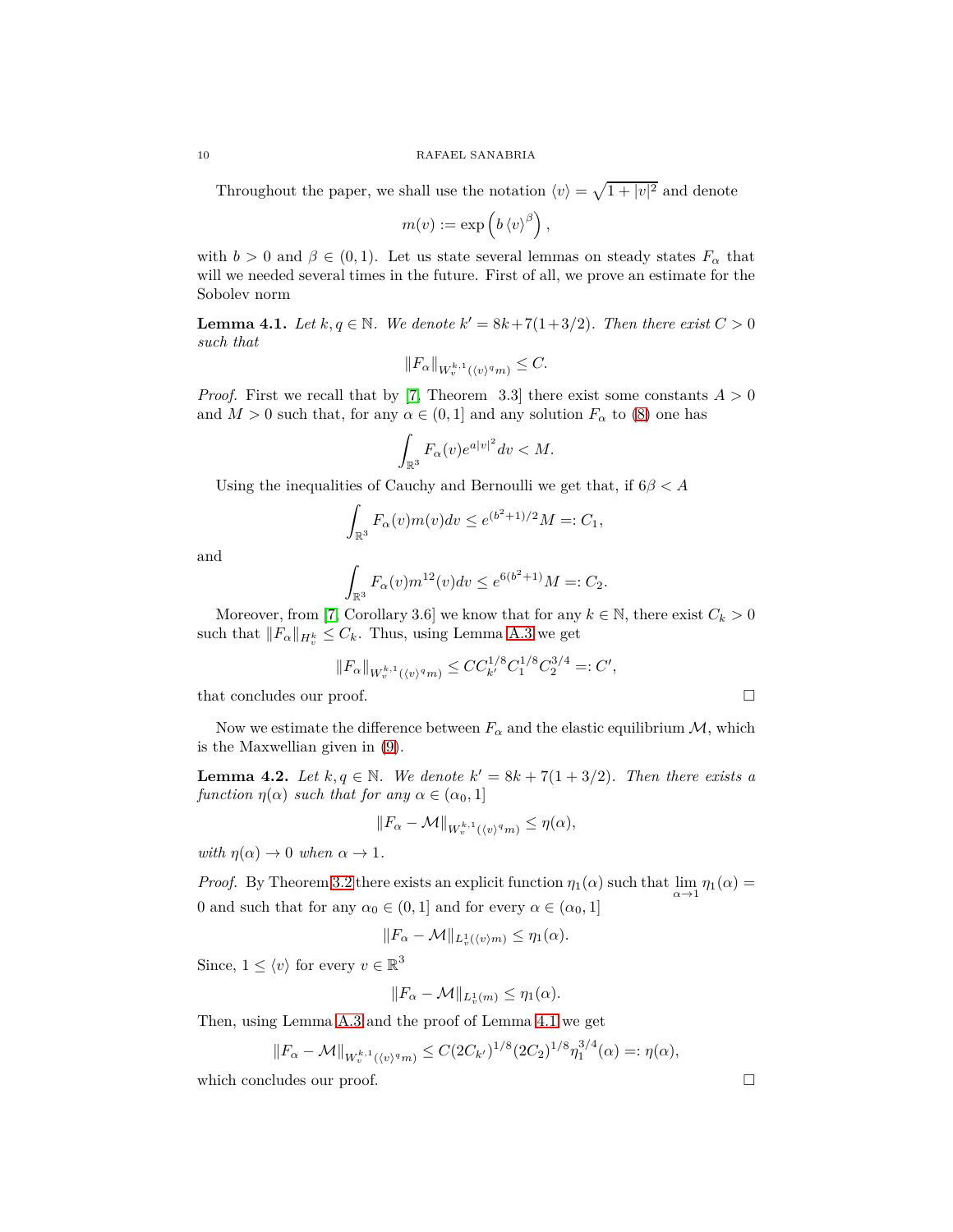5. The forcing term and its splitting.

<span id="page-10-0"></span>Consider the following Banach spaces for  $s \geq 0$ 

$$
E_1 := W_x^{s+2,1} W_v^{4,1} (\langle v \rangle^2 m),
$$
  
\n
$$
E_0 = E := W_x^{s,1} W_v^{2,1} (\langle v \rangle m),
$$
  
\n
$$
\mathcal{E} := W_x^{s,1} L_v^1(m).
$$

As mentioned before, it is well-known that 0 is a simple eigenvalue associated to the eigenfunction M for the operator  $\mathcal L$  and it admits a positive spectral gap in  $\mathscr{H} = L_v^2(\mathcal{M}^{-1/2})$ , where M is defined in [\(9\)](#page-7-3). The aim of this section is to show that the same is true for  $\mathcal{L}_1$  in the larger spaces  $E_0, E_1$ .

<span id="page-10-1"></span>5.1. **Splitting.** For any  $\delta \in (0,1)$  consider the bounded (by one) operator  $\Theta_{\delta} =$  $\Theta_{\delta}(v, v_*, \sigma) \in C^{\infty}$ , which equals one in

$$
\{|v| \le \delta^{-1}, 2\delta \le |v - v_*| < \delta^{-1} \text{ and } |\cos \theta| \le 1 - 2\delta\},\
$$

and whose support is included in

$$
\left\{|v| \le 2\delta^{-1}, \delta \le |v - v_*| < 2\delta^{-1} \quad \text{and} \quad |\cos \theta| \le 1 - \delta\right\}.
$$

The introduction of the parameter  $\delta$  in this truncation function will allow us to prove the properties we are looking for. Namely, it lets us decompose the operator  $\mathcal L$  in the following way  $\mathcal L = \mathcal A_{e,\delta} + \mathcal B_{e,\delta}$ , where  $\mathcal A_{e,\delta}$  has some regularity and  $\mathcal B_{e,\delta}$  is hypodissivative.

Recall that  $\nu_e := L(M_0)$  where *L* is the convolution operator defined by [\(10\)](#page-8-2). Therefore, we can write  $\mathcal L$  in the following way:

$$
\mathcal{L}(h)(v) = \mathcal{L}_S^+(h)(v) + \mathcal{L}_R^+(h)(v) - \nu_e(v)h(v),
$$

where  $\mathcal{L}_S^+$  is the truncated operator given by  $\Theta_\delta$  and  $\mathcal{L}_R^+$  the corresponding reminder. By this we mean that for any test function *ψ*:

$$
\left\langle \mathcal{L}_S^+(h), \psi \right\rangle = \int_{\mathbb{R}^3 \times \mathbb{R}^3 \times \mathbb{S}^2} \Theta_\delta h(v) \mathcal{M}_0(v_*) \psi(v) |v - v_*| d\sigma dv_* dv,
$$

and,

$$
\left\langle \mathcal{L}_R^+(h), \psi \right\rangle = \int_{\mathbb{R}^3 \times \mathbb{R}^3 \times \mathbb{S}^2} (1 - \Theta_\delta) h(v) \mathcal{M}_0(v_*) \psi(v) |v - v_*| d\sigma dv_* dv.
$$

Hence we can give a decomposition for the forcing term  $\mathcal{L}(h) = \mathcal{A}_{e,\delta}(h) + \mathcal{B}_{e,\delta}(h)$ where  $\mathcal{A}_{e,\delta}(h) := \mathcal{L}_S^+(h)$  and  $\mathcal{B}_{e,\delta}(h) = \mathcal{L}_R^+(h) - \nu_e h$ .

By the Carleman representation for the inelastic case (see [\[5,](#page-40-17) Theorem 1.4] and [\[18,](#page-40-5) Proposition 1.5]), we can write the truncated operator  $A_{e,\delta}$  as

<span id="page-10-2"></span>
$$
\mathcal{A}_{e,\delta}(h)(v) = \int_{\mathbb{R}^3} k_{e,\delta}(v,v_*) h(v_*) dv_*,
$$
\n(15)

for some smooth kernel  $k_{e,\delta} \in C_c^{\infty}(\mathbb{R}^3 \times \mathbb{R}^3)$ . The smoothness of the kernel allows us to prove a the following regularity estimate: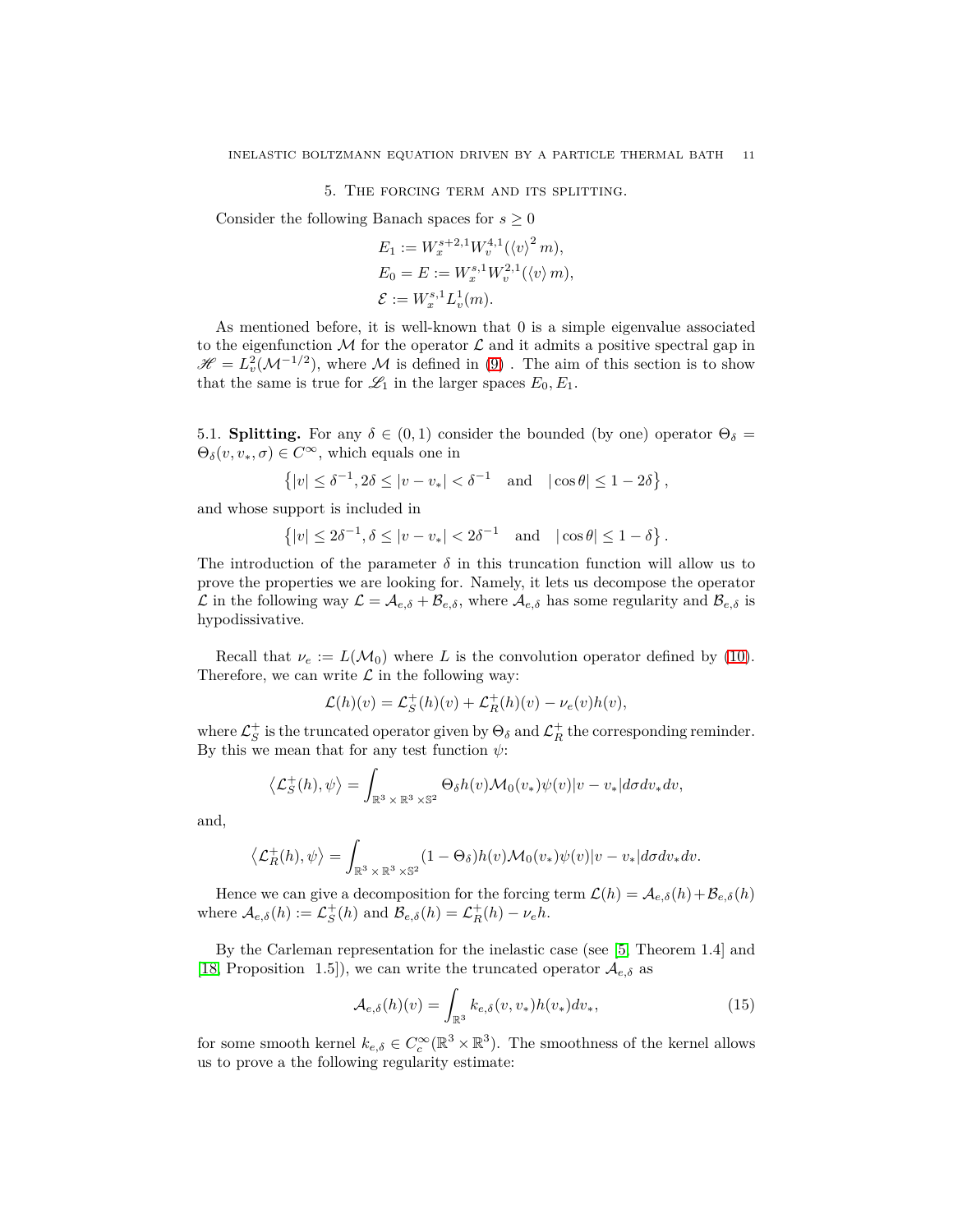<span id="page-11-2"></span>**Lemma 5.1.** For any  $s \geq 0$  and any  $e \in (0,1]$ , the operator  $\mathcal{A}_{e,\delta}$  maps  $L_v^1$  into  $H^{s+1}_v$  functions with compact support, with explicit bounds (depending on  $\delta$ ) on the  $L_v^1 \mapsto H_v^{s+1}$  norm, and on the size of the support. More precisely, there are two *constants*  $C_{s,\delta}$  *and*  $R_{\delta}$  *such that for any*  $h \in L_v^1$ 

 $K := \text{supp } \mathcal{A}_{e,\delta} h \subset B(0,R_{\delta}), \quad \text{and} \quad \|\mathcal{A}_{e,\delta}\|_{H_v^{s+1}(K)} \leq C_{s,\delta} \|h\|_{L_v^1}.$ 

*In particular, we deduce that*  $\mathcal{A}_{e,\delta}$  *is in*  $\mathcal{B}(E_i)$  *for*  $j = 0, 1$  *and*  $\mathcal{A}_{e,\delta}$  *is in*  $B(\mathcal{E}, E)$ *.* 

*Proof.* It is clear that the range of the operator  $\mathcal{A}_{e,\delta}$  consists of compactly supported functions thanks to the truncation. Moreover, the bound on the size of the support is related to  $\delta$ .

On the other hand, the proof of the smoothing estimate follows from [\[4,](#page-40-19) Proposition 2.4] since  $\mathcal{L}_S^+$  is the gain part of the collision operator associated to the mollified collision kernel  $B = \Theta_{\delta} |v - v_*|$ . Even though their original statement is for functions in  $L^1_v(\langle v \rangle^{2\eta+s+4})$  for any  $\eta \geq 0$ , as they mention in their proof, in the case of compact support of the collision kernel it can be proved for functions in  $L_v^1(\langle v \rangle^{\eta})$ . Therefore, taking  $\eta = 0$  we obtain our result.

 $\Box$ 

Furthermore, notice that from [\[23,](#page-41-0) Lemma 2.6] we have that the operator  $\mathcal L$  is bounded from  $W_x^{s,1} W_v^{k,1} (\langle v \rangle^{q+1} m)$  to  $W_x^{s,1} W_v^{k,1} (\langle v \rangle^q m)$  for any  $q > 0$ . Hence, is bounded from  $E_1$  to  $E_0$ .

## <span id="page-11-0"></span>5.2. **Hypodissipativity of**  $\mathcal{B}_{e,\delta}$ .

<span id="page-11-3"></span>**Lemma 5.2.** Let us consider  $k > 0$ ,  $s > k$  and  $q > 0$ . Then, there exist  $\delta > 0$ *and*  $a_0 > 0$  *such that for any*  $e \in (0,1]$ *, the operator*  $\mathcal{B}_{e,\delta} + a_0$  *is hypodissipative in*  $W_x^{s,1}W_v^{k,1}(\langle v \rangle^q m)$ *.* 

*Proof.* We consider the case  $W_{x,v}^{1,1}(\langle v \rangle^q m)$ . The higher-order cases are treated in a similar way.

Consider a solution *h* to the linear equation  $\partial_t h = \mathcal{B}_{e,\delta}(h)$  given an initial datum  $h_0$ . The main idea of the proof is to construct a positive constant  $a_0$  and a norm  $\|\cdot\|_*$  equivalent to the norm on  $W_{x,v}^{1,1}(\langle v \rangle^q m)$  such that there exist  $\psi$  in the dual space  $(W_{x,v}^{1,1}(\langle v \rangle^q m))^*$  with  $\psi \in F(h)$ , where  $F(h)$  is defined in [\(7\)](#page-6-1), and

<span id="page-11-1"></span>
$$
\Re\mathfrak{e}\,\langle\psi,\mathcal{B}_{e,\delta}h\rangle\leq -a_0\|h\|_*.\tag{16}
$$

We have divided the proof into four steps. The first one deals with the hypodissipativity of  $\mathcal{B}_{e,\delta}$  in  $L_x^1 L_v^1(\langle v \rangle^{q+1} m)$ , while the second and third deal with the *x* and *v*-derivatives respectively. In the last step we construct the  $\|\cdot\|_*$  norm and prove that it satisfies [\(16\)](#page-11-1).

**Step 1:** Notice that, for  $k = 0$ , the hypo–dissipativity of  $\mathcal{B}_{e,\delta}$  simply reads

$$
\int_{\mathbb{R}^3\times\mathbb{T}^3}\mathcal{B}_{e,\delta}(h)\text{sign}(h)\,\langle v\rangle^q\,m(v)dxdv\leq-a'_0\|h\|_{L_x^1L_v^1(\langle v\rangle^{q+1}m)},
$$

for some positive constant  $a'_0$ . Which means that, for  $k = 0$ ,  $\mathcal{B}_{e,\delta}$  is actually dissipative.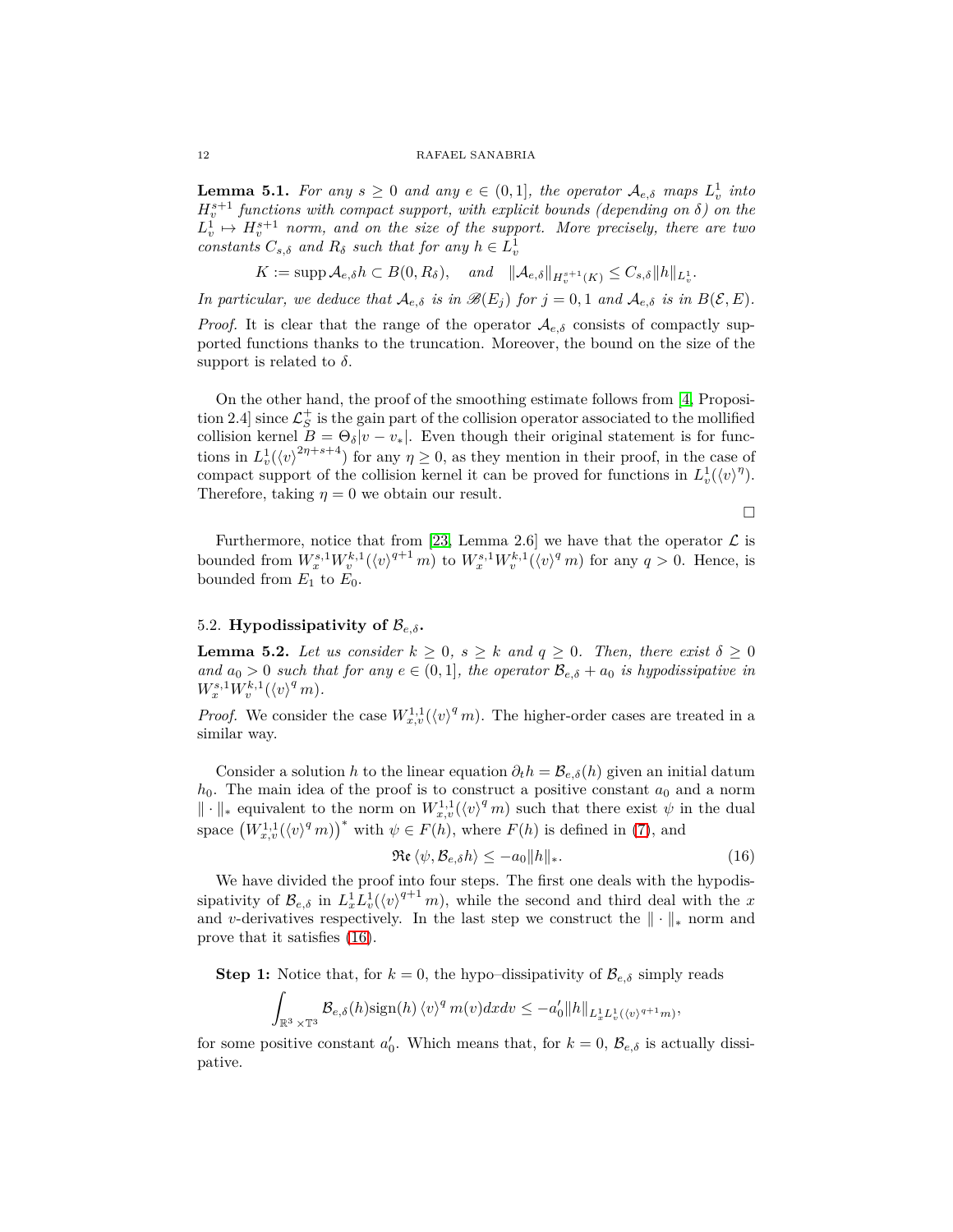Let us recall that  $\mathcal{B}_{e,\delta}(h) = \mathcal{L}_R^+(h) - \nu_e h$ . Consider  $\Omega_{\delta}$  the set where  $\Theta_{\delta}$  equals 1 that is

$$
\Omega_{\delta} := \left\{ |v| \leq \delta^{-1}, 2\delta \leq |v - v_{*}| < \delta^{-1} \quad \text{and} \quad |\cos \theta| \leq 1 - 2\delta \right\}.
$$

Our proof starts with the observation that  $\Omega_{\delta}^{c} = \Omega_{\delta}^{1} \cup \Omega_{\delta}^{2} \cup \Omega_{\delta}^{3} \cup \Omega_{\delta}^{4}$  where

$$
\Omega_{\delta}^{1} = \{ |v| > \delta^{-1} \},
$$
  
\n
$$
\Omega_{\delta}^{2} = \{ 2\delta > |v - v_{*}| \},
$$
  
\n
$$
\Omega_{\delta}^{3} = \{ |v - v_{*}| \ge \delta^{-1} \},
$$
  
\n
$$
\Omega_{\delta}^{4} = \{ | \cos \theta | > 1 - 2\delta \}.
$$

Hence, we have that  $1 - \Theta_{\delta} \leq \mathbb{1}_{\Omega_{\delta}^c}$ . Thus, using the weak form of the collision operator for  $\psi(v) = \text{sign}(h) \langle v \rangle^q m(v)$ 

$$
\int_{\mathbb{R}^3} \mathcal{L}_R^+(h)\psi(v)dv = \int_{\mathbb{R}^3 \times \mathbb{R}^3} (1 - \Theta_\delta)h(v)\mathcal{M}_0(v_*)|v - v_*|\psi(v')d\sigma dv dv_*
$$
  

$$
\leq \sum_{j=1}^4 \int_{\Omega_\delta^j} |h(v)|\mathcal{M}_0(v_*)|v - v_*|\langle v'\rangle^q m(v')d\sigma dv dv_*
$$
  

$$
=: I_1 + I_2 + I_3 + I_4.
$$

We first deal with the integral  $I_2$ . It is easy to see that for every  $q \geq 0$ , there exist a constant  $C_q > 0$  such that

<span id="page-12-2"></span><span id="page-12-0"></span>
$$
\langle v' \rangle^q m(v') \le C_q \langle v \rangle^q m(v) \langle v_* \rangle^q m(v_*). \tag{17}
$$

Thus, one has

$$
I_2 \leq 2\delta C_q \int_{\Omega_\delta^2} |h(v)| \mathcal{M}_0(v_*) \langle v \rangle^q m(v) \langle v_* \rangle^q m(v_*) d\sigma dv dv_*
$$
  

$$
\leq C_2 \delta ||h||_{L^1_v(\langle v \rangle^q m)},
$$
 (18)

where  $C_2 = 8\pi C_q \|\mathcal{M}_0\|_{L^1_v(\langle v \rangle^q m)}$ .

We now turn to  $I_4$ . Notice that  $|u| \leq 2 \langle v \rangle \langle v_* \rangle$  combining this with [\(17\)](#page-12-0) there exist some positive constant  $C_4'$  such that

<span id="page-12-3"></span><span id="page-12-1"></span>
$$
|v - v_*| \langle v' \rangle^q m(v') \le C_4' \langle v \rangle^{q+1} m(v) \langle v_* \rangle^{q+1} m(v_*). \tag{19}
$$

Then using [\(19\)](#page-12-1) we have

$$
I_4 \leq C_4' \int_{\Omega_\delta^4} |h(v)| \mathcal{M}_0(v_*) \langle v \rangle^{q+1} m(v) \langle v_* \rangle^{q+1} m(v_*) d\sigma dv dv_*
$$
\n
$$
\leq C_4 \Lambda(\delta) \|h\|_{L_v^1(\langle v \rangle^{q+1} m)},
$$
\n(20)

where  $C_4 = C'_4 \|\mathcal{M}_0\|_{L^1_v(\langle v \rangle^q m)}$  and  $\Lambda(\delta)$  is the measure of  $\Omega_\delta^4$  on the sphere  $\mathbb{S}^2$  which goes to zero as  $\delta$  goes to zero.

We can now proceed to analyze the integral  $I_3$ . According to the kinetic rate of energy dissipation [\(6\)](#page-4-4) and Lemma [A.1](#page-32-2)

$$
|v'|^{\beta} \le (|v|^2 + |v_*|^2 - \frac{|v_*'|^2}{2})^{\beta/2} \le (|v|^\beta + |v_*|^\beta) - C'_{\beta}|v_*'|^\beta,
$$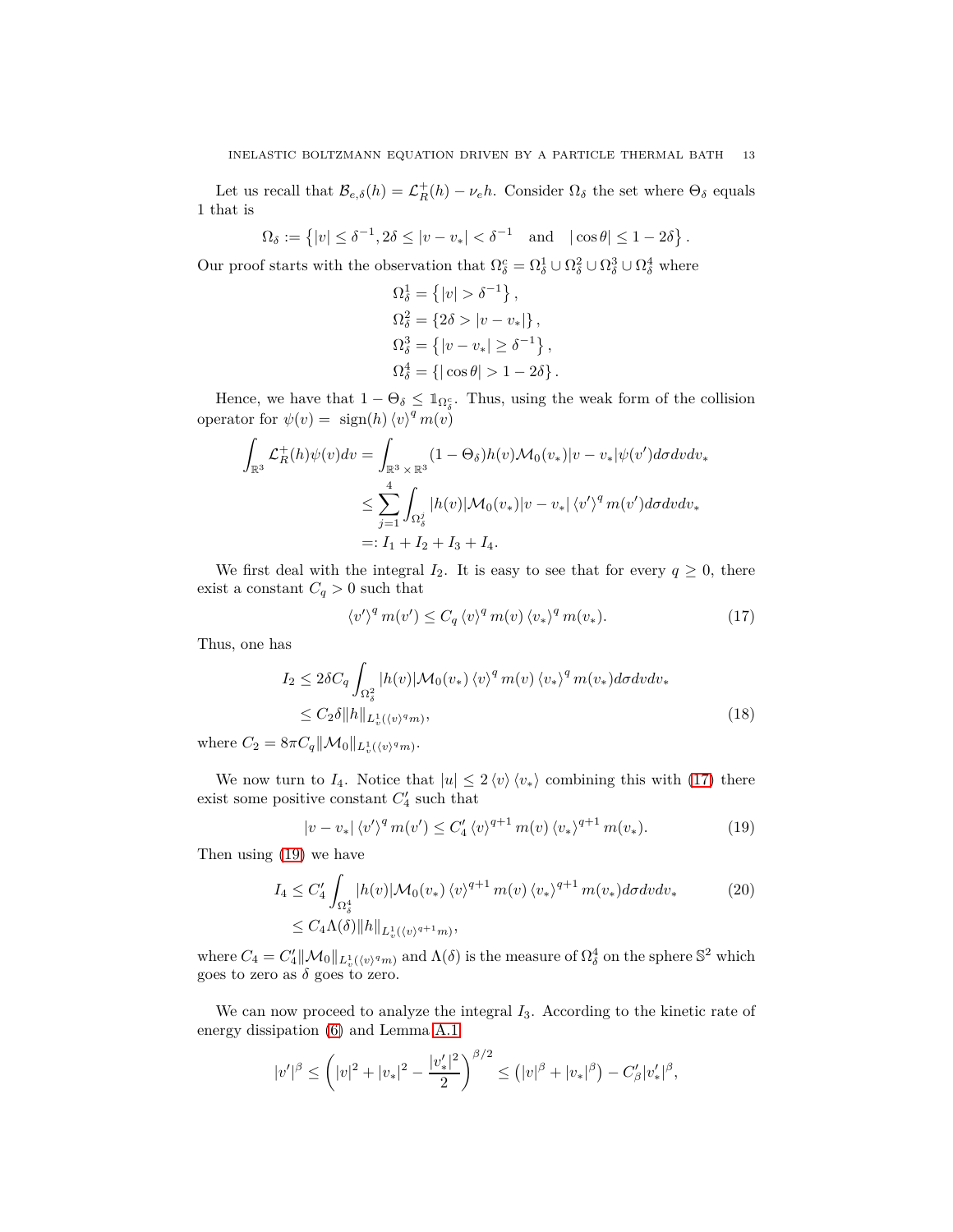where in the last inequality we use the fact that  $\beta \in (0,1)$ . Therefore, we have that for some positive constant  $C_3'$ 

$$
\mathcal{M}_0(v_*)m(v') \leq C'_3m(v)\exp\left\{b|v_*|^{\beta} - \beta_0|v_*|^2 - bC'_{\beta}|v'_*|^{\beta}\right\},\,
$$

here we are using the fact that  $\mathcal{M}_0(v) \leq C_e e^{-\beta_0 |v|^2}$  for some positive constants  $\beta_0$ and  $C_e$ . Thus, on account of Lemma [A.2,](#page-32-3) for any  $\gamma > 0$ , we get

$$
\mathcal{M}_0(v_*)m(v') \leq C_3'e^{C_\gamma}m(v)\exp\left\{-\gamma|v_*|^\beta - bC_\beta'|v_*'|\beta\right\}.
$$

Take  $\gamma = 2bC'_{\beta}$ , and since  $((1 + e)|u \cdot n|)/2 \le |v_*| + |v'_*|$ , where  $u = v - v_*$ , we can conclude that

$$
\exp\left\{-\gamma|v_*|^\beta - C'_\beta|v'_*|^\beta\right\} \le \exp\left\{-bC'_\beta|v_*|^\beta - bC'_\beta(|v_*| + |v'_*|)^\beta\right\}
$$
  

$$
\le \exp\left\{-bC'_\beta|v_*|^\beta - \frac{bC'_\beta}{2^\beta}|u\cdot n|^\beta\right\}.
$$

Hence, since  $\langle v' \rangle^q \leq C_q \langle v \rangle^q \langle v_* \rangle^q$ , we have that for  $C_{3,\beta} = 4C'_3C_q \exp(2bC'_\beta)$ 

<span id="page-13-0"></span>
$$
I_3 \leq C_{3,\beta} \int \mathbb{1}_{\{|u| > \delta^{-1}\}} |h(v)| \langle v \rangle^q \langle v_* \rangle^q m(v) \exp \left\{-bC'_{\beta} |v_*|^{\beta}\right\} |u| J dv_* dv, \quad (21)
$$

where *J* is the integral  $J = \int_{\mathbb{S}} \exp \left\{- (bC'_{\beta}/2^{\beta}) |u \cdot n|^{\beta} \right\} dn$ . Thus, recalling that  $\hat{u} = u/|u|$  and  $(\hat{u} \cdot n) = \cos \theta$  we get that

$$
J = 2 \int_0^{\pi/2} \exp \left\{ - (C_\beta'/2^\beta) |u|^\beta | \cos \theta |^\beta \right\} \sin \theta d\eta.
$$

Take  $C_J = bC'_\beta/2^\beta$ . Now consider the change of variables  $z = \cos \theta$  and then  $w = |u|z$  which transform the integral *J* into

$$
J = 2 \int_0^1 e^{-C_J |u|^{\beta} z^{\beta}} dz = 2|u|^{-1} \int_0^{|u|} e^{-C_J w^{\beta}} dw \le C'_J |u|^{-1}.
$$

It is easy to see that  $1_{\{|u| > \delta^{-1}\}} \leq \delta |u|$ . Substituting the above inequality into the integral in  $(21)$  and using  $(19)$  we obtain

$$
I_3 \leq C_{3,\beta} C'_J \int \mathbb{1}_{\{|u| > \delta^{-1}\}} |h(v)| \langle v \rangle^q \langle v_* \rangle^q m(v) \exp \left\{-C_{\beta} |v_*|^\beta \right\} dv_* dv
$$
  
\n
$$
\leq C''_3 \delta \int \exp \left\{-C_{\beta} |v_*|^\beta \right\} \langle v_* \rangle^{q+1} dv_* \int |h(v)| \langle v \rangle^{q+1} m(v) dv
$$
  
\n
$$
\leq C_3 \delta \|h\|_{L^1(\langle v \rangle^{q+1} m)}.
$$
\n(22)

Concerning the term  $I_1$  we recall the idea from the proof of  $[7,$  Theorem 5.3] that for all  $h \in L_v^1(\langle v \rangle^q m)$  it holds

<span id="page-13-1"></span>
$$
I_{1} = \int_{\mathbb{R}^{3}} \mathcal{L}^{+} \left( \mathbb{1}_{\{|v| > \delta^{-1}\}} |h| \right) (v) \langle v \rangle^{q} m(v) dv
$$
  
= 
$$
\int_{\mathbb{R}^{3}} \langle v \rangle^{q} m(v) \int_{\{|v_{*}| > \delta^{-1}\}} k_{e}(v, v_{*}) |h(v_{*})| dv_{*} dv
$$
  

$$
\leq \int_{\{|v_{*}| > \delta^{-1}\}} |h(v_{*})| H(v_{*}) dv_{*},
$$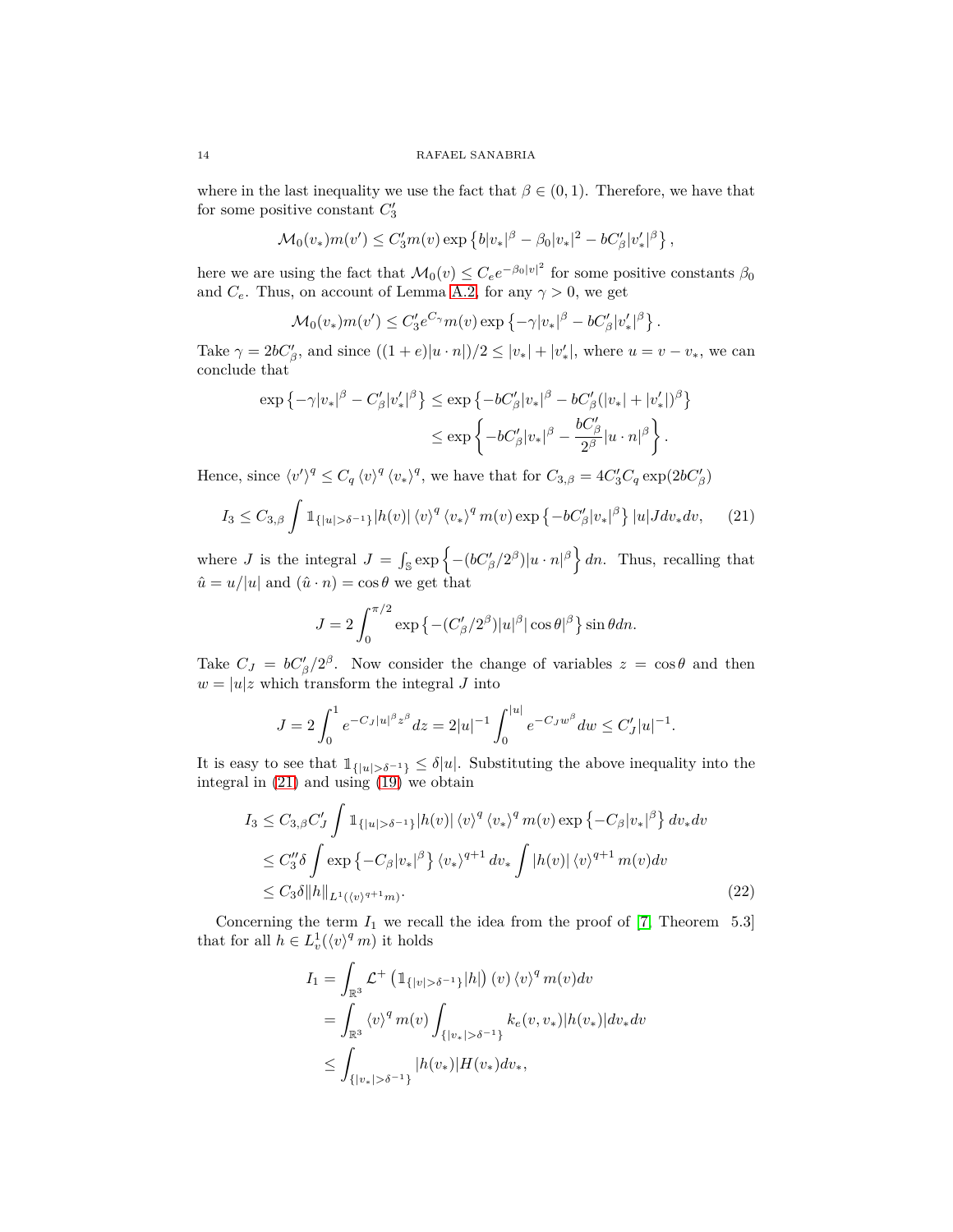where  $H(v_*) = \int_{\mathbb{R}^3} k_e(v, v_*) \langle v \rangle^q m(v) dv$  for every  $v_* \in \mathbb{R}^3$ . Hence, using Proposition [A.6,](#page-34-0) there exists some positive constant *K* such that

<span id="page-14-0"></span>
$$
I_1 \le K \int_{\{|v_*| > \delta^{-1}\}} |h(v_*)|(1+|v_*|^{1-\beta}) \langle v_* \rangle^q m(v_*) dv_*.
$$
 (23)

Let us recall the by [\(12\)](#page-8-3) we have  $0 < \nu_{e,0}|v| \leq \nu_{e,0} \langle v \rangle \leq \nu_e(v)$ . Therefore, using [\(23\)](#page-14-0), we have that

$$
I_{1} - \int_{\mathbb{R}^{3}} \nu_{e}(v)|h(v)| \langle v \rangle^{q} m(v) dv
$$
  
\n
$$
\leq K \int_{\{|v_{*}| > \delta^{-1}\}} |h(v_{*})| (1 + |v_{*}|^{1-\beta}) \langle v_{*} \rangle^{q} m(v_{*}) dv_{*}
$$
  
\n
$$
- \nu_{e,0} \int_{\mathbb{R}^{3}} \langle v \rangle |h(v)| \langle v \rangle^{q} m(v) dv
$$
  
\n
$$
\leq - \nu_{e,0} \int_{\{|v| \leq \delta^{-1}\}} |h(v)| \langle v \rangle^{q+1} m(v) dv
$$
  
\n
$$
+ \int_{\{|v| > \delta^{-1}\}} |h(v)| (K(1 + |v|^{1-\beta}) - \nu_{e,0}|v|) \langle v \rangle^{q} m(v) dv.
$$

We claim that, since  $\beta > 0$  there exists  $\delta_0$  sufficiently small such that

$$
K(1+|v|^{1-\beta})-\nu_{e,0}|v|\leq -\frac{\nu_{e,0}}{2}\langle v\rangle,
$$

for every  $|v| > \delta^{-1}$  with  $0 < \delta < \delta_0$ . Indeed, if we take  $\delta_0$  small enough so

$$
\frac{\delta_0 + \delta_0^{\beta}}{1 - \delta_0} \le \frac{\nu_{e,0}}{2K}
$$

*,*

we have that for every  $|v| > \delta^{-1}$  with  $0 < \delta < \delta_0$ , since  $|v| - \langle v \rangle \ge -1$ ,

$$
K(1+|v|^{1-\beta}) \leq \nu_{e,0}(|v|-1) \leq \frac{\nu_{e,0}}{2}(2|v|-\langle v \rangle),
$$

and we can conclude our claim. Therefore,

<span id="page-14-1"></span>
$$
\int_{\mathbb{T}^3} I_1 dx - \int_{\mathbb{T}^3 \times \mathbb{R}^3} \nu_e(v) |h(v)| \langle v \rangle^q m(v) dx dv \leq -\frac{\nu_{e,0}}{2} ||h||_{L_x^1 L_v^1(\langle v \rangle^{q+1} m)}.
$$
 (24)

Gathering [\(18\)](#page-12-2), [\(20\)](#page-12-3) [\(22\)](#page-13-1) and [\(24\)](#page-14-1) we obtain that for any  $0 < \delta < \delta_0$ 

$$
\int_{\mathbb{R}^3 \times \mathbb{T}^3} \mathcal{B}_{e,\delta}(h) \text{sign}(h) \langle v \rangle^q m(v) dx dv
$$
\n
$$
\leq \left( (C_2 + C_3) \delta + C_4 \Lambda(\delta) - \frac{\nu_{e,0}}{2} \right) ||h||_{L_x^1 L_v^1(\langle v \rangle^{q+1} m)}
$$

Hence, we choose  $0 < \delta_1 \leq \delta_0$  close enough to 0 in order to have

<span id="page-14-2"></span>
$$
a'_0 := -\left( (C_2 + C_3)\delta_1 + C_4 \Lambda(\delta_1) - \frac{\nu_{e,0}}{2} \right) > 0. \tag{25}
$$

*.*

Therefore, for any  $0 < \delta < \delta_1$ , we have

$$
\int_{\mathbb{R}^3 \times \mathbb{T}^3} \mathcal{B}_{e,\delta}(h) \operatorname{sign}(h) dx \, \langle v \rangle^q \, m(v) dv \leq -a'_0 \|h\|_{L_x^1 L_v^1(\langle v \rangle^{q+1} m)},
$$

where we deduce that  $\mathcal{B}_{e,\delta} + a'_0$  is dissipative in  $L_x^1 L_v^1(\langle v \rangle^q m)$ .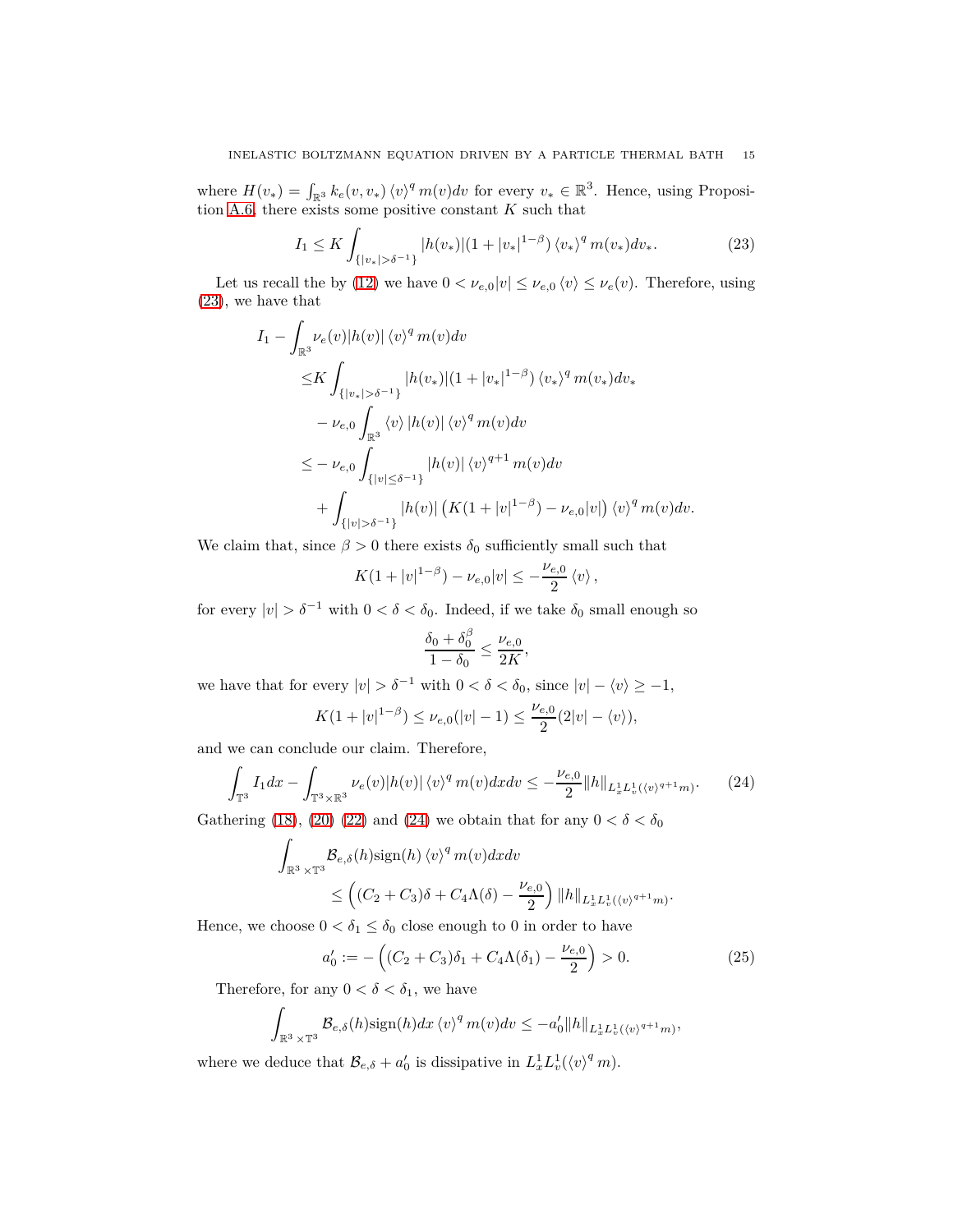**Step 2:** Since the *x*-derivatives commute with  $\mathcal{B}_{e,\delta}$ , using the proof of **Step 1** we have

$$
\int_{\mathbb{R}^3\times\mathbb{T}^3} \partial_x\left(\mathcal{B}_{e,\delta}(h)\right) \operatorname{sign}(\partial_x h) \left\langle v\right\rangle^q m(v) dx dv \leq -a'_0 \|\nabla_x h\|_{L^1_x L^1_v(\langle v\rangle^{q+1} m)}.
$$

**Step 3:** In order to deal with the *v*-derivatives, let us recall the following property

<span id="page-15-1"></span>
$$
\partial_v \mathcal{Q}_e^{\pm}(f,g) = \mathcal{Q}_e^{\pm}(\partial_v f, g) + \mathcal{Q}_e^{\pm}(f, \partial_v g). \tag{26}
$$

Using this and the fact that  $\mathcal{L}_R^+ = \mathcal{L}^+(h) - \mathcal{A}_{e,\delta}(h)$  we compute

$$
\partial_v \mathcal{B}_{e,\delta}(h) = (\mathcal{L}^+(\partial_v h) - \mathcal{A}_{e,\delta}(\partial_v h) - \nu_e \cdot \partial_v h) + \mathcal{R}(h),
$$

where

<span id="page-15-2"></span>
$$
\mathcal{R}(h) = \mathcal{Q}_e^+(h, \partial_v \mathcal{M}_0) - \partial_v \mathcal{A}_{e,\delta}(h) + \mathcal{A}_{e,\delta}(\partial_v h). \tag{27}
$$

Performing one integration by parts and using Lemma [5.1,](#page-11-2) we have

$$
\left\| \left( \partial_v \mathcal{A}_{e,\delta} \right) (h) \right\|_{L^1_x L^1_v(\langle v \rangle^q m)} + \left\| \left( \mathcal{A}_{e,\delta} \right) (\partial_v h) \right\|_{L^1_x L^1_v(\langle v \rangle^q m)} \leq C'_{\delta} \|h\|_{L^1_x L^1_v(\langle v \rangle^q m)}.
$$

Using this and the estimates of Proposition [A.4](#page-32-4) on the operator  $\mathcal{Q}_{e}^{+}$  we obtain, for some constant  $C_{\delta} > 0$ 

<span id="page-15-0"></span>
$$
\|\mathcal{R}(h)\|_{L_x^1 L_v^1(\langle v \rangle^q m)} \le C_\delta \|h\|_{L_x^1 L_v^1(\langle v \rangle^{q+1} m)}.
$$
\n(28)

Hence, by the proof presented in **Step 1** and [\(28\)](#page-15-0) we have

$$
\int_{\mathbb{R}^3 \times \mathbb{T}^3} \partial_v \left( \mathcal{B}_{e,\delta}(h) \right) \operatorname{sign}(\partial_v h) \left\langle v \right\rangle^q m(v) dv
$$
\n
$$
= \int_{\mathbb{R}^3 \times \mathbb{T}^3} \left( \mathcal{B}_{e,\delta}(\partial_v h) + \mathcal{R}(h) \right) \operatorname{sign}(\partial_v h) \left\langle v \right\rangle^q m(v) dv
$$
\n
$$
\leq -a'_0 \| \nabla_v h \|_{L_x^1 L_v^1(\langle v)^{q+1} m)} + C_\delta \| h \|_{L_x^1 L_v^1(\langle v)^{q+1} m)}.
$$

where  $a'_0$  is defined in [\(25\)](#page-14-2). Notice that here  $\delta$  is fixed small enough to guarantee that  $a'_0 > 0$ .

**Step 4:** For some  $\varepsilon > 0$  to be fixed later, we define the norm

$$
||h||_* = ||h||_{L_x^1 L_v^1(\langle v \rangle^q m)} + ||\nabla_x h||_{L_x^1 L_v^1(\langle v \rangle^q m)} + \varepsilon ||\nabla_v h||_{L_x^1 L_v^1(\langle v \rangle^q m)}.
$$

Notice that this norm is equivalent to the classical  $W_{x,v}^{1,1}(\langle v \rangle^q m)$ -norm. Furthermore, we deduce that

$$
\int_{\mathbb{R}^3 \times \mathbb{T}^3} \mathcal{B}_{e,\delta}(h) \text{sign}(h) \langle v \rangle^q m(v) dx dv \n+ \int_{\mathbb{R}^3 \times \mathbb{T}^3} \partial_x (\mathcal{B}_{e,\delta}(h)) \text{sign}(\partial_x h) \langle v \rangle^q m(v) dx dv \n+ \varepsilon \int_{\mathbb{R}^3 \times \mathbb{T}^3} \partial_v (\mathcal{B}_{e,\delta}(h)) \text{sign}(\partial_v h) \langle v \rangle^q m(v) dx dv \n\leq -a'_0 \left( \|h\|_{L_x^1 L_v^1(\langle v \rangle^{q+1} m)} + \|\nabla_x h\|_{L_x^1 L_v^1(\langle v \rangle^{q+1} m)} + \varepsilon \|\nabla_v h\|_{L_x^1 L_v^1(\langle v \rangle^{q+1} m)} \right) \n+ \varepsilon \left( C_\delta \|h\|_{L_x^1 L_v^1(\langle v \rangle^{q+1} m)} \right) \n\leq (-a'_0 + o(\varepsilon)) \left( \|h\|_{L_x^1 L_v^1(\langle v \rangle^{q+1} m)} + \|\nabla_x h\|_{L_x^1 L_v^1(\langle v \rangle^{q+1} m)} \varepsilon \|\nabla_v h\|_{L_x^1 L_v^1(\langle v \rangle^{q+1} m)} \right) \n\leq (-a'_0 + o(\varepsilon)) \|h\|_*,
$$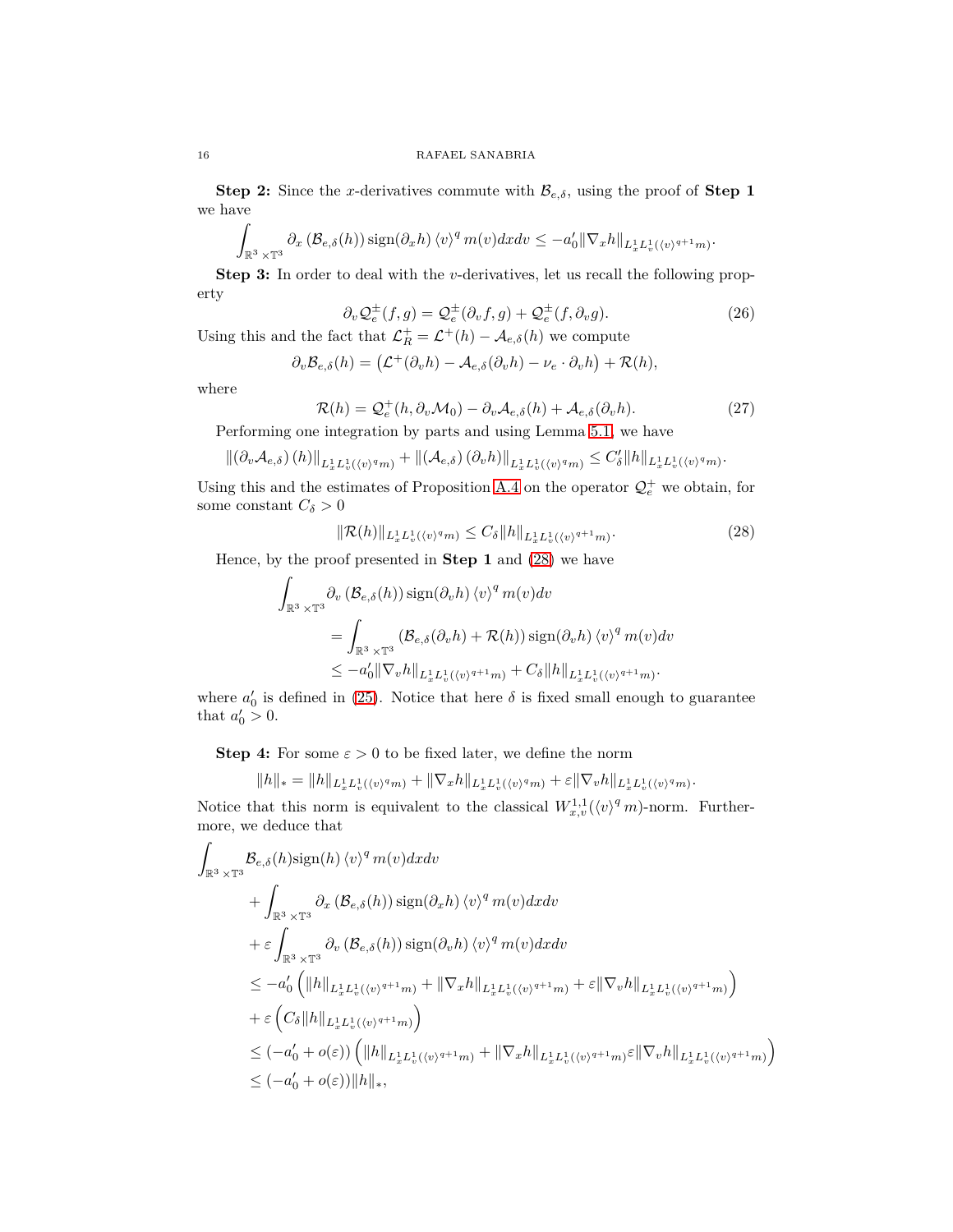where  $o(\varepsilon) = \varepsilon \cdot C_{\delta}$  and goes to 0 as  $\varepsilon$  goes to 0 and we choose  $\varepsilon$  close enough to 0 so that  $a_0 = a'_0 - o(\varepsilon) > 0$ . Hence, we obtain that  $\mathcal{B}_{e,\delta} + a_0$  is dissipative in  $W_{x,v}^{1,1}(\langle v \rangle^q m)$  for the norm  $\|\cdot\|_*$  and thus hypodissipative in  $W_{x,v}^{1,1}(\langle v \rangle^q m)$ .

$$
\Box
$$

The following result comprises what we proved above:

<span id="page-16-1"></span><span id="page-16-0"></span>**Lemma 5.3.** For any  $e \in (0,1]$ , there exist  $a_0 > 0$  and  $\delta > 0$  such that the operator  $\mathcal{B}_{e,\delta} + a_0$  *is hypodissipative in*  $E_j$ ,  $j = 0, 1$  *and*  $\mathcal{E}$ *.* 

### 6. SPLITTING OF THE LINEARIZED ELASTIC OPERATOR  $\mathscr{L}_1$

We now focus on the study of the linear equation  $\partial_t h = \mathcal{L}_1(h)$  introduced in [\(14\)](#page-8-4) for  $\alpha = 1$ . First of all let us recall the definition of  $\mathcal{L}_1$  given by [\(13\)](#page-8-5):

$$
\mathcal{L}_1(h) := \mathcal{Q}_1(\mathcal{M}, h) + \mathcal{Q}_1(h, \mathcal{M}) + \mathcal{L}(h) - v \cdot \nabla_x h,
$$
\n(29)

where  $M$  is defined in [\(9\)](#page-7-3).

In the elastic case we can define the collision operator in strong form

$$
\mathcal{Q}_1(f,g) = \int_{\mathbb{R}^3 \times \mathbb{S}^2} [f(v')g(v'_*) - f(v)g(v_*)]|v - v_*|dv_*d\sigma.
$$

Therefore, using the function  $\Theta_{\delta}$  defined in Section [5](#page-10-0) we can give the following decomposition of the linearized collision operator  $\mathcal{T}_1(h) := \mathcal{Q}_1(\mathcal{M}, h) + \mathcal{Q}_1(h, \mathcal{M})$ :

$$
\mathcal{T}_1(h) = \mathcal{T}_{1,R}(h) + \mathcal{T}_{1,S}(h) - \nu h,
$$

where  $\nu$  is a collision frequency defined in a similar way as  $\nu_e$ . More precisely,  $\nu := L(\mathcal{M})$ , with *L* defined as in [\(10\)](#page-8-2).  $\mathcal{T}_{1,S}$  is the truncated operator given by  $\Theta_{\delta}$ while  $\mathcal{T}_{1,R}$  is the corresponding reminder. By this we mean

$$
\mathcal{T}_{1,S}(h) = \int_{\mathbb{R}^3 \times \mathbb{S}^2} \Theta_{\delta} \left[ \mathcal{M}(v_{*}')h(v') + \mathcal{M}(v')h(v_{*}') - \mathcal{M}(v)h(v_{*}) \right] |v - v_{*}| dv_{*} d\sigma
$$

and,

<span id="page-16-3"></span>
$$
\mathcal{T}_{1,R}(h) = \int_{\mathbb{R}^3 \times \mathbb{S}^2} (1 - \Theta_{\delta}) \left[ \mathcal{M}(v_{*}') h(v') + \mathcal{M}(v') h(v_{*}') - \mathcal{M}(v) h(v_{*}) \right] |v - v_{*}| dv_{*} d\sigma.
$$
\n(30)

Hence we can give a decomposition for the linearized operator  $\mathcal{L}_1$ :

$$
\mathcal{L}_1(h) = \mathcal{T}_1(h) + \mathcal{L}(h) - v \cdot \nabla_x h
$$
  
=  $\mathcal{T}_{1,R}(h) + \mathcal{T}_{1,S}(h) - (\nu + \nu_e)h + \mathcal{L}_R^+(h) + \mathcal{L}_S^+(h) - v \cdot \nabla_x h$   
=  $(\mathcal{T}_{1,S}(h) + \mathcal{A}_{e,\delta}(h)) + (\mathcal{T}_{1,R}(h) - \nu h + \mathcal{B}_{e,\delta}(h) - v \cdot \nabla_x h)$   
=  $\mathcal{A}_{1,\delta}(h) + \mathcal{B}_{1,\delta}(h).$ 

where  $A_{1,\delta}(h) := \mathcal{T}_{1,S}(h) + \mathcal{A}_{e,\delta}(h)$  and  $\mathcal{B}_{1,\delta}(h)$  is the remainder.

As in the case of the operator  $\mathcal{L}$ , by the Carleman representation for the elastic case ( see [\[7,](#page-40-7) Theorem 5.4], [\[24,](#page-41-1) Chapter 1] or [\[13,](#page-40-20) Appendix C]), we can write the truncated operator

<span id="page-16-2"></span>
$$
\mathcal{A}_{1,\delta}(h)(v) = \int_{\mathbb{R}^3} k_{\delta}(v, v_*) h(v_*) dv_*,
$$
\n(31)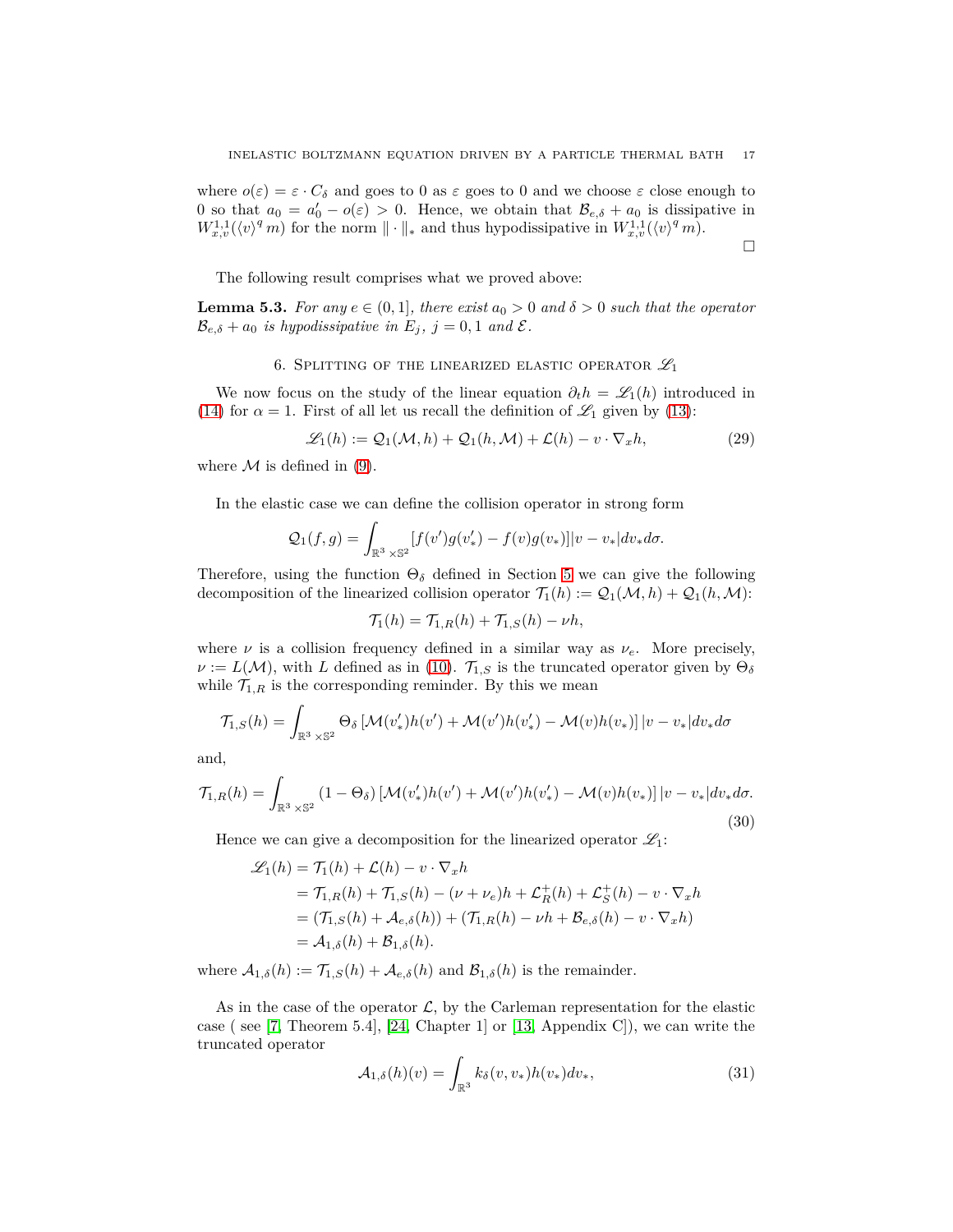where  $k_{\delta} = k_{1,\delta} + k_{e,\delta} \in C_c^{\infty}(\mathbb{R}^3 \times \mathbb{R}^3)$ , where  $k_{1,\delta}$  is the kernel associated to the elastic operator  $\mathcal{T}_{1,S}$  and  $k_{e,\delta}$  is defined by [\(15\)](#page-10-2).

Gualdani, Mischler and Mouhot [\[15,](#page-40-9) Lemma 4.16] proved a regularity estimate on the truncated operator  $\mathcal{T}_{1,S}$ . Gathering this result with the one presented in Lemma [5.1](#page-11-2) we get the following regularity result for  $A_{1,\delta}$ .

<span id="page-17-1"></span>**Lemma 6.1.** For any  $s \in \mathbb{N}$  and any  $e \in (0,1]$ , the operator  $A_{1,\delta}$  maps  $L_v^1(\langle v \rangle)$ *into*  $H_v^s$  functions with compact support, with explicit bounds (depending on  $\delta$ ) on the  $L_v^1(\langle v \rangle) \mapsto H_v^s$  norm and on the size of the support. More precisely, there are *two constants*  $C_{s,\delta}$  *and*  $R_{\delta}$  *such that for any*  $h \in L_v^1(\langle v \rangle)$ 

 $K := \text{supp } A_{1,\delta} h \subset B(0, R_{\delta}), \text{ and } \|A_{1,\delta}\|_{H^s_v(K)} \leq C_{s,\delta} \|h\|_{L^1_v(\langle v \rangle)}.$ 

*In particular, we deduce that*  $A_{1,\delta}$  *is in*  $\mathcal{B}(E_j)$  *for*  $j = 0, 1$  *and*  $A_{1,\delta}$  *is in*  $B(\mathcal{E}, E)$ *.* 

Furthermore, Gualdani, Mischler and Mouhot [\[15,](#page-40-9) Lemma 4.14] study the hypositivativity of the operator  $\mathcal{B}^1_{1,\delta} := \mathcal{T}_{1,R}(h) - \nu h - v \cdot \nabla_x h$ . More precisely, they proved that there exist a constant  $\lambda_0 > 0$  such that  $\mathcal{B}^1_{1,\delta} + \lambda_0$  is hypodissivative in  $E_j$  with  $j = 0, 1$  and in  $\mathcal{E}$ . Thus, following their proof jointly with the one of Lemma [5.3,](#page-16-1) we are led to the following:

<span id="page-17-2"></span>**Lemma 6.2.** For any  $e \in (0,1]$ , there exist  $a_1 > 0$  and  $\delta > 0$  such that the operator  $\mathcal{B}_{1,\delta} + a_1$  *is hypodissipative in*  $E_i$ ,  $j = 0, 1$  *and*  $\mathcal{E}$ *.* 

*Proof.* It is enough to see that, by the definition of  $\mathcal{B}_{e,\delta}$ 

$$
\mathcal{B}_{1,\delta}(h) = \left(\mathcal{T}_{1,R}(h) + \mathcal{L}_R^+(h)\right) - (\nu + \nu_e)h - v \cdot \nabla_x h.
$$

Notice the divergence structure of the last term in the *x*-coordinate. Hence, when integrating over  $\mathbb{T}^3$  the last term vanishes. Therefore, proceeding as in the proof of Lemma [5.2](#page-11-3) we obtain our result.

<span id="page-17-0"></span>6.1. **Regularization properties of**  $T<sub>n</sub>$ . In this section we prove the key regularity result for our factorization and enlargement theory. Consider the operators

$$
T_n(t) := (\mathcal{A}_{1,\delta} S_{\mathcal{B}_{1,\delta}})^{(*n)}(t),
$$

for  $n \geq 1$ , where  $S_{\mathcal{B}_{1,\delta}}$  is the semigroup generated by the operator  $\mathcal{B}_{1,\delta}$  and  $*$  denotes the convolution. We remind the reader that the  $T_n(t)$  operators are merely time-indexed family of operators which do not have the semigroup property in general.

**Remark 6.3.** *As we will see below, thanks to Theorem [3.4](#page-8-6) and Theorem [6.6,](#page-21-1) the operator*  $\mathscr{L}_1$  *generates* a  $C_0$ -semigroup in  $H_x^s H_v^{\sigma}(\mathcal{M}^{-1})$ . Therefore, jointly with *the hypodissipativity of*  $\mathcal{B}_{1,\delta}$  *this guarantees that the operator*  $\mathcal{B}_{1,\delta}$  *also generates a C*<sub>0</sub>*-semigroup in*  $E_j$  *for*  $j = 0, 1$ *. We refer the reader to the proof of* [\[15,](#page-40-9) Theorem 2.13] *for a further discussion about this matter. Moreover, a direct proof can be performed as the one presented in Appendix [B](#page-36-0) for a similar operator.*

Thanks to Lemma [6.1](#page-17-1) we know that the operator  $A_{1,\delta}$  provides as much regularity as we want in the *v*-coordinate. By using the propagation time-dependent phase space regularity, thanks to the introduction of the operator  $D_t$  below, one can still keep track of some velocity regularity, while preserving at the same time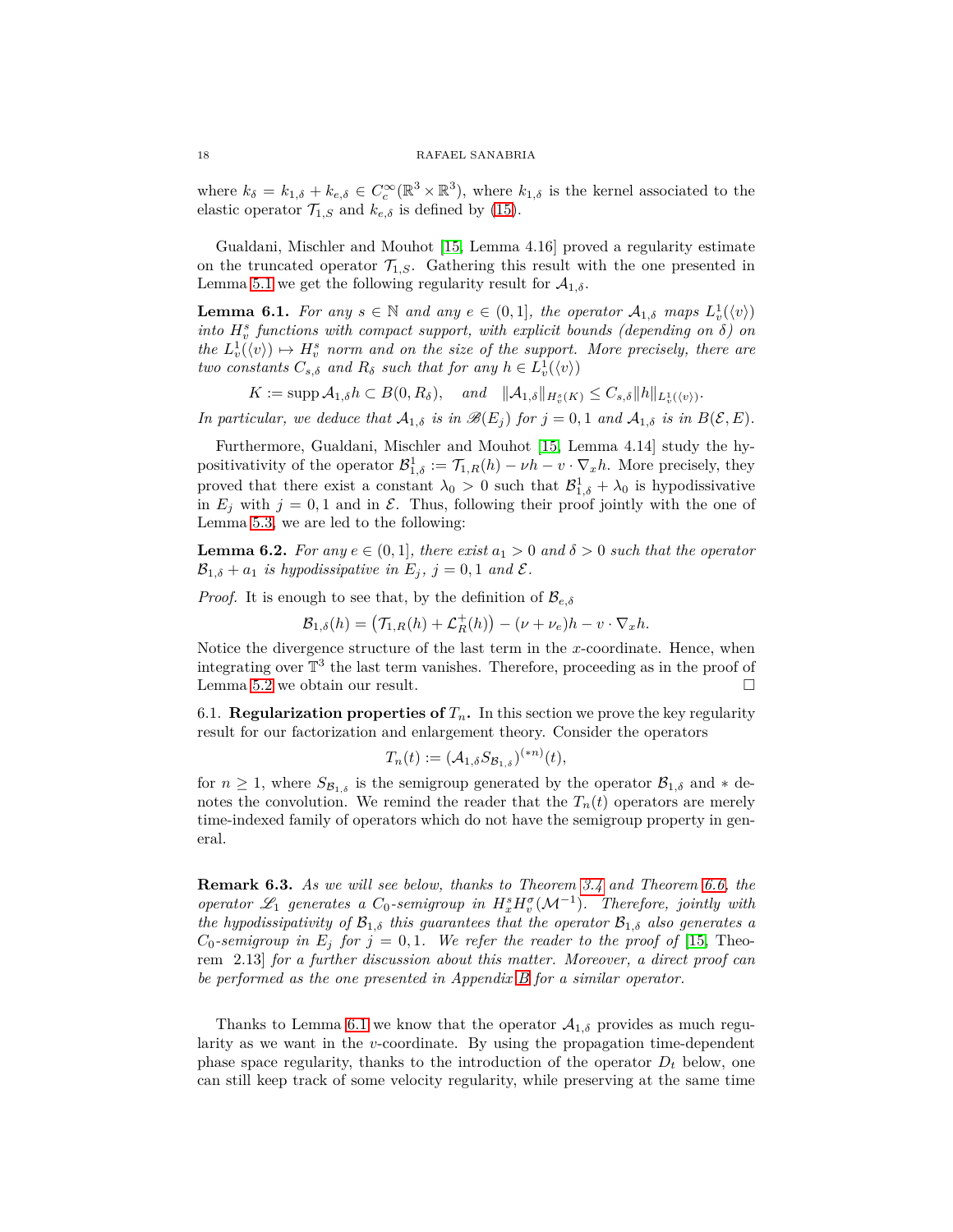the correct time decay asymptotics.

<span id="page-18-3"></span>**Lemma 6.4.** Let us consider  $a_1$  as in Lemma [6.2.](#page-17-2) The time indexed family  $T^n$  of *operators satisfies the following: for any*  $a' \in (0, a_1)$  *and any*  $e \in (0, 1]$ *, there are some constructive constants*  $C_{\delta} > 0$  *and*  $R_{\delta}$  *such that for any*  $t \geq 0$ 

$$
\operatorname{supp} T_n(t)h \subset K := B(0, R_\delta),
$$

*and*

• *If*  $s \geq 1$  *then* 

<span id="page-18-1"></span>
$$
||T_1(t)h||_{W^{s+1,1}_{x,v}(K)} \leq C \frac{e^{-a't}}{t} ||h||_{W^{s,1}_{x,v}(\langle v \rangle m)}.
$$
\n(32)

• *If*  $s \geq 0$  *then* 

<span id="page-18-2"></span>
$$
||T_2(t)h||_{W_x^{s+1/2,1}W_v^{k,1}(K)} \le Ce^{-a't}||h||_{W_{x,v}^{s,1}(\langle v\rangle m)}.
$$
\n(33)

*Proof.* Let us consider  $h_0 \in W^{s,1}_{x,v}(\langle v \rangle m)$ ,  $s \in \mathbb{N}$ . Since the *x*-derivatives commute with  $A_{1,\delta}$  and  $B_{1,\delta}$ , using Lemma [6.1](#page-17-1) we have

$$
||T_1(t)h_0||_{W_x^{s,1}W_v^{s+1,1}(K)} = ||\mathcal{A}_{\delta}S_{\mathcal{B}_{\delta}}(t)h_0||_{W_x^{s,1}W_v^{s+1,1}(K)}
$$
  
\n
$$
\leq C||S_{\mathcal{B}_{1,\delta}}(t)h_0||_{W_{x,v}^{s,1}(K)}.
$$

Since  $\mathcal{B}_{1,\delta} + a_1$  is hypodissipative in  $W_x^{s,1} L_v^1(\langle v \rangle m)$  from Theorem [2.1](#page-6-2) we have

<span id="page-18-0"></span>
$$
||T_1(t)h_0||_{W_x^{s,1}W_v^{s+1,1}(K)} \le Ce^{-a_1t}||h_0||_{W_{x,v}^{s,1}(\langle v\rangle m)}.
$$
\n(34)

Now let us assume  $h_0 \in W_x^{s,1}W_y^{s+1,1}(\langle v \rangle m)$  and consider the function  $g_t =$  $S_{\mathcal{B}_{1,\delta}}(t)(\partial_x^{\beta}h_0)$ , for any  $|\beta| \leq s$ . Notice that, since  $\partial_t(S_{\mathcal{B}_{1,\delta}}) = \mathcal{B}_{1,\delta}S_{\mathcal{B}_{1,\delta}}$ , this operator satisfies

$$
\partial_t g_t = \mathscr{L}_1 g_t - \mathcal{A}_{1,\delta} g_t = \mathcal{T}_1(g_t) + \mathcal{L}(g_t) - v \cdot \nabla_x g_t - \mathcal{A}_{1,\delta} g_t.
$$

Introducing the differential operator  $D_t := t\nabla_x + \nabla_v$ , we observe that  $D_t$  commutes with the free transport operator  $\partial_t + v \cdot \nabla_x$ , so that using the property [\(26\)](#page-15-1) we have

$$
\partial_t (D_t g_t) + v \cdot \nabla_x (D_t g_t) = D_t (\partial_t g_t + v \cdot \nabla_x g_t)
$$
  
= 
$$
\mathcal{T}_1 (D_t g_t) + \mathcal{L} (D_t g_t) + \mathcal{Q}_1 (g_t, \nabla_v \mathcal{M}) + \mathcal{Q}_1 (\nabla_v \mathcal{M}, g_t)
$$
  
+ 
$$
\mathcal{Q}_e (g_t, \nabla_v \mathcal{M}_0) - D_t (\mathcal{A}_{1,\delta} g_t).
$$

Using the notation in [\(31\)](#page-16-2) and performing integration by parts we get

$$
D_t(\mathcal{A}_{1,\delta}g_t) = \int_{\mathbb{R}^3} k_{\delta}(v, v_*) t \nabla_x g_t(v_*) d_{v_*} + \int_{\mathbb{R}^3} (\nabla_v k_{\delta}(v, v_*)) g_t(v_*) d_{v_*}
$$
  
\n
$$
- \int_{\mathbb{R}^3} k_{\delta}(v, v_*) \nabla_{v_*} g_t(v_*) d_{v_*}
$$
  
\n
$$
= \int_{\mathbb{R}^3} k_{\delta}(v, v_*) (D_t g_t)(v_*) d_{v_*} + \int_{\mathbb{R}^3} (\nabla_v k_{\delta}(v, v_*)) g_t(v_*) d_{v_*}
$$
  
\n
$$
+ \int_{\mathbb{R}^3} (\nabla_{v_*} k_{\delta}(v, v_*)) g_t(v_*) d_{v_*}
$$
  
\n
$$
= \mathcal{A}_{1,\delta}(D_t g_t) + \mathcal{A}_{1,\delta}^1(g_t) + \mathcal{A}_{1,\delta}^2(g_t).
$$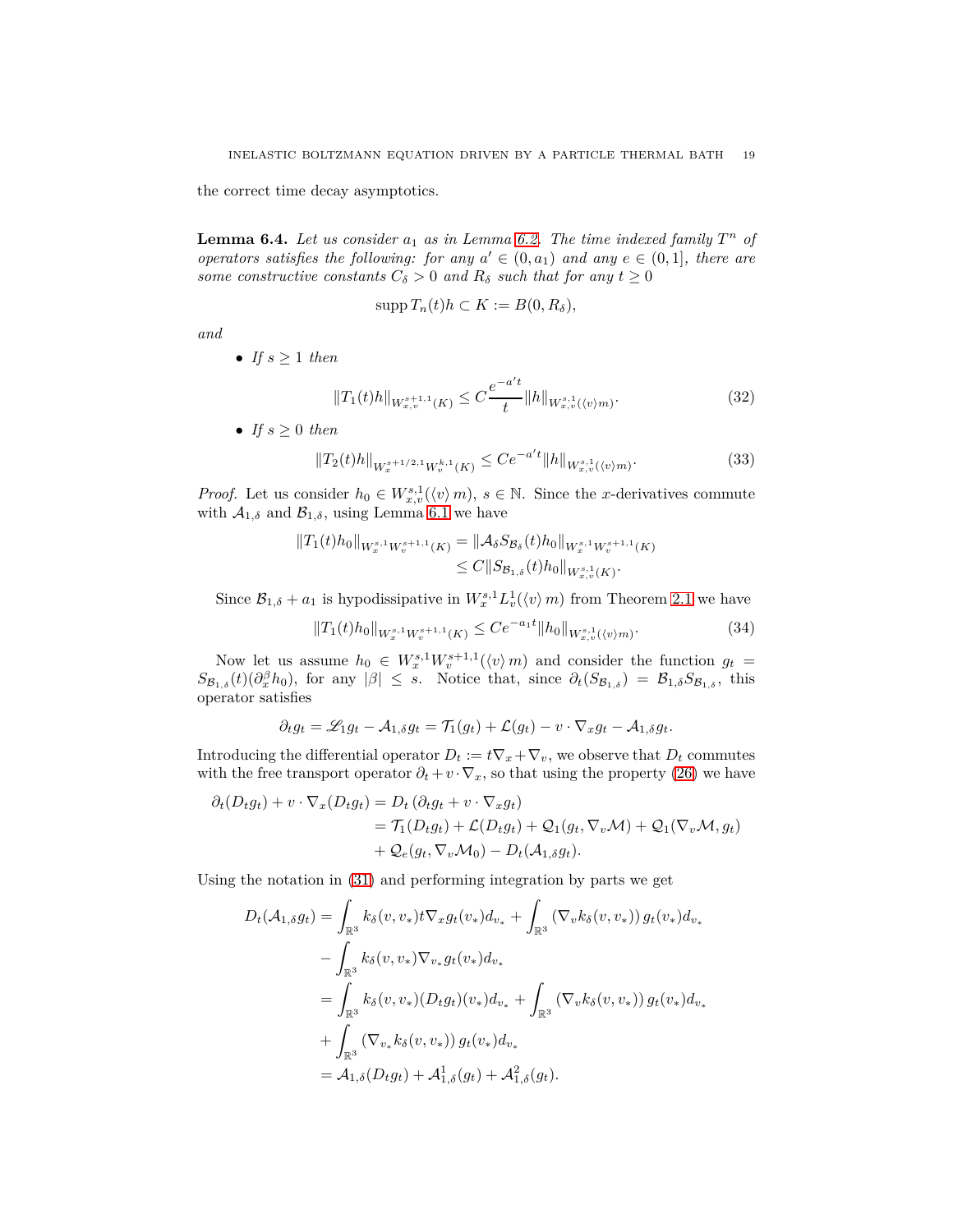All together, we may write  $\partial_t(D_t g_t) = \mathcal{B}_{1,\delta}(D_t g_t) + \mathcal{I}_{\delta}(g_t)$ , where

$$
\mathcal{I}_{\delta}(g_t) = \mathcal{Q}_1(g_t, \nabla_v \mathcal{M}) + \mathcal{Q}_1(\nabla_v \mathcal{M}, g_t) + \mathcal{Q}_e(g_t, \nabla_v \mathcal{M}_0) \n- \mathcal{A}_{1,\delta}^1(g_t) - \mathcal{A}_{1,\delta}^2(g_t).
$$

Hence, since  $\mathcal{A}_{1,\delta}^1$  stands for the integral operator associated with the kernel  $\nabla_v k_\delta$  and  $\mathcal{A}_{1,\delta}^2$  stands for the integral operator associated with the kernel  $\nabla_{v^*} k_\delta$ , using Lemma [6.1](#page-17-1) and Proposition [A.4](#page-32-4)  $\mathcal{I}_{\delta}$  satisfies

<span id="page-19-0"></span>
$$
\|\mathcal{I}_{\delta}(g_t)\|_{L^1_v(\langle v \rangle m)} \leq C \|g_t\|_{L^1_v(\langle v \rangle^2 m)}.
$$

Arguing as in Lemma [5.2,](#page-11-3) and by the hypodissipativity of  $\mathcal{B}_{1,\delta}$ , we have

$$
\frac{d}{dt} \int_{\mathbb{R}^3 \times \mathbb{T}^3} |D_t g_t| \langle v \rangle m(v) dx dv \qquad (35)
$$
\n
$$
= \int_{\mathbb{R}^3 \times \mathbb{T}^3} \partial_t (D_t g_t) \operatorname{sign}(D_t g_t) \langle v \rangle m(v) dx dv
$$
\n
$$
\leq \int_{\mathbb{R}^3 \times \mathbb{T}^3} \mathcal{B}_{1,\delta}(D_t g_t) \operatorname{sign}(D_t g_t) \langle v \rangle m(v) dx dv + ||\mathcal{I}_{\delta}(g_t)||_{L_x^1 L_v^1(\langle v \rangle m)}
$$
\n
$$
\leq -a_1 \int_{\mathbb{R}^3 \times \mathbb{T}^3} |D_t g_t| \langle v \rangle^2 m(v) dx dv + C_{\delta} ||g_t||_{L_x^1 L_v^1(\langle v \rangle^2 m)},
$$
\n(35)

and

$$
\frac{d}{dt} \int_{\mathbb{R}^3 \times \mathbb{T}^3} |g_t| \langle v \rangle m(v) dx dv = \int_{\mathbb{R}^3 \times \mathbb{T}^3} \partial_t (g_t) \operatorname{sign}(g_t) \langle v \rangle m(v) dx dv \qquad (36)
$$

$$
\leq \int_{\mathbb{R}^3 \times \mathbb{T}^3} \mathcal{B}_{1,\delta}(g_t) \operatorname{sign}(g_t) \langle v \rangle m(v) dx dv
$$

$$
\leq -a_1 \int_{\mathbb{R}^3 \times \mathbb{T}^3} |g_t| \langle v \rangle^2 m(v) dx dv.
$$

Combining the differential inequalities [\(35\)](#page-19-0) and [\(36\)](#page-19-1) we obtain, for any  $a' \in (0, a_1]$ and for *ε* small enough

<span id="page-19-1"></span>
$$
\frac{d}{dt}\left(e^{a't}\int (\varepsilon|D_t g_t|+|g_t|)\langle v\rangle m(v)dxdv\right)\leq 0,
$$

which implies

<span id="page-19-2"></span>
$$
||D_t g_t||_{L^1_{x,v}(\langle v \rangle m)} + ||g_t||_{L^1_{x,v}(\langle v \rangle m)} \leq \varepsilon^{-1} e^{-a't} ||h_0||_{W^{s,1}_x W^{1,1}_v(\langle v \rangle m)}.
$$
 (37)

Now, notice that since the *x*-derivatives commute with  $A_{1,\delta}$  and  $B_{1,\delta}$  we have

$$
t\nabla_x T_1(t) \left(\partial_x^{\beta} h_0\right) = A_{1,\delta} \left(t\nabla_x g_t\right)
$$
  
= 
$$
\int_{\mathbb{R}^3} k_{\delta}(v, v_*) \left(D_t g_t\right) (v_*) dv_* + \int_{\mathbb{R}^3} \left(\nabla_{v_*} k_{\delta}(v, v_*)\right) g_t(v_*) dv_*
$$
  
= 
$$
A_{1,\delta}(D_t g_t) + A_{1,\delta}^2(g_t).
$$

Thus, using [\(37\)](#page-19-2) we get

$$
t \|\nabla_x T_1(t) \left(\partial_x^{\beta} h_0\right) \|_{L^1_{x,v}(K)} \leq C_{\delta} \left( \|D_t g_t \|_{L^1_{x,v}(\langle v \rangle m)} + \|g_t \|_{L^1_{x,v}(\langle v \rangle m)} \right)
$$
  

$$
\leq C_{\delta} \varepsilon^{-1} e^{-a't} \|h_0\|_{W^{s,1}_{x}W^{1,1}_{v}(\langle v \rangle m)}.
$$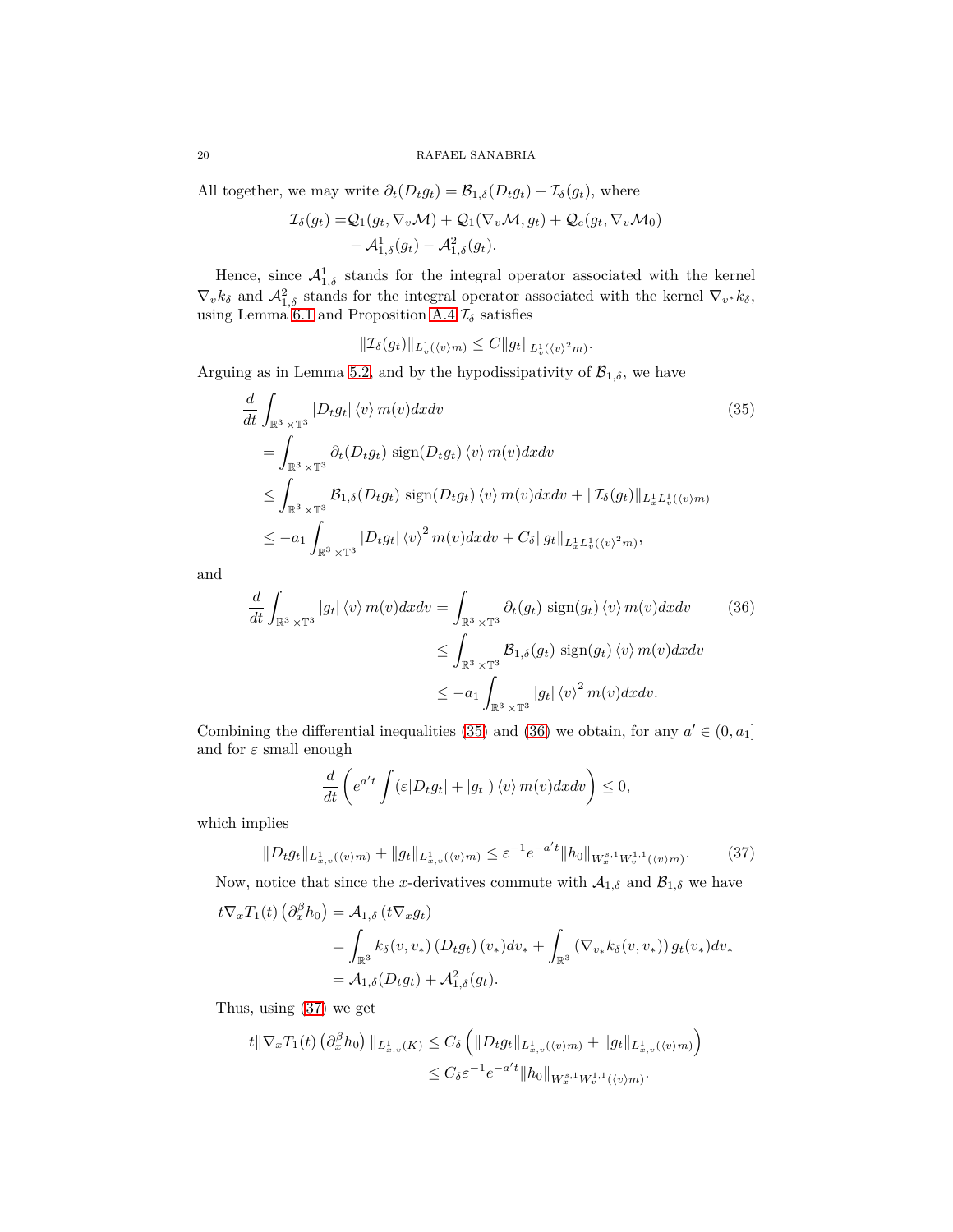Since  $0 < a' \le a_1$ , using the last inequality together with [\(34\)](#page-18-0) and Lemma [6.1,](#page-17-1) for  $s\geq 0$  we have

$$
||T_1(t) (\partial_x^{\beta} h_0) ||_{W_x^{1,1} W_v^{s+1,1}(K)} \leq \frac{Ce^{-a't}}{t} ||h_0||_{W_x^{s,1} W_v^{1,1}(\langle v \rangle m)}.
$$

This concludes the proof of [\(32\)](#page-18-1).

In order to prove [\(33\)](#page-18-2) we interpolate between the last inequality for a given *s* i.e.

$$
||T_1(t)h_0||_{W^{s+1,1}_{x,v}(K)} \leq \frac{Ce^{-a't}}{t}||h_0||_{W^{s,1}_xW^{1,1}_v(\langle v\rangle m)},
$$

and

$$
||T_1(t)h_0||_{W_x^{s,1}W_v^{s+1,1}(K)} \le Ce^{-a_1t}||h_0||_{W_x^{s,1}W_v^{1,1}(\langle v \rangle m)},
$$

obtained in [\(34\)](#page-18-0) written for the same *s*, it gives us

<span id="page-20-0"></span>
$$
||T_1(t)h_0||_{W^{s+1/2,1}_{x,v}(K)} \tag{38}
$$
\n
$$
\leq C \left(\frac{e^{-a't}}{t}\right)^{1/2} \left(e^{-a_1t}\right)^{1/2} ||h_0||_{W^{s,1}_x W^{1,1}_v(\langle v \rangle m)} \leq C \frac{e^{-a't}}{\sqrt{t}} ||h_0||_{W^{s,1}_x W^{1,1}_v(\langle v \rangle m)}.
$$

Putting together [\(34\)](#page-18-0) and [\(38\)](#page-20-0) for  $s \geq 0$  we get

$$
\begin{split} \|T_2(t)h_0\|_{W^{s+1/2,1}_{x,v}(K)}\\ &= \int_0^t \|T_1(t-\tau)T_1(\tau)h_0\|_{W^{s+1/2,1}_{x,v}(K)}d\tau\\ &\leq C\int_0^t \frac{e^{-a'(t-\tau)}}{\sqrt{t-\tau}} \|T_1(\tau)h_0\|_{W^{s,1}_{x,v}W^{1,1}_{v}(\langle v\rangle m)}d\tau\\ &\leq C\left(\int_0^t \frac{e^{-a'(t-\tau)}}{\sqrt{t-\tau}}e^{-a_1\tau}d\tau\right) \|h_0\|_{W^{s,1}_{x,v}(\langle v\rangle m)}\\ &\leq C e^{-a't} \left(\int_0^t \frac{e^{-(a_1-a')\tau)}}{\sqrt{t-\tau}}d\tau\right) \|h_0\|_{W^{s,1}_{x,v}(\langle v\rangle m)}\\ &\leq C'e^{-a't} \|h_0\|_{W^{s,1}_{x,v}(\langle v\rangle m)}. \end{split}
$$

This concludes our proof.

 $\Box$ 

Combining Lemma [6.2](#page-17-2) and Lemma [6.4](#page-18-3) we get the assumptions of Lemma [C.2.](#page-39-0) We have thus proved the following result:

<span id="page-20-1"></span>**Lemma 6.5.** *Let us consider*  $a_1$  *as in Lemma [6.2.](#page-17-2) For any*  $a' \in (0, a_1)$ *, there exist some constructive constants*  $n \in \mathbb{N}$  *and*  $C_{a'} \ge 1$  *such that for all*  $t \ge 0$  *and* 

$$
||T_n(t)||_{\mathscr{B}(E_0,E_1)} \leq C_{a'}e^{-a't}.
$$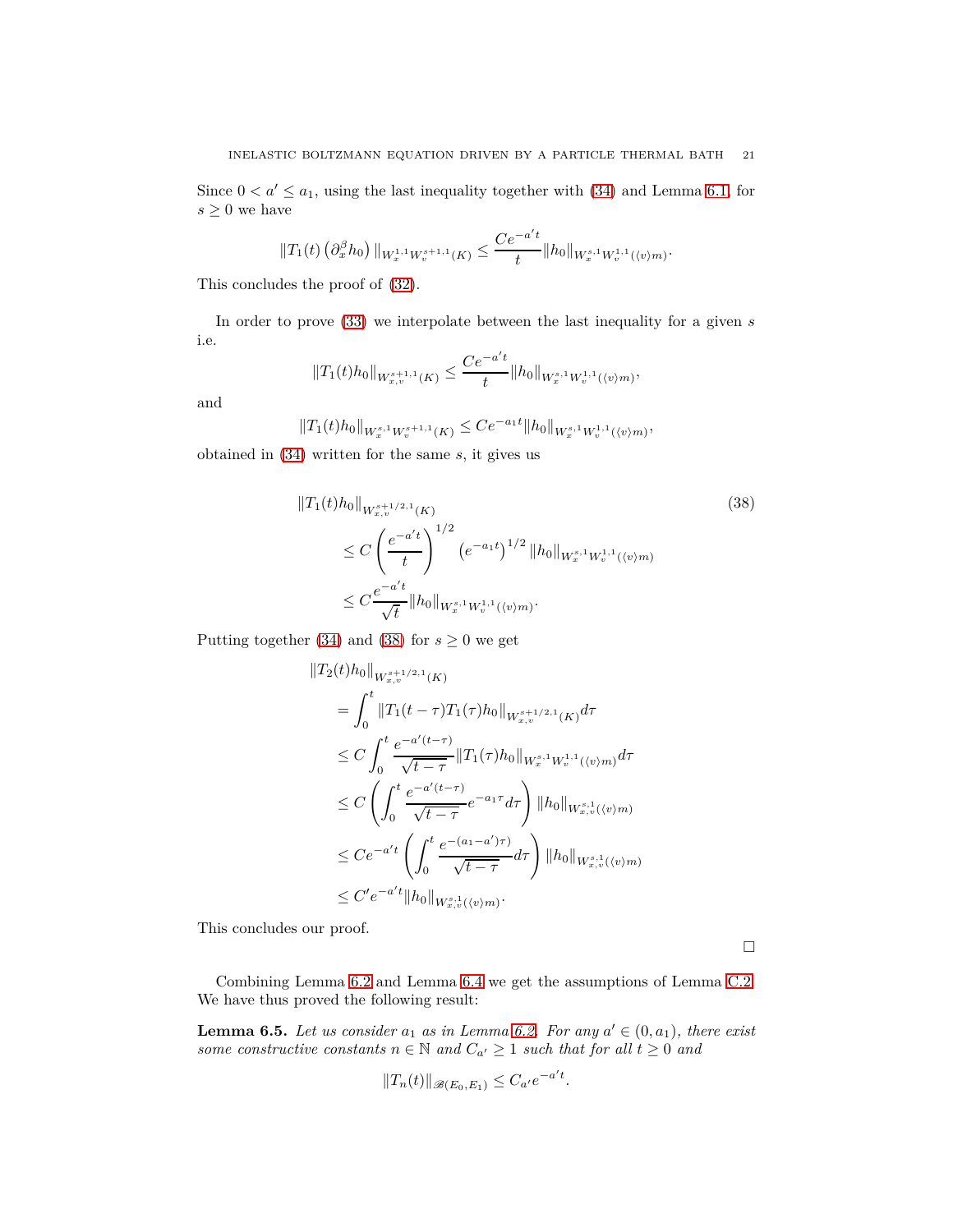<span id="page-21-0"></span>6.2. **Semigroup spectral analysis of the linearized elastic operator.** This section will be devoted to prove some hypodissipative results for the semigroup associated to the linearized elastic Boltzmann equation. Namely, we are going to prove the localization of the spectrum of the operator  $\mathscr{L}_1$ , as well as the decay estimate for the semigroup. This result will be used to prove similar properties for the spectrum of  $\mathscr{L}_{\alpha}$ .

Let us first recall an important result due to Gualdani, Mischler, Mouhot [\[15\]](#page-40-9).

<span id="page-21-1"></span>**Theorem 6.6.** [\[15,](#page-40-9) Theorem 4.2] *Consider the operator*

 $\hat{\mathscr{L}}_1(h) := \mathcal{T}_1(h) - v \cdot \nabla_x.$ 

Let  $\mathcal{E}' = H_x^s H_v^{\sigma}(\mathcal{M}^{-1/2})$  where  $s, \sigma \in \mathbb{N}$  with  $\sigma \leq s$ . Then there exist constructive *constants*  $C \geq 1$ ,  $\lambda > 0$ , such that the operator  $\hat{\mathcal{L}}_1$  satisfies in  $\mathcal{E}'$ :

$$
\Sigma(\hat{\mathscr{L}}_1) \subset \{z \in \mathbb{C} : \Re(\mathsf{c}) \leq -\lambda\} \cup \{0\}
$$
  

$$
N(\hat{\mathscr{L}}_1) = Span\{\mathcal{M}, v_1\mathcal{M}, v_2\mathcal{M}, v_3\mathcal{M}, |v|^2\mathcal{M}\}.
$$

*It is also the generator of a strongly continuous semigroup*  $h_t = S_{\hat{\mathscr{L}}_1}(t)h_{in}$  *in*  $\mathscr{E}',$ *solution to the initial value problem*  $\partial_t h = \hat{\mathcal{L}}_1(h)$ *, which satisfies for every*  $t \geq 0$ *:* 

$$
||h_t - \Pi h_{in}||_{\mathcal{E}'} \leq Ce^{-\lambda t}||h_{in} - \Pi h_{in}||_{\mathcal{E}'},
$$

*where*  $\Pi$  *stands for the projection over*  $N(\hat{\mathscr{L}}_1)$ *. Moreover*  $\lambda$  *can be taken equal to the spectral gap of*  $\hat{\mathcal{L}}_1$  *in*  $H^s(\mathcal{M}^{-1/2})$  *with*  $s \in \mathbb{N}$  *as large as wanted.* 

We can now formulate the main result of this section.

<span id="page-21-2"></span>**Theorem 6.7.** *For any*  $e \in (0,1]$ *, there exist constructive constants*  $C \geq 1$ *,*  $a_2 > 0$ *such that the operator*  $\mathscr{L}_1$  *satisfies in*  $E_0$  *and*  $E_1$ *:* 

$$
\Sigma(\mathscr{L}_1) \cap \Delta_{-a_2} = \{0\} \quad and \quad N(\mathscr{L}_1) = Span\{M\}.
$$

*Moreover,*  $\mathscr{L}_1$  *is the generator of a strongly continuous semigroup*  $h(t) = S_{\mathscr{L}_1} h_{in}$ *in*  $E_0$  *and*  $E_1$ *, solution to the initial value problem* [\(14\)](#page-8-4) *with*  $\alpha = 1$ *, which satisfies that for all*  $t \geq 0$  *and*  $j = 0, 1$ *:* 

$$
||S_{\mathcal{L}_1}(t)(\mathrm{id} - \Pi_{\mathcal{L}_1,0})||_{\mathscr{B}(E_j)} \le Ce^{-a_2 t}
$$

*Proof.* The idea of the proof consist in deducing the spectral properties in  $E_i$  from the much easier spectral analysis in  $H_{x,v}^{s'}(\mathcal{M}^{-1/2})$ . More precisely, we will see that the assumptions of a more abstract theorem regarding the enlargement of the functional space semigroup decay are satisfied. We state this result in Theorem [C.1.](#page-38-1)

Consider  $\mathcal{E}' = E_j$  and  $E' = H_{x,v}^{s'}(\mathcal{M}^{-1/2})$  with *s'* large enough so  $E' \subset \mathcal{E}'$ . The assumptions in [\(B\)](#page-38-2) in Theorem [C.1](#page-38-1) are a direct consequence of the Lemmas [6.2,](#page-17-2) [6.1](#page-17-1) and [6.5.](#page-20-1) Indeed, from Lemma [6.4](#page-18-3) and Lemma [C.2](#page-39-0) we have for instance

$$
||T_n(t)h||_{H^{s'}_{x,v}} \leq Ce^{-a't}||h||_{L^1_{x,v}(\langle v\rangle m)},
$$

and so

$$
||T_{n+1}||_{E'} \le Ce^{-a't}||h||_{\mathcal{E'}}.
$$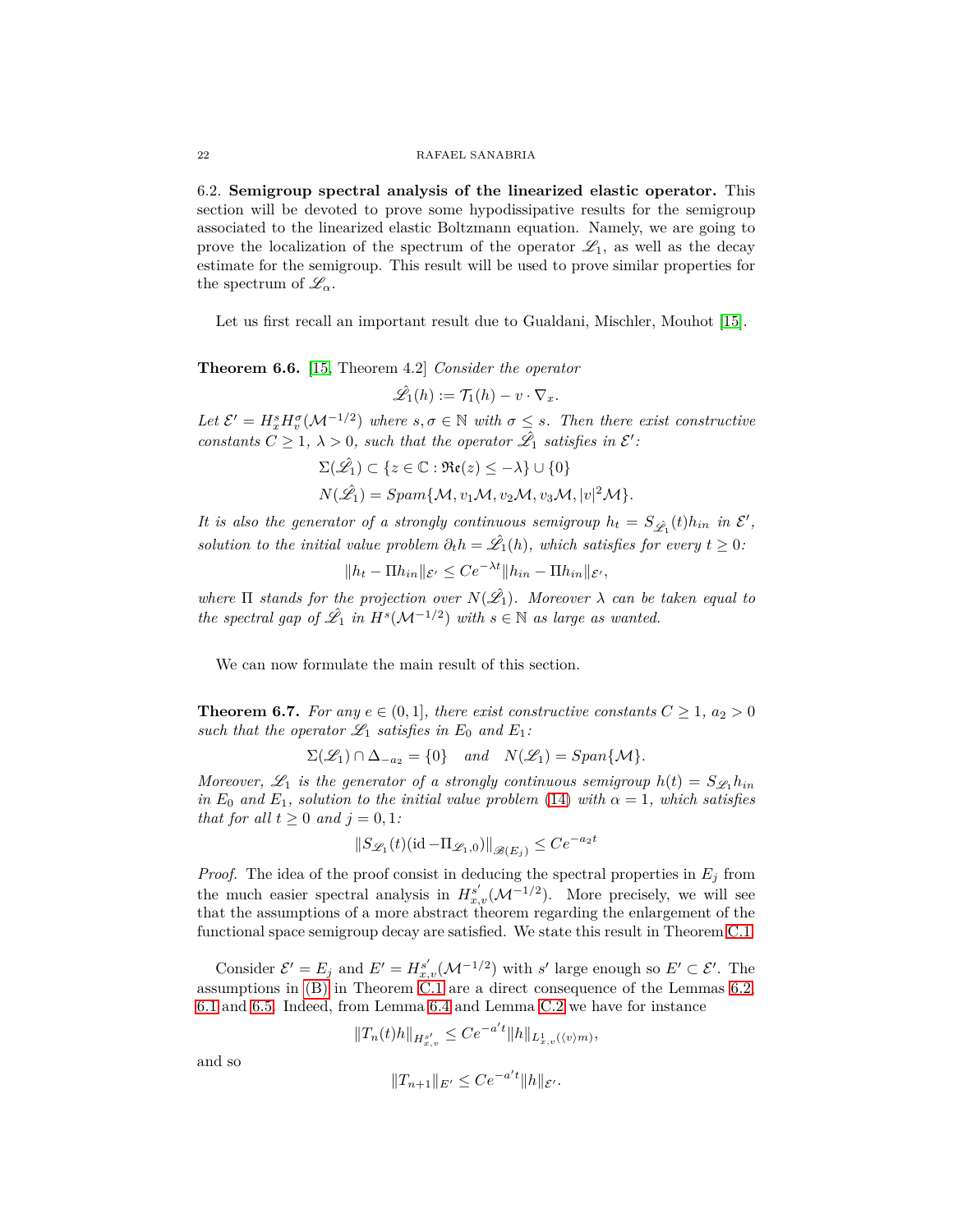So we are left with the task of verifying that assumption [\(A\)](#page-38-3) in Theorem [C.1](#page-38-1) is satisfied. However, this is a direct consequence of Theorem [3.4](#page-8-6) and Theorem [6.6](#page-21-1) taking  $a_2 \in (0, a_1)$ , where  $a_1$  is given by Lemma [6.2.](#page-17-2) Therefore, the result follows by the Enlargement Theorem [C.1.](#page-38-1)

 $\Box$ 

#### 7. Properties of the linearized operator

<span id="page-22-0"></span>We now focus on the study of the linear equation

$$
\partial_t h = \mathscr{L}_{\alpha}(h) = \mathcal{Q}_{\alpha}(F_{\alpha}, h) + \mathcal{Q}_{\alpha}(h, F_{\alpha}) + \mathcal{L}(h) - v \cdot \nabla_x h,
$$

introduced in [\(14\)](#page-8-4) for  $h = h(t, x, v)$  with  $x \in \mathbb{T}^3$  and  $v \in \mathbb{R}^3$ .

First, we want to find a splitting of the linearized operator  $\mathscr{L}_{\alpha} = \mathcal{A}_{\alpha} + \mathcal{B}_{\alpha}$  where  $\mathcal{A}_{\alpha}$  is bounded and  $\mathcal{B}_{\alpha}$  hipodissipative in  $E_j$  for  $j = 0, 1$ . We are able to do this by a perturbative argument around the elastic case. Once we obtain the localization in the spectrum and exponential decay of  $\mathcal{L}_{\alpha}$  in  $E = E_0$  we, once again, apply the Enlargement Theorem [C.1](#page-38-1) to obtain this properties in the larger space  $\mathcal{E}$ .

<span id="page-22-1"></span>7.1. **The linearized operator and its splitting.** In this section we give a decomposition of the linear operator  $\mathscr{L}_{\alpha}$ . In order to do this, for any  $\delta \in (0,1)$ consider the bounded (by one) operator  $\Theta_{\delta}$  defined in Section [5.](#page-10-0) We also need to consider the collision frequency  $\nu_{\alpha} = L(F_{\alpha})$ , where  $F_{\alpha}$  is given by Theorem [3.1](#page-7-2) and *L* by [2.](#page-1-4)

Let us define the operator  $\mathcal{T}_{\alpha}$  by  $\mathcal{T}_{\alpha}(h) = \mathcal{Q}_{\alpha}(F_{\alpha}, h) + \mathcal{Q}_{\alpha}(h, F_{\alpha})$ . Therefore, using the weak formulation we have for any test function *ψ*

$$
\int_{\mathbb{R}^3} \mathcal{T}_{\alpha}(h) \psi dv
$$
\n
$$
= \int_{\mathbb{R}^3 \times \mathbb{R}^3 \times \mathbb{S}^2} F_{\alpha}(v) h(v_*) |v - v_*| \left[ \psi(v'_*) + \psi(v') - \psi(v_*) - \psi(v) \right] d\sigma dv_* dv.
$$

Now we can give the following decomposition of the linearized collision operator  $\mathcal{T}_{\alpha}(h)$ :

$$
\mathcal{T}_{\alpha}(h) = \mathcal{T}_{\alpha,R}(h) + \mathcal{T}_{\alpha,S}(h) - \nu_{\alpha}h,
$$

where  $\mathcal{T}_{\alpha,S}$  is the truncated operator given by  $\Theta_{\delta}$  and  $\mathcal{T}_{\alpha,R}$  the corresponding reminder. By this we mean:

$$
\mathcal{T}_{\alpha,S}(h) = \mathcal{Q}^+_{\alpha,S}(h, F_{\alpha}) + \mathcal{Q}^+_{\alpha,S}(F_{\alpha}, h) - \mathcal{Q}^-_{\alpha,S}(F_{\alpha}, h),
$$

where  $\mathcal{Q}^+_{\alpha,S}$  (resp.  $\mathcal{Q}^-_{\alpha,S}$ ) is the gain (resp. loss) part of the collision operator associated to the mollified collision kernel  $\Theta_{\delta}B$ . More precisely, for any test function *ψ*

$$
\left\langle \mathcal{Q}_{\alpha,S}^{+}(h, F_{\alpha}), \psi \right\rangle = \int_{\mathbb{R}^{3} \times \mathbb{R}^{3} \times \mathbb{S}^{2}} h(v) F_{\alpha}(v_{*}) \left(\Theta_{\delta} \cdot |v-v_{*}|\right) \psi(v) d\sigma dv_{*} dv.
$$

In a similar way

$$
\mathcal{T}_{\alpha,R}(h) = \mathcal{Q}_{\alpha,R}^+(h, F_{\alpha}) + \mathcal{Q}_{\alpha,R}^+(F_{\alpha}, h) - \mathcal{Q}_{\alpha,R}^-(F_{\alpha}, h),
$$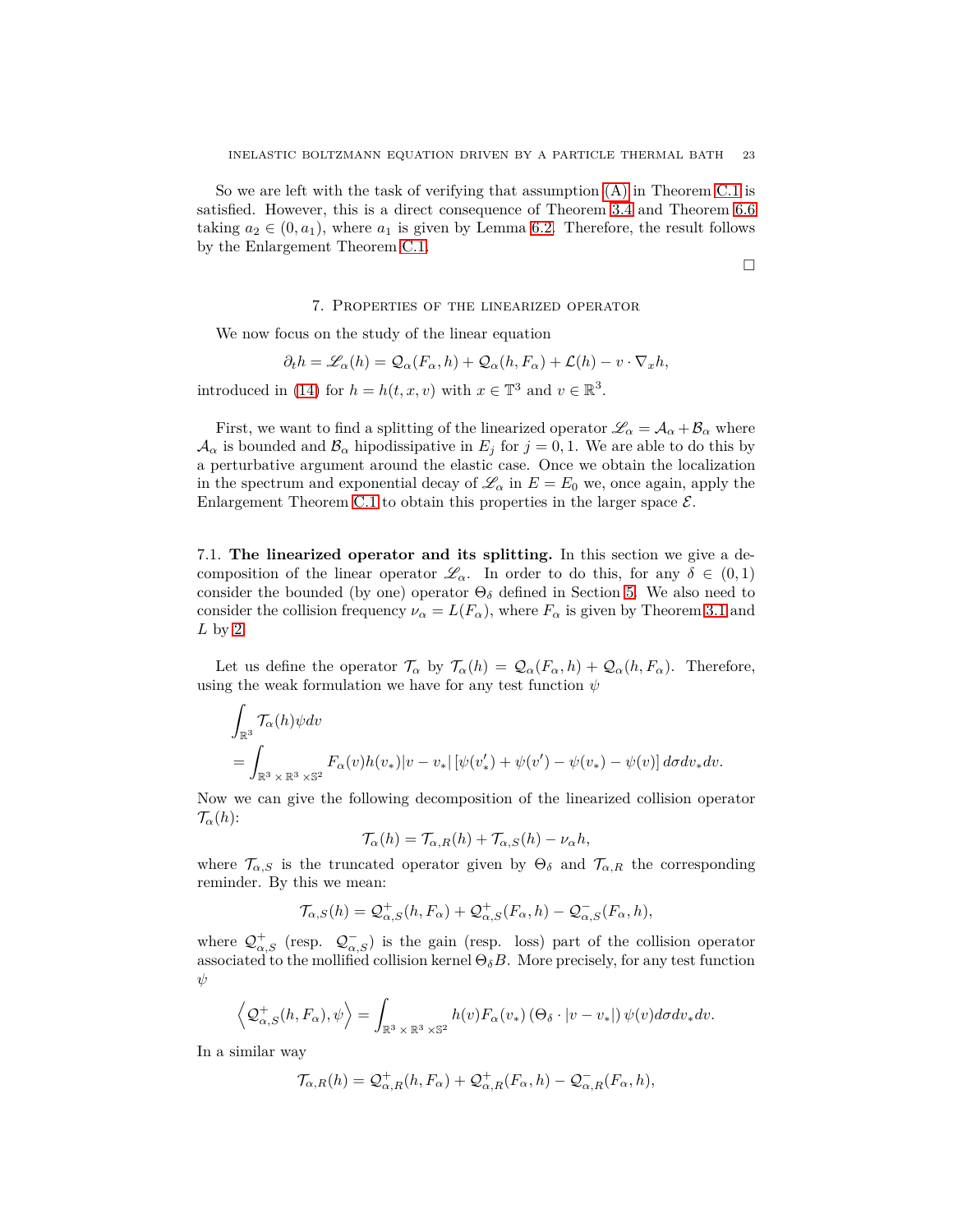where  $\mathcal{Q}^+_{\alpha,R}$  (resp.  $\mathcal{Q}^-_{\alpha,R}$ ) is the gain (resp. loss) part of the collision operator associated to the mollified collision kernel  $(1 - \Theta_{\delta})B$ .

Hence we can give a decomposition for the linearized operator  $\mathscr{L}_{\alpha}$  in the following way:

$$
\mathcal{L}_{\alpha}(h) = \mathcal{T}_{\alpha,R}(h) + \mathcal{T}_{\alpha,S}(h) - (\nu_{\alpha} + \nu_e)h + \mathcal{L}_R^+(h) + \mathcal{L}_S^+(h) - v \cdot \nabla_x h
$$
  
= (\mathcal{T}\_{\alpha,S}(h) + \mathcal{A}\_{e,\delta}(h)) + (\mathcal{T}\_{\alpha,R}(h) - \nu\_{\alpha}h + \mathcal{B}\_{e,\delta} - v \cdot \nabla\_x h)  
= \mathcal{A}\_{\alpha,\delta}(h) + \mathcal{B}\_{\alpha,\delta}(h).

where  $\mathcal{A}_{\alpha,\delta}(h) := \mathcal{T}_{\alpha,S}(h) + \mathcal{A}_{e,\delta}(h)$  and  $\mathcal{B}_{\alpha,\delta}(h)$  is the remainder.

Moreover, by the Carleman representation for the inelastic case given by Arlotti Lods in [\[5,](#page-40-17) Theorem 2.1] we can write the truncated operator as

$$
\mathcal{A}_{\alpha,\delta}(h)(v) = \int_{\mathbb{R}^3} k_\delta(v,v_*) h(v_*) dv_*,\tag{39}
$$

where  $k_{\delta} = k_{\alpha,\delta} + k_{e,\delta}$  with  $k_{e,\delta}$  is defined in [\(15\)](#page-10-2), and  $k_{\alpha,\delta}$  is the kernel associated to  $\mathcal{T}_{\alpha,s}$ . Notice that by Lemma [5.1](#page-11-2) we obtain a regularity estimate on the truncated operator A*α,δ*.

<span id="page-23-0"></span>**Lemma 7.1.** For any  $s \in \mathbb{N}$ , any  $\alpha \in (0,1]$  and any  $e \in (0,1]$ , the operator  $A_{\alpha,\delta}$  maps  $L_v^1(\langle v \rangle)$  *into*  $H_v^{s+1}$  functions with compact support, with explicit bounds  $(depending on  $\delta$ ) on the  $L^1_v(\langle v \rangle) \mapsto H^{s+1}_v$  norm and on the size of the support.$ *More precisely, there are two constants*  $C_{s,\delta}$  *and*  $R_{\delta}$  *such that for any*  $h \in L_v^1(\langle v \rangle)$ 

 $K := \text{supp } A_{\alpha,\delta} h \subset B(0,R_{\delta}), \quad \text{and} \quad \|\mathcal{A}_{\alpha,\delta}\|_{H^{s+1}_v(K)} \leq C_{s,\delta} \|h\|_{L^1_v(\langle v \rangle)}.$ 

*In particular, we deduce that*  $\mathcal{A}_{\alpha,\delta}$  *is in*  $\mathcal{B}(E_j)$  *for*  $j = 0, 1$  *and*  $\mathcal{A}_{\alpha,\delta}$  *is in*  $B(\mathcal{E}, E)$ *.* 

*Proof.* It is clear that the range of the operator  $A_{\alpha,\delta}$  is included into a compactly supported functions thanks to the truncation. Moreover, the bound on the size of the support is related to  $\delta$ .

Notice that, the proof of the smoothing estimate for the gain terms  $\mathcal{Q}^+_{\alpha,S}$  in the definition of  $A_{\alpha,\delta}$  follows as in the proof of Lemma [5.1.](#page-11-2) On the other hand, the regularity estimate is trivial for the loss term since we can decompose the truncation as  $\Theta_{\delta} = \Theta_{\delta}^{1}(v)\Theta_{\delta}^{2}(v-v_{*})\Theta_{\delta}^{3}(\cos\theta)$ , and we can write

$$
\left\langle \mathcal{Q}_{\alpha,S}^{-}(F_{\alpha},h),\psi\right\rangle = \int_{\mathbb{R}^{3} \times \mathbb{R}^{3} \times \mathbb{S}^{2}} F_{\alpha}(v)h(v_{*})\psi(v) \left(\Theta_{\delta}|v-v_{*}|\right) d\sigma dv_{*} dv
$$

$$
= \int_{\mathbb{R}^{3}} \Theta_{\delta}^{1}(v)F_{\alpha}(v) \left(h * \zeta_{\delta}\right)\psi(v) dv,
$$

where  $\zeta_{\delta} := \Theta_{\delta}^2(v - v_*)\Theta_{\delta}^3(\cos \theta)|v - v_*|$  which clearly has compact support.

Moreover, since the regularity of  $\mathcal{A}_{e,\delta}$  is given by Lemma [5.1](#page-11-2) we conclude our proof.  $\Box$ 

Notice that from [\[23,](#page-41-0) Lemma 2.6] we have that the operators  $\mathcal{T}_{\alpha}$  and  $\mathcal{L}$  are bounded from  $W_x^{s,1}W_v^{k,1}(\langle v \rangle^{q+1} m)$  to  $W_x^{s,1}W_v^{k,1}(\langle v \rangle^q m)$ . Hence, using the fact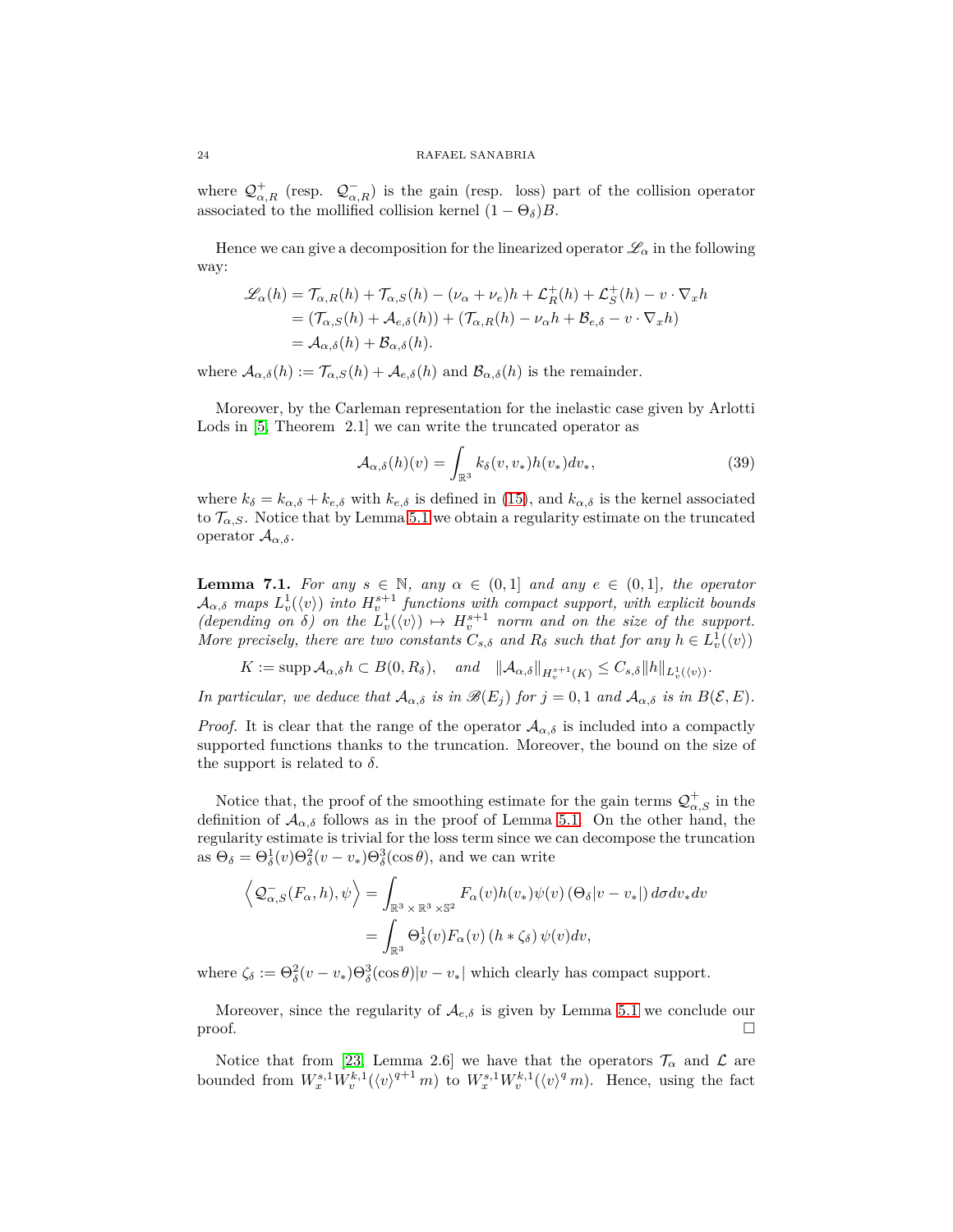that the operator  $v \cdot \nabla_x$  is bounded from  $E_1$  to  $E_0$ , we can conclude that the operator  $\mathcal{L}_{\alpha}$  is bounded from  $E_1$  to  $E_0$ .

<span id="page-24-0"></span>7.2. **Hypodissipativity of**  $\mathcal{B}_{\alpha,\delta}$ **.** The aim of this section is to prove the hypodissipativity of  $\mathcal{B}_{\alpha,\delta}$ .

<span id="page-24-4"></span>**Lemma 7.2.** Let us consider  $k \geq 0$ ,  $s \geq k$  and  $q \geq 0$ . Let  $\delta > 0$  be given by *Lemma* [6.2.](#page-17-2) *Then, there exist*  $\alpha_1 \in (\alpha_0, 1]$  *and*  $a_3 > 0$  *such that for any*  $\alpha \in [\alpha_1, 1]$ *and any*  $e \in (0, 1]$ *, the operator*  $\mathcal{B}_{\alpha, \delta} + a_3$  *is hypodissipative in*  $W_x^{s,1} W_v^{\tilde{k},1}(\langle v \rangle^{\tilde{q}} m)$ *.* 

*Proof.* As in the proof on Lemma [5.2,](#page-11-3) we only consider the case  $W_{x,v}^{1,1}(\langle v \rangle^q m)$ . The higher-order cases are treated in a similar way.

We want to construct a positive constant  $a_3$  and a norm  $\|\cdot\|_*$  equivalent to the norm on  $W_{x,v}^{1,1}(\langle v \rangle^q m)$  such that

<span id="page-24-1"></span>
$$
\Re\mathfrak{e}\,\langle\psi,\mathcal{B}_{e,\delta}h\rangle\leq-a_3\|h\|_*,\tag{40}
$$

for  $\psi(v) := \text{sign } h(v) \langle v \rangle^q m(v)$ .

We have divided the proof into four steps. The first one deals with the hypodissipativity of  $\mathcal{B}_{\alpha,\delta}$  in  $L_x^1 L_v^1(\langle v \rangle^{q+1} m)$ , while the second and third deal with the *x* and *v*-derivatives respectively. In the last step we construct the  $\|\cdot\|_*$  norm and prove that it satisfies [\(40\)](#page-24-1).

**Step 1:** The main idea of the proof is to compare  $\mathcal{B}_{\alpha,\delta}$  with  $\mathcal{B}_{1,\delta}$  defined in Section [6.](#page-16-0) In order to do this notice that

$$
\mathcal{B}_{\alpha,\delta}-\mathcal{B}_{1,\delta}=(\mathcal{T}_{\alpha,R}-\mathcal{T}_{1,R})-(\nu_{\alpha}-\nu)h.
$$

Moreover, it is easy to see that the definition of  $\mathcal{T}_{1,R}$  given in [\(30\)](#page-16-3) coincides with the definition of  $\mathcal{T}_{\alpha,R}$  with  $\alpha = 1$ . Thus, we can write

$$
\mathcal{T}_{\alpha,R}(h) - \mathcal{T}_{1,R}(h) = \left( \mathcal{Q}_{\alpha,R}^+(h, F_\alpha) - \mathcal{Q}_{1,R}^+(h, F_\alpha) \right) + \left( \mathcal{Q}_{\alpha,R}^+(F_\alpha, h) - \mathcal{Q}_{1,R}^+(F_\alpha, h) \right) - \left( \mathcal{Q}_{\alpha,R}^-(F_\alpha, h) - \mathcal{Q}_{1,R}^-(\mathcal{M}, h) \right) + \mathcal{Q}_{1,R}^+(h, F_\alpha - \mathcal{M}) + \mathcal{Q}_{1,R}^+(F_\alpha - \mathcal{M}, h).
$$

Therefore, if we take  $\psi(v) = \text{sign } h(v) \langle v \rangle^q m(v)$ , we have that

<span id="page-24-2"></span>
$$
\int_{\mathbb{R}^3} \left( \mathcal{Q}_{\alpha,R}^+(h, F_{\alpha}) - \mathcal{Q}_{1,R}^+(h, F_{\alpha}) \right) \psi(v) dv
$$
\n
$$
\leq \| \mathcal{Q}_{\alpha}^+(h, F_{\alpha}) - \mathcal{Q}_1^+(h, F_{\alpha}) \|_{L^1_v(\langle v \rangle^q m)}
$$
\n
$$
\leq p(\alpha - 1) \| F_{\alpha} \|_{W_v^{k,1}(\langle v \rangle^{q+1} m)} \| h \|_{L^1_v(\langle v \rangle^{q+1} m)}
$$
\n
$$
\leq \eta_1(\alpha) \| h \|_{L^1_v(\langle v \rangle^{q+1} m)}.
$$
\n(41)

Here we used Proposition [A.5,](#page-34-1) where  $p(r)$  is a polynomial going to 0 as r goes to zero. Hence,  $\eta_1(\alpha) \to 0$  as  $\alpha \to 1$ .

In the same manner we can see that there exists a function  $\eta_2(\alpha)$  going to 0 as  $\alpha$  goes to 1, such that

<span id="page-24-3"></span>
$$
\int_{\mathbb{R}^3} \left( \mathcal{Q}_{\alpha,R}^+(F_\alpha,h) - \mathcal{Q}_{1,R}^+(F_\alpha,h) \right) \psi(v) dv \le \eta_2(\alpha) \|h\|_{L^1_v(\langle v \rangle^{q+1} m)}. \tag{42}
$$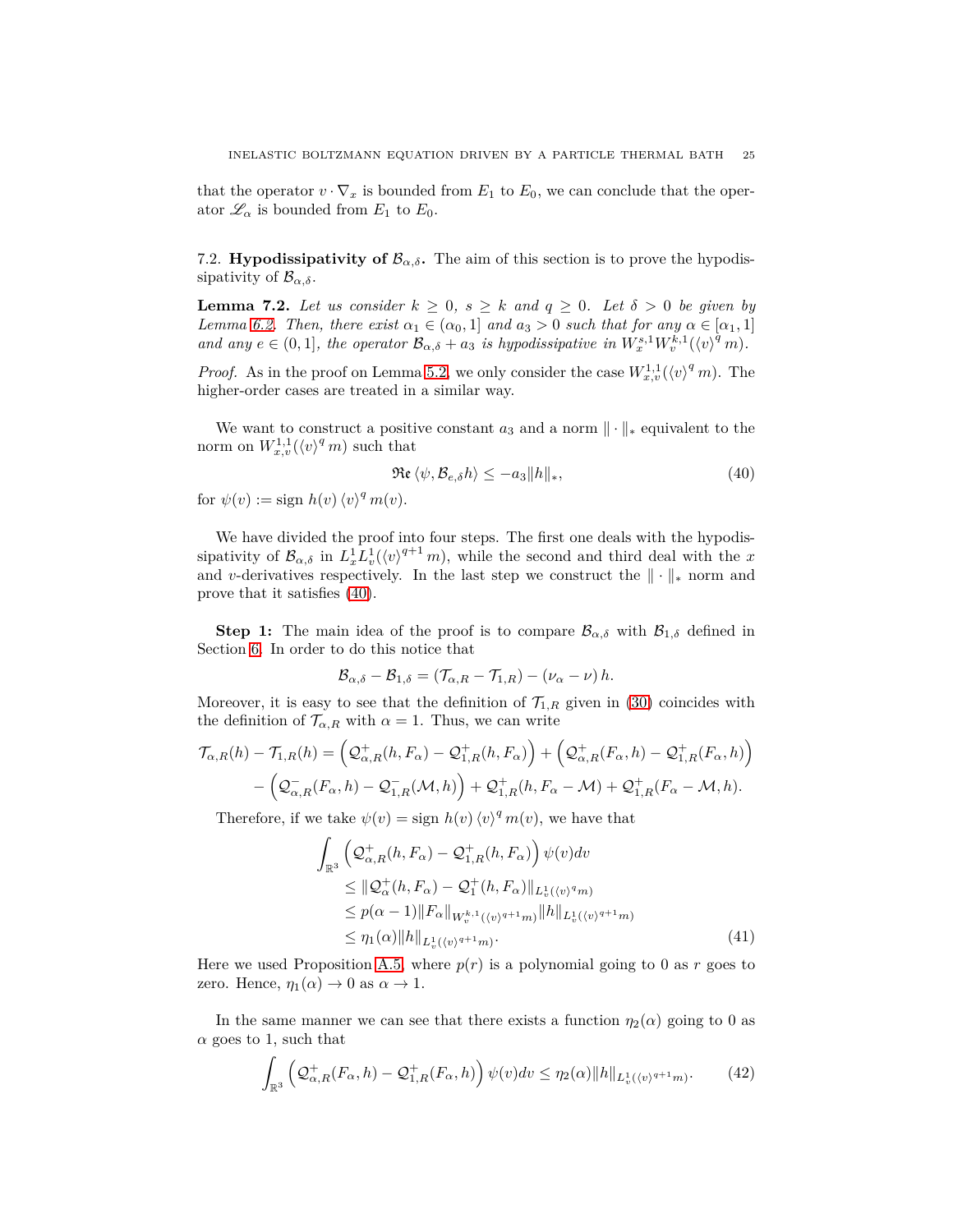Furthermore, since the loss term does not depend on the restitution coeffient, using Proposition [A.4](#page-32-4) with  $k = 1$ , we have that

<span id="page-25-0"></span>
$$
\int_{\mathbb{R}^3} \left( \mathcal{Q}_{\alpha,R}^{-}(F_{\alpha}, h) - \mathcal{Q}_{1,R}^{-}(\mathcal{M}, h) \right) \psi(v) dv
$$
\n
$$
\leq ||\mathcal{Q}_{1}^{-}(|F_{\alpha} - \mathcal{M}|, h)||_{L^{1}(\langle v)^{q}m)} \leq C_{1,m} ||F_{\alpha} - \mathcal{M}||_{L^{1}_{v}(\langle v)^{q+1}m)} ||h||_{L^{1}_{v}(\langle v)^{q+1}m)} = \eta_{3}(\alpha) ||h||_{L^{1}_{v}(\langle v)^{q+1}m)}.
$$
\n(43)

By Lemma [4.2](#page-9-1) we know that  $\eta_3(\alpha)$  converges to 0 when  $\alpha \to 1$ .

Analogously, applying Lemma [4.2](#page-9-1) we obtain a function  $\eta_4(\alpha)$  converging to 0 when  $\alpha \to 1$  such that

<span id="page-25-1"></span>
$$
\int_{\mathbb{R}^3} \left( \mathcal{Q}_{1,R}^+(h, F_\alpha - \mathcal{M}) + \mathcal{Q}_{1,R}^+(F_\alpha - \mathcal{M}, h) \right) \psi(v) dv \le \eta_4(\alpha) \|h\|_{L^1_v(\langle v \rangle^{q+1} m)}. \tag{44}
$$

Hence, taking  $\eta_5 := \eta_1 + \cdots + \eta_4$ , gathering [\(41\)](#page-24-2), [\(42\)](#page-24-3), [\(43\)](#page-25-0) and [\(44\)](#page-25-1) we have that

$$
\int_{\mathbb{R}^3} \left( \mathcal{T}_{\alpha,R}(h) - \mathcal{T}_{1,R}(h) \right) \psi(v) dv \leq \eta_5(\alpha) \|h\|_{L^1_v(\langle v \rangle^{q+1} m)}.
$$
 (45)

We have proved that there exist  $\eta_5(\alpha)$  converging to 0 when  $\alpha \to 1$  such that

$$
\int_{\mathbb{R}^3} \mathcal{B}_{\alpha,\delta}(h) \operatorname{sign}(h) \langle v \rangle^q m(v) dv
$$
\n
$$
\leq \int_{\mathbb{R}^3} \mathcal{B}_{1,\delta}(h) \operatorname{sign}(h) \langle v \rangle^q m(v) dv + \eta_5(\alpha) \|h\|_{W_v^{k,1}(\langle v)^{q+1}m)}
$$
\n
$$
+ \int_{\mathbb{R}^3} |\nu_\alpha(v) - \nu(v)| \, \|h\| \, \langle v \rangle^{q+1} m(v) dv.
$$

Finally, since  $|v - v_*| \leq \langle v \rangle \langle v_* \rangle$  we have

$$
|\nu_{\alpha}(v) - \nu(v)| \leq \int_{\mathbb{R}^3} |v - v_*| |F_{\alpha}(v_*) - \mathcal{M}(v_*)| dv_* \leq \langle v \rangle ||F_{\alpha} - \mathcal{M}||_{L^1(\langle v \rangle^q m)}.
$$

Then, we deduce from Lemma [4.2](#page-9-1) that

$$
\int_{\mathbb{R}^3} |\nu_{\alpha}(v) - \nu(v)| |h(v)| \langle v \rangle^q m(v) dv \le \eta_6(\alpha) ||h(v)||_{L^1(\langle v \rangle^{q+1} m)},
$$

with  $\lim_{\alpha \to 1} \eta_6(\alpha) = 0$ . To summarize, there exists a function  $\eta = \eta_5 + \eta_6$  converging to 0 when  $\alpha \rightarrow 1$  such that

$$
\int_{\mathbb{R}^3} \mathcal{B}_{\alpha,\delta}(h) \operatorname{sign}(h) \langle v \rangle^q m(v) dv
$$
\n
$$
\leq \int_{\mathbb{R}^3} \mathcal{B}_{1,\delta}(h) \operatorname{sign}(h) \langle v \rangle^q m(v) dv + \eta(\alpha) ||h||_{L^1_v(\langle v \rangle^{q+1} m)}.
$$

Thus, fixing  $\delta > 0$  as in Lemma [6.2,](#page-17-2) this inequality becomes

$$
\int_{\mathbb{R}^3 \times \mathbb{T}^3} \mathcal{B}_{\alpha,\delta}(h) \operatorname{sign}(h) \langle v \rangle^q m(v) dx dv \leq (\eta(\alpha) - a_1) \|h\|_{L_x^1 L_v^1(\langle v \rangle^{q+1} m)}.
$$

Taking  $\alpha_1$  big enough we can suppose that for any  $\alpha \in [\alpha_1, 1]$  we have  $\eta(\alpha) < \alpha_1$ and therefore

<span id="page-25-2"></span>
$$
a'_3 := a_1 - \eta(\alpha) > 0. \tag{46}
$$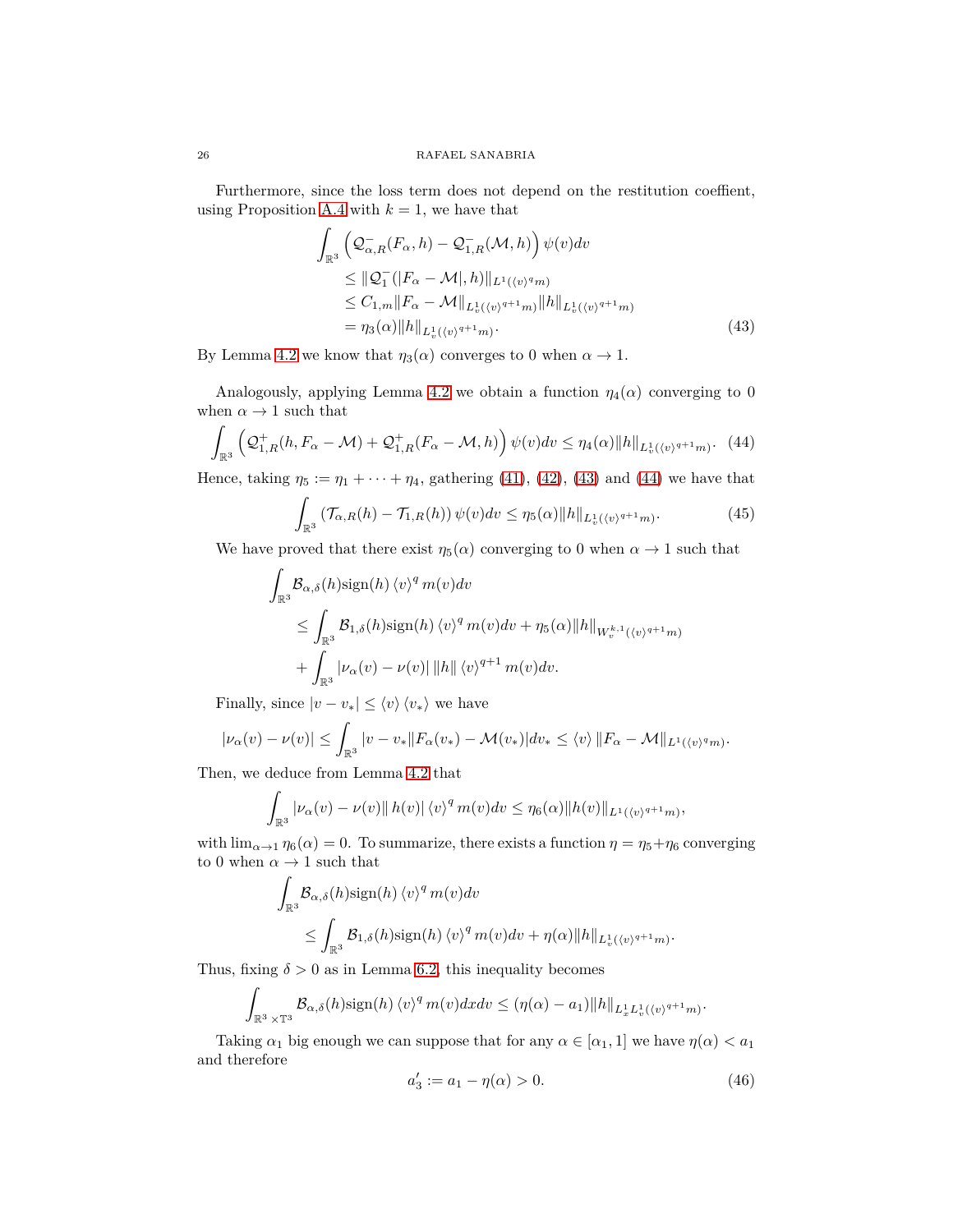With this we can conclude

$$
\int_{\mathbb{R}^3\times\mathbb{T}^3}\mathcal{B}_{\alpha,\delta}(h)\text{sign}(h)\,\langle v\rangle^q\,m(v)dx dv\leq -a_3'\|h\|_{L^1_xL^1_v(\langle v\rangle^{q+1}m)},
$$

where we deduce that for any  $\alpha \in [\alpha_1, 1], \mathcal{B}_{\alpha, \delta} + a'_3$  is dissipative in  $L_x^1 L_v^1(\langle v \rangle^{q+1} m)$ .

**Step 2:** Since the *x*-derivatives commute with  $\mathcal{B}_{\alpha,\delta}$ , using the proof of **Step 1** we have

$$
\int_{\mathbb{R}^3 \times \mathbb{T}^3} \partial_x \left( \mathcal{B}_{\alpha,\delta}(h) \right) \operatorname{sign}(\partial_x h) \left\langle v \right\rangle^q m(v) dx dv \leq -a_3' \|\nabla_x h\|_{L^1_x L^1_v(\langle v \rangle^{q+1} m)}.
$$

**Step 3:** In order to deal with the *v*-derivatives, we proceed analogously to the proof of Lemma [5.2](#page-11-3) to see that

$$
\partial_v \mathcal{B}_{\alpha,\delta}(h) = \mathcal{B}_{\alpha,\delta}(\partial_v h) - \partial_x h + \mathcal{R}'(h),
$$

where, recalling that  $\mathcal{R}(h)$  is given by [\(27\)](#page-15-2),

$$
\mathcal{R}'(h) = \mathcal{Q}_{\alpha}^+(h, \partial_v F_{\alpha}) + \mathcal{Q}_{\alpha}^+(\partial_v F_{\alpha}, h) - \mathcal{Q}_{\alpha}^-(\partial_v F_{\alpha}, h) - (\partial_v \mathcal{T}_{\alpha, S})(h) + \mathcal{T}_{\alpha, S}(\partial_v h) + \mathcal{R}(h).
$$
\n(47)

Proceeding as in the proof of Lemma [7.1](#page-23-0) and performing one integration by parts, we have

$$
\left\| \left( \partial_v \mathcal{T}_{\alpha,S} \right) (h) \right\|_{L^1_x L^1_v(\langle v \rangle^q m)} + \left\| \mathcal{T}_{\alpha,S} (\partial_v h) \right\|_{L^1_x L^1_v(\langle v \rangle^q m)} \leq C_\delta \|h\|_{L^1_x L^1_v(\langle v \rangle^q m)}.
$$

Using this, the estimates of Proposition [A.4](#page-32-4) on the inelastic operators  $\mathcal{Q}^{\pm}_{\alpha}$  and the bound of  $\mathcal{R}(h)$  given in [\(28\)](#page-15-0), we obtain for some constant  $C_{\alpha,\delta} > 0$ 

<span id="page-26-0"></span>
$$
\|\mathcal{R}'(h)\|_{L_x^1 L_v^1(\langle v \rangle^q m)} \le C_{\alpha,\delta} \|h\|_{L_x^1 L_v^1(\langle v \rangle^{q+1} m)}.
$$
\n(48)

Thus, using the bounds found in [\(48\)](#page-26-0) and the proof presented in **Step 1** we have

$$
\int_{\mathbb{R}^3 \times \mathbb{T}^3} \partial_v \left( \mathcal{B}_{\alpha,\delta}(h) \right) \operatorname{sign}(\partial_v h) \langle v \rangle^q m(v) dx dv
$$
\n
$$
\leq -a'_3 \|\nabla_v h\|_{L_x^1 L_v^1(\langle v \rangle^{q+1} m)} + C_{\alpha,\delta} \|h\|_{L_x^1 L_v^1(\langle v \rangle^{q+1} m)} + \|\nabla_x h\|_{L_x^1 L_v^1(\langle v \rangle^{q+1} m)}.
$$

where  $a'_3$  is defined in [\(46\)](#page-25-2).

**Step 4:** Now, for some  $\varepsilon > 0$  to be fixed later, we define the norm

$$
||h||_* = ||h||_{L_x^1 L_v^1(\langle v \rangle^q m)} + ||\nabla_x h||_{L_x^1 L_v^1(\langle v \rangle^q m)} + \varepsilon ||\nabla_v h||_{L_x^1 L_v^1(\langle v \rangle^q m)}.
$$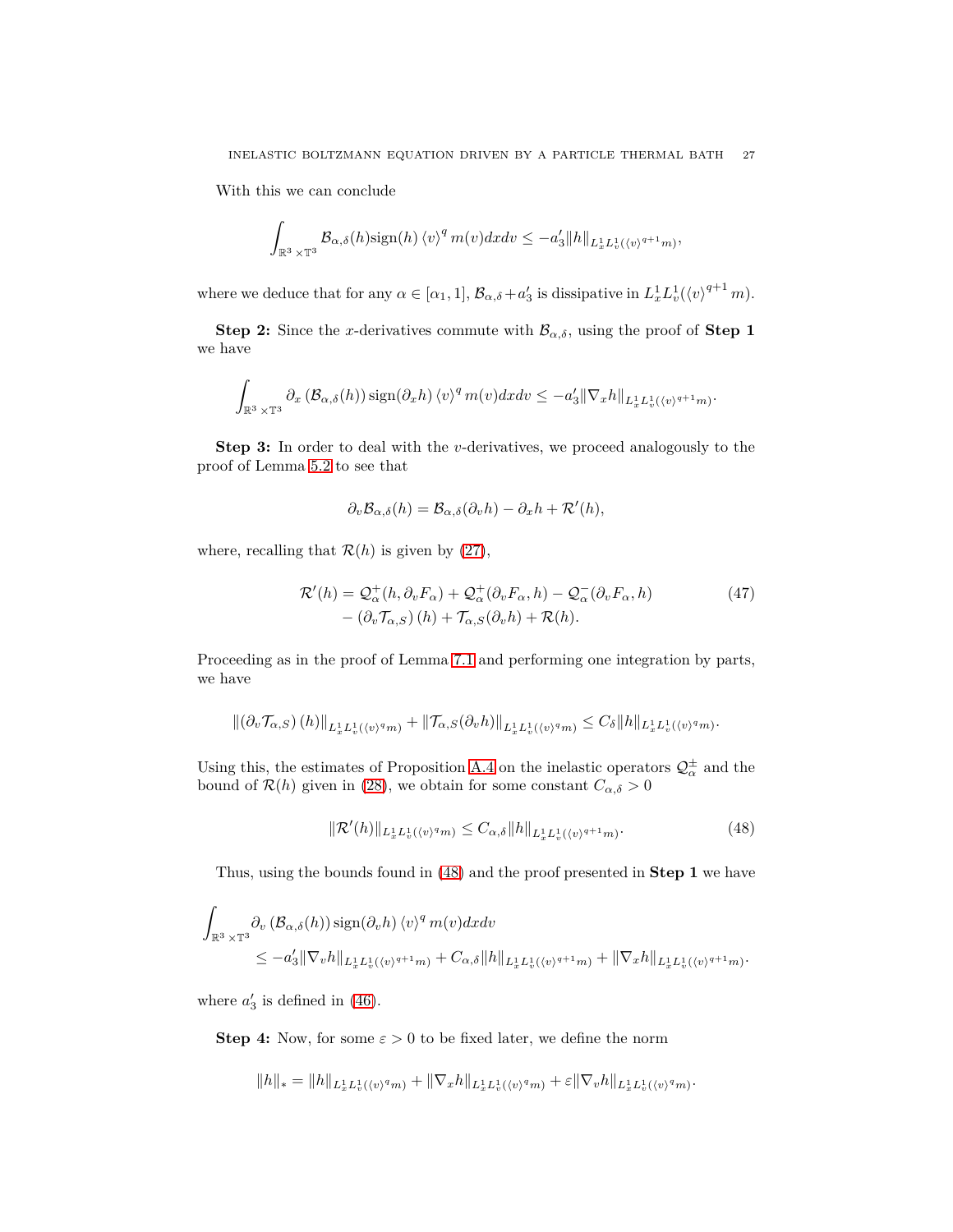Notice that this norm is equivalent to the classical  $W_{x,v}^{1,1}(\langle v \rangle^q m)$ -norm. We deduce that

$$
\int_{\mathbb{R}^3 \times \mathbb{T}^3} \mathcal{B}_{\alpha,\delta}(h) \operatorname{sign}(h) \langle v \rangle^q m(v) dx dv \n+ \int_{\mathbb{R}^3 \times \mathbb{T}^3} \partial_x (\mathcal{B}_{\alpha,\delta}(h)) \operatorname{sign}(\partial_x h) \langle v \rangle^q m(v) dx dv \n+ \varepsilon \int_{\mathbb{R}^3 \times \mathbb{T}^3} \partial_v (\mathcal{B}_{\alpha,\delta}(h)) \operatorname{sign}(\partial_v h) \langle v \rangle^q m(v) dx dv \n\leq -a'_3 \left( \|h\|_{L_x^1 L_v^1(\langle v \rangle^{q+1} m)} + \|\nabla_x h\|_{L_x^1 L_v^1(\langle v \rangle^{q+1} m)} + \varepsilon \|\nabla_v h\|_{L_x^1 L_v^1(\langle v \rangle^{q+1} m)} \right) \n+ \varepsilon \left( C_{\alpha,\delta} \|h\|_{L_x^1 L_v^1(\langle v \rangle^{q+1} m)} + \|\nabla_x h\| \right) \n\leq (-a'_3 + o(\varepsilon)) \left( \|h\|_{L_x^1 L_v^1(\langle v \rangle^{q+1} m)} + \|\nabla_x h\|_{L_x^1 L_v^1(\langle v \rangle^{q+1} m)} \right) \n+ \varepsilon \|\nabla_v h\|_{L_x^1 L_v^1(\langle v \rangle^{q+1} m)} \right),
$$

where  $o(\varepsilon) \to 0$  as  $\varepsilon$  goes to 0. We choose  $\varepsilon$  close enough to 0 so that  $a_3 =$  $a'_3 - o(\varepsilon) > 0$ . Hence, we obtain that  $\mathcal{B}_\delta + a_3$  is dissipative in  $W_{x,v}^{1,1}(\langle v \rangle^q m)$  for the norm  $\|\cdot\|_*$  and thus hypodissipative in  $W_{x,v}^{1,1}(\langle v \rangle^q m)$ .

The following result comprises what we proved above:

<span id="page-27-1"></span>**Lemma 7.3.** *There exist*  $\alpha_1 \in (\alpha_0, 1], \ \delta \geq 0$  *and*  $a_3 > 0$  *such that for any*  $\alpha \in$  $[\alpha_1, 1]$  *and any*  $e \in (0, 1]$ *, the operator*  $\mathcal{B}_{\alpha, \delta} + a_3$  *is hypodissipative in*  $E_j$ *,*  $j = 0, 1$  $and \mathcal{E}.$ 

<span id="page-27-0"></span>7.3. **Regularization properties of**  $T_n$  **and estimates on**  $\mathscr{L}_{\alpha} - \mathscr{L}_1$ **. Let us recall** the notation

$$
T_n(t) := (\mathcal{A}_{\alpha,\delta} S_{\mathcal{B}_{\alpha,\delta}})^{(*n)}(t),
$$

for  $n \geq 1$ , where  $S_{\mathcal{B}_{\alpha,\delta}}$  is the semigroup generated by the operator  $\mathcal{B}_{\alpha,\delta}$  and  $*$ denotes the convolution. The proof of the fact that  $\mathcal{B}_{\alpha,\delta}$  generates a  $C_0$ -semigroup can be found in Appendix [B.](#page-36-0)

Notice that the proof of Lemma [6.4](#page-18-3) remains valid in this case. Therefore, combining Lemma [7.3](#page-27-1) and Lemma [6.4](#page-18-3) we get the assumptions of Lemma [C.2,](#page-39-0) so applying it we get the following result:

<span id="page-27-3"></span>**Lemma 7.4.** Let us consider  $\alpha_1$  and  $\alpha_3$  as in Lemma [7.3](#page-27-1) and let  $\alpha$  be in  $[\alpha_1, 1)$ . *For any*  $a' \in (0, a_3)$  *and for any*  $e \in (0, 1]$ *, there exist some constructive constants n* ∈ *N and*  $C_{a'}$  ≥ 1 *such that for all*  $t ≥ 0$ 

$$
||T_n(t)||_{\mathscr{B}(E_0,E_1)} \leq C_{a'}e^{-a't}.
$$

Moreover, using estimates from the proof of Lemma [7.2,](#page-24-4) we can prove the following result:

<span id="page-27-2"></span>**Lemma 7.5.** *There exists a function*  $\eta(\alpha)$  *that tends to 0 as*  $\alpha$  *tends to 1 such that the difference*  $\mathcal{L}_{\alpha} - \mathcal{L}_1$  *satisfies for any*  $e \in (0,1]$ 

$$
\|\mathscr{L}_\alpha-\mathscr{L}_1\|_{\mathscr{B}(E_1,E_0)}\leq \eta(\alpha).
$$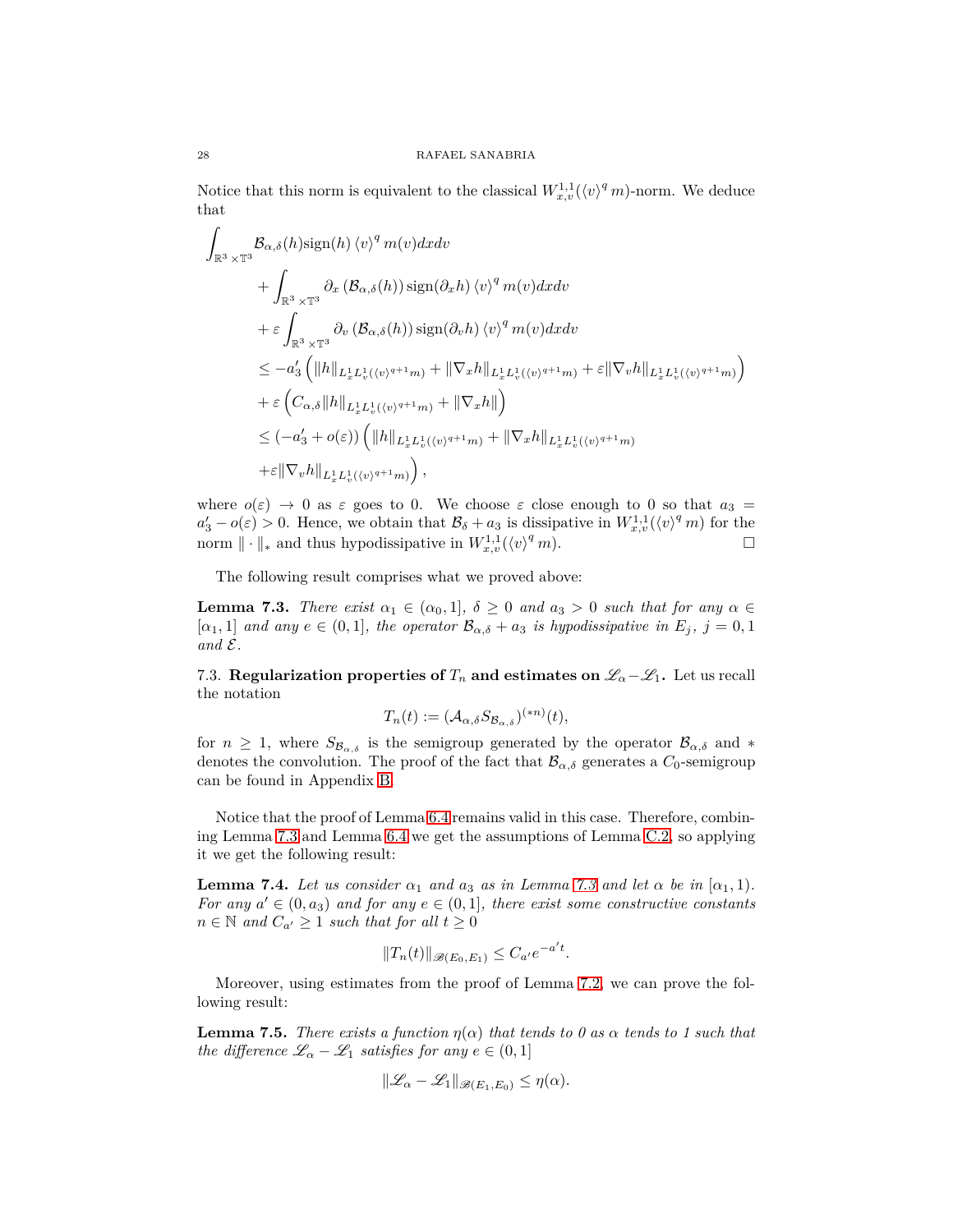*Proof.* First of all notice that

$$
\mathcal{L}_{\alpha} - \mathcal{L}_1 = \mathcal{T}_{\alpha} - \mathcal{T}_1
$$
  
=  $(\mathcal{T}_{\alpha}^+(h) - \mathcal{T}_1^+(h)) + \mathcal{Q}_1(h, F_{\alpha} - \mathcal{M}) + \mathcal{Q}_1(F_{\alpha} - \mathcal{M}, h).$ 

Therefore, by Proposition [A.5](#page-34-1) we have  $\eta_1(\alpha)$ 

<span id="page-28-0"></span>
$$
\|\mathcal{T}_{\alpha}^{+}(h) - \mathcal{T}_{1}^{+}(h)\|_{L_{v}^{1}(\langle v)^{q}m)} \le \eta_{1}(\alpha)\|h\|_{L_{v}^{1}(\langle v)^{q+1}m)},\tag{49}
$$

with  $\eta_1(\alpha) \to 0$  when  $\alpha \to 1$ . Moreover, by Proposition [A.4](#page-32-4) and Lemma [4.2](#page-9-1) there exists  $\eta_2(\alpha)$  such that

$$
\|\mathcal{Q}_1(h, F_\alpha - \mathcal{M})\|_{L^1_v(\langle v \rangle^q m)} + \|\mathcal{Q}_1(F_\alpha - \mathcal{M}, h)\|_{L^1_v(\langle v \rangle^q m)} \le \eta_2(\alpha) \|h\|_{L^1_v(\langle v \rangle^{q+1} m)},
$$

with  $\eta_2(\alpha) \to 0$  when  $\alpha \to 1$ . Thus, taking  $\eta' = \eta_1 + \eta_2$  we have

$$
\|\mathcal{T}_{\alpha}-\mathcal{T}_1\|_{L^1_v(\langle v \rangle^q m)} \le \eta'(\alpha) \|h\|_{L^1_v(\langle v \rangle^{q+1} m)}.
$$

Furthermore, using [\(26\)](#page-15-1) we have that

$$
\partial_v \left( \mathcal{L}_{\alpha}^+(h) - \mathcal{L}_1^+(h) \right) = \partial_v \left( \mathcal{T}_{\alpha}^+(h) - \mathcal{T}_1^+(h) \right)
$$
  
\n
$$
= \mathcal{T}_{\alpha}^+(\partial_v h) - \mathcal{T}_1^+(\partial_v h) + \left( \mathcal{Q}_{\alpha}^+(h, \partial_v F_{\alpha}) - \mathcal{Q}_1^+(h, \partial_v F_{\alpha}) \right)
$$
  
\n
$$
+ \left( \mathcal{Q}_{\alpha}^+(\partial_v F_{\alpha}, h) - \mathcal{Q}_1^+(\partial_v F_{\alpha}, h) \right) + \mathcal{Q}_1(\partial_v h, F_{\alpha} - \mathcal{M})
$$
  
\n
$$
+ \mathcal{Q}_1(F_{\alpha} - \mathcal{M}, \partial_v h).
$$

Thus, by [\(49\)](#page-28-0) we have that

$$
\|\mathcal{T}_{\alpha}^{+}(\partial_{v}h)-\mathcal{T}_{1}^{+}(\partial_{v}h)\|_{L_{v}^{1}(\langle v)^{q}m)}\leq \eta_{1}(\alpha)\|\partial_{v}h\|_{L_{v}^{1}(\langle v)^{q+1}m)}.
$$

Proceeding as before by Proposition [A.5](#page-34-1) we have that there exist  $\eta_3$  converging to 0 as  $\alpha$  goes to 1 such that

$$
\begin{aligned} \|\mathcal{Q}_{\alpha}^{+}(h,\partial_{v}F_{\alpha})-\mathcal{Q}_{1}^{+}(h,\partial_{v}F_{\alpha})\|_{L_{v}^{1}(\langle v)^{q}m)}+\|\mathcal{Q}_{\alpha}^{+}(\partial_{v}F_{\alpha},h)-\mathcal{Q}_{1}^{+}(\partial_{v}F_{\alpha},h)\|_{L_{v}^{1}(\langle v)^{q}m)}\\ &\leq\eta_{3}(\alpha)\|h\|_{L_{v}^{1}(\langle v)^{q+1}m)}.\end{aligned}
$$

And using again Proposition [A.4](#page-32-4) and Lemma [4.2](#page-9-1) there exist  $\eta_4(\alpha)$  such that

$$
\begin{aligned} \|\mathcal{Q}_1(h,\partial_v(F_\alpha-\mathcal{M})) + \mathcal{Q}_1(\partial_v h, F_\alpha - \mathcal{M})\|_{L^1_v(\langle v)^q m)} \\ &\leq \eta_4(\alpha) \left( \|h\|_{L^1_v(\langle v)^{q+1} m)} + \|\partial_v h\|_{L^1_v(\langle v)^{q+1} m)} \right). \end{aligned}
$$

For higher-order derivatives we proceed in the same way and we can conclude that there exists some  $\eta$  such that it tends to 0 as  $\alpha$  tends to 1, and satisfies

$$
\|\mathcal{L}_{\alpha} - \mathcal{L}_1\|_{E_0} \le \eta(\alpha) \|h\|_{E_1}.
$$

In a similar way we obtain

$$
\|\mathscr{L}_\alpha-\mathscr{L}_1\|_{E_{-1}}\leq \eta(\alpha)\|h\|_{E_0}.
$$

 $\hfill \square$ 

For now on we fix  $\delta$  as in Lemma [7.3](#page-27-1) and we write  $\mathcal{A} = \mathcal{A}_{\alpha,\delta}$  and  $\mathcal{B} = \mathcal{B}_{\alpha,\delta}$ .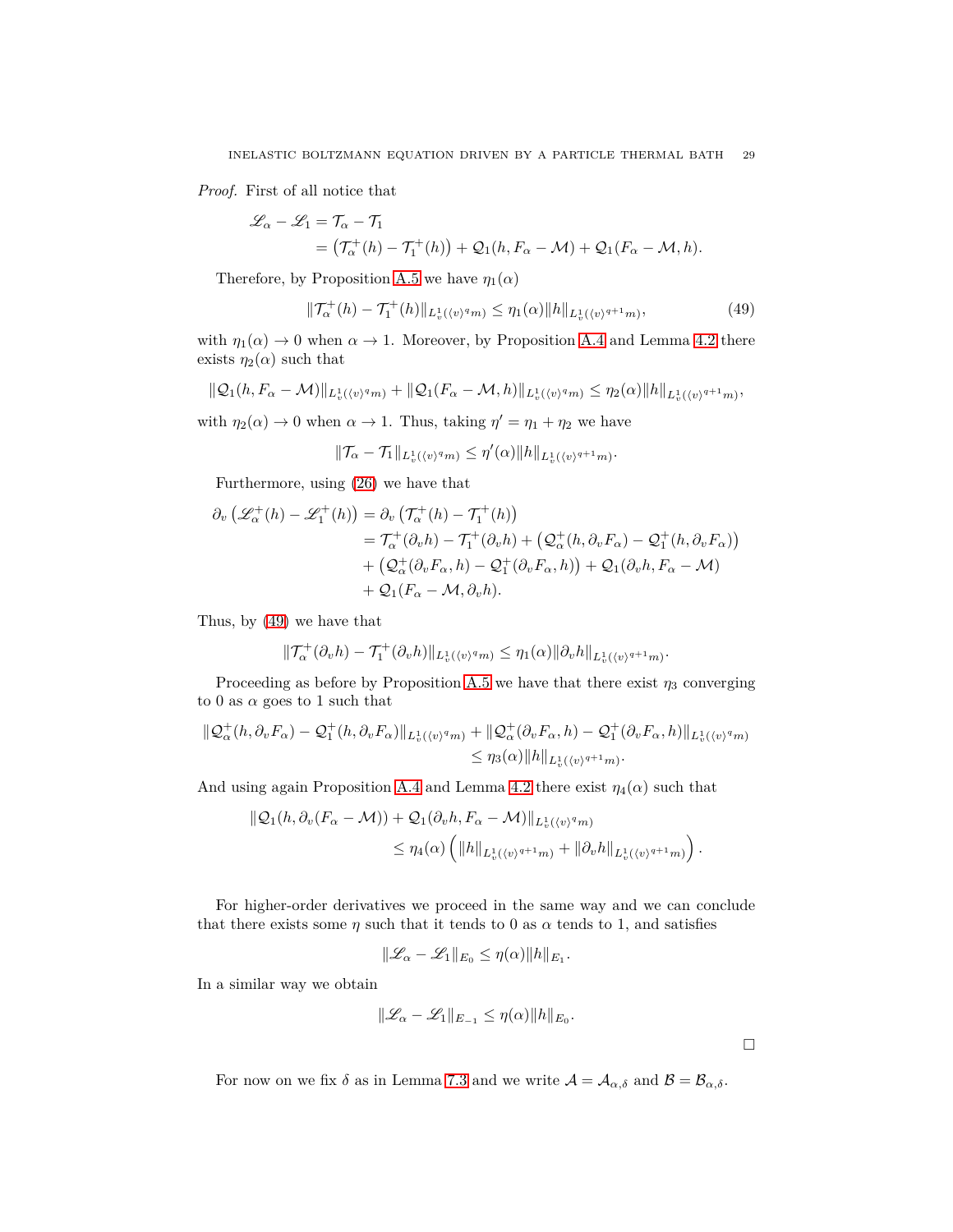<span id="page-29-0"></span>7.4. **Semigroup spectral analysis of the linearized operator.** This section is dedicated to present some results regarding the geometry of the spectrum of the linearized inelastic collision operator for a parameter close to 1.

<span id="page-29-3"></span>**Proposition 7.6.** *There exists*  $\alpha_2 \in [0,1)$  *such that for any*  $\alpha \in [\alpha_2,1)$  *and any*  $e \in (0,1], \mathscr{L}_{\alpha}$  *satisfies the following properties in*  $E = W_x^{s,1} W_v^{2,1}(\langle v \rangle m)$ ,  $s \in \mathbb{N}^*$ :

- *(a)* Σ(L*α*)∩∆−*a*<sup>2</sup> <sup>=</sup> {0} *where <sup>a</sup>*<sup>2</sup> *is given by Theorem [6.7.](#page-21-2) Moreover, 0 simple eigenvalue of*  $\mathscr{L}_{\alpha}$  *and*  $N(\mathscr{L}_{\alpha}) = Span{F_{\alpha}}$ *.*
- *(b)* For any  $a \in (0, \min(a_2, a_3))$ , where  $a_3$  is given by Lemma [7.3,](#page-27-1) the semigroup *generated by*  $\mathscr{L}_{\alpha}$  *has the following decay property*

<span id="page-29-2"></span>
$$
||S_{\mathcal{L}_{\alpha}}(t)(I - \Pi_{\mathcal{L}_{\alpha},0})||_{\mathscr{B}(E)} \le Ce^{-at},\tag{50}
$$

*for all*  $t > 0$  *and for some*  $C > 0$ *.* 

The proof of the proposition stated above is a straightforward adaptation of one presented in [\[23,](#page-41-0) Proposition 2.14]. We shall only mention the main steps of the proof and we emphasize the few points which differs here (due to the replacement of the diffusive term by a linear scattering operator).

# *Proof. Step 1: Localization of the spectrum of* L*<sup>α</sup> and dimension of eigenspaces.*

Notice that, by the result [\[23,](#page-41-0) Lemma 2.16] (which we get due to Lemmas [7.3,](#page-27-1) [7.5,](#page-27-2) [7.4](#page-27-3) and Theorem [6.7\)](#page-21-2) we know that there exist  $\alpha' > \alpha_1$  such that  $\mathscr{L}_\alpha - z$  is invertible for any  $z \in \Omega_{\alpha} = \Delta_{-a_2} \setminus \{0\}$  and any  $\alpha \geq \alpha'$ . Moreover, we have that

$$
\Sigma(\mathscr{L}_\alpha) \cap \Delta_{-a_2} \subset B(0, \eta'(\alpha)),
$$

where  $\eta'$  goes to 0 as  $\alpha$  goes to 1. Furthermore, by [\[23,](#page-41-0) Lemma 2.17] which remains true in our context as a result of Lemmas [7.3](#page-27-1) and [7.5,](#page-27-2) there exist a function  $\eta''(\alpha)$ such that

<span id="page-29-1"></span>
$$
\|\Pi_{\mathcal{L}_{\alpha},-a_1} - \Pi_{\mathcal{L}_{1},-a_1}\|_{\mathfrak{B}(E_0)} \le \eta''(\alpha),\tag{51}
$$

with  $\eta''(\alpha) \to 0$  as  $\alpha \to 0$ . Hence, by Theorem [6.7,](#page-21-2) it implies that for  $\alpha$  close to 1, we have

$$
\dim R(\Pi_{\mathcal{L}_{\alpha},-a_1}) = \dim R(\Pi_{\mathcal{L}_{1},-a_1}) = 1.
$$

Therefore, there exist  $\alpha_2 > \alpha'$  such that  $\eta''(\alpha) < 1$  for every  $\alpha \in (\alpha_2, 1]$ . Also there exist  $\xi_{\alpha} \in \mathbb{C}$  such that

$$
\Sigma(\mathscr{L}_\alpha) \cap \Delta_{-a_2} = \{\xi_\alpha\}.
$$

Let us prove that  $\xi_{\alpha} = 0$ . We argue by contradiction and assume that for  $\alpha$  close to 1 we have  $\xi_{\alpha} \neq 0$ . Let  $\varphi_{\alpha}$  be some normalized eigenfunction of  $\mathscr{L}_{\alpha}$  associated to  $\xi_{\alpha}$ , i.e. satisfies  $\mathscr{L}_{\alpha}\varphi_{\alpha} = \xi_{\alpha}\varphi_{\alpha}$ . Integrating over  $\mathbb{R}^3$  we get that

$$
\int_{\mathbb{R}^3} \varphi_\alpha(v) dv = 0.
$$

For any  $h \in E_0$  there exist  $\rho = \rho(\alpha, h)$  and  $\rho' = \rho'(h)$  such that  $\Pi_{\mathscr{L}_{\alpha}, \xi_{\alpha}} h = \rho \varphi_{\alpha}$ while  $\Pi_{\mathscr{L}_1,0}h = \rho' \mathcal{M}$ . Hence, we have

$$
\int_{\mathbb{R}^3} \Pi_{\mathscr{L}_{\alpha}, \xi_{\alpha}} h dv = 0 \text{ and } \int_{\mathbb{R}^3} \Pi_{\mathscr{L}_1, 0} h dv = \rho',
$$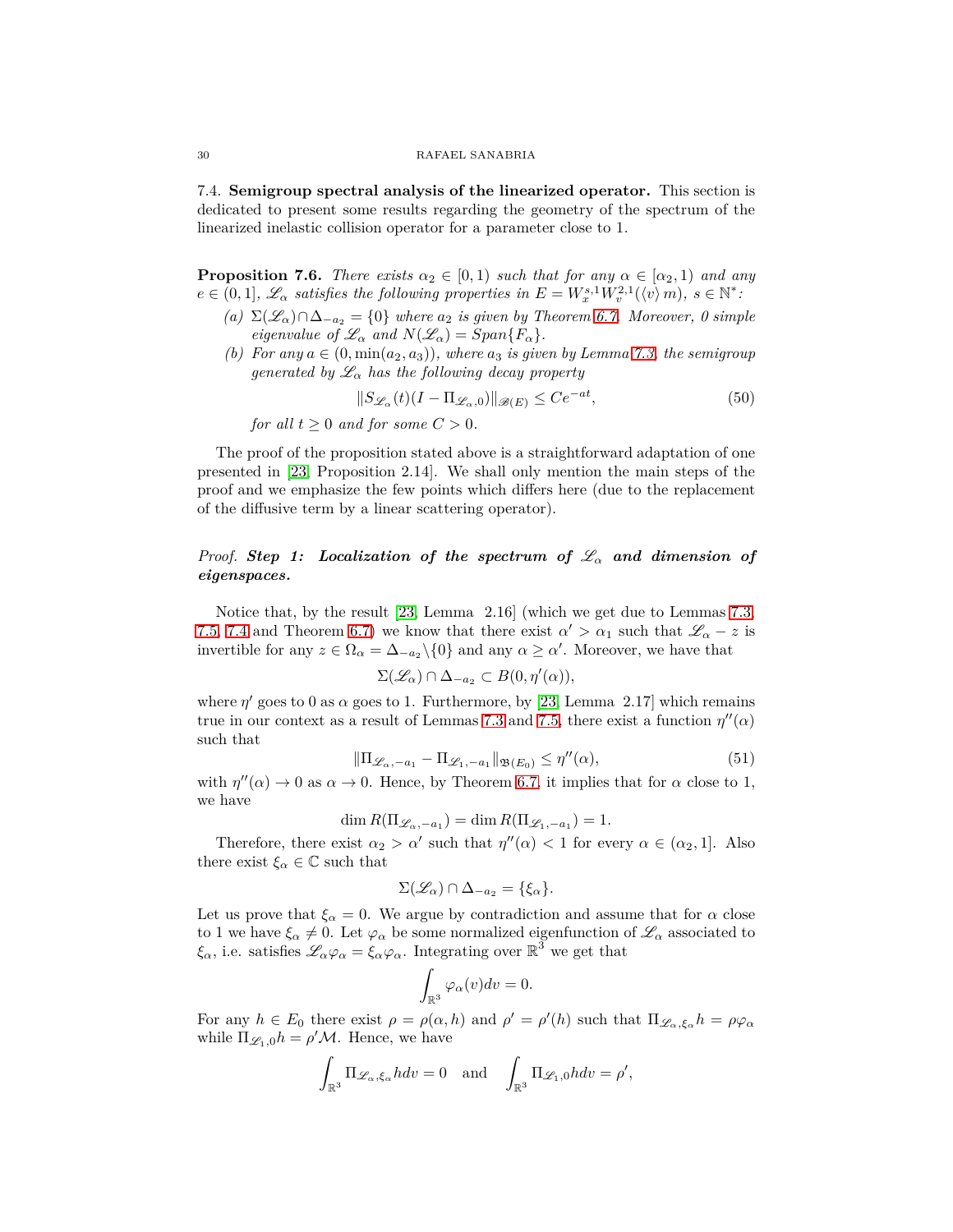which contradicts [\(51\)](#page-29-1). Therefore,  $\xi_{\alpha} = 0$ . Furthermore, 0 is a simple eigenvalue of  $\mathscr{L}_{\alpha}$  since  $F_{\alpha}$  is the unique steady state of  $\mathscr{L}_{\alpha}$  satisfying  $\int_{\mathbb{R}^3} F_{\alpha} dv = 1$ .

# *Step 2: Semigroup decay.*

In order to prove the estimate on the semigroup decay [\(50\)](#page-29-2) we apply the Spec-tral Mapping Theorem [C.3](#page-39-1) with  $a = \max\{-a_2, -a_3\} < 0$ . First of all notice that  $E_1 \subset D(\mathscr{L}_\alpha^2) \subset E_0$ . Moreover, by the results presented in Lemmas [7.3,](#page-27-1) [7.1](#page-23-0) and [7.4](#page-27-3) the assumptions [\(i\),](#page-39-2) [\(ii\),](#page-39-3) and [\(iii\)](#page-39-4) of Theorem [C.3](#page-39-1) are satisfied.

Furthermore, the condition [\(A\)](#page-39-5) in Theorem [C.3](#page-39-1) is also satisfied by **Step 1**. Thus we have the decay result [\(50\)](#page-29-2) for any  $a' \in (0, \min\{a_2, a_3\})$ . This concludes the proof of Proposition [7.6.](#page-29-3)

Combining the results of Lemmas [7.3,](#page-27-1) [7.1](#page-23-0) and Proposition [7.6](#page-29-3) we fulfilled the assumptions of Theorem [C.1.](#page-38-1) Therefore, we have a localized spectrum and exponential decay of the semigroup of  $\mathcal{L}_{\alpha}$  in a larger space:

<span id="page-30-3"></span>**Theorem 7.7.** *There exist*  $\alpha_2 \in (0,1]$  *such that for any*  $\alpha \in [\alpha_2, 1]$  *and any*  $e \in (0,1], \mathscr{L}_\alpha$  *satisfies the following properties in*  $\mathcal{E} = W_x^{s,1} L_v^1(m)$ ,  $s \geq 2$ :

- *(1) The spectrum*  $\Sigma(\mathscr{L}_{\alpha})$  *satisfies the separation property:*  $\Sigma(\mathscr{L}_{\alpha}) \cap \Delta_{-a_2} = \{0\}$ *where*  $a_2$  *is given by Theorem [6.7](#page-21-2) and*  $N(\mathscr{L}_\alpha) = \{F_\alpha\}.$
- (2) For any  $a \in (0, \min\{a_2, a_3\})$ , where  $a_3$  is provided by Lemma [7.3,](#page-27-1) the semi*group generated by*  $\mathscr{L}_{\alpha}$  *has the following decay property for every*  $t \geq 0$

<span id="page-30-1"></span>
$$
||S_{\mathcal{L}_{\alpha}}(t)(\mathrm{id} - \Pi_{\mathcal{L}_{\alpha},0})||_{\mathscr{B}(\mathcal{E})} \le Ce^{-at},\tag{52}
$$

*for some*  $C > 0$ *.* 

### 8. The nonlinear Boltzmann equation

<span id="page-30-0"></span>Let us fix the integer *s >* 6. Consider the Banach spaces

$$
\mathcal{E}_1 := W_x^{s,1} L_v^1(\langle v \rangle m),
$$
  

$$
\mathcal{E} := W_x^{s,1} L_v^1(m).
$$

Consider the following norm in  $\mathcal E$ 

<span id="page-30-2"></span>
$$
\|h\|_{\mathcal{E}} := \eta \|h\|_{\mathcal{E}} + \int_0^{+\infty} \|S_{\mathscr{L}_{\alpha}}(\tau)(I - \Pi_{\mathscr{L}_{\alpha},0})h\|_{\mathcal{E}} d\tau,
$$
\n(53)

for  $\eta > 0$ . This norm is well-defined thanks to estimate [\(52\)](#page-30-1) for  $\alpha$  close to 1. Furthermore, we define  $\|\cdot\|_{\mathcal{E}_1}$  as in [\(53\)](#page-30-2) for the space  $\mathcal{E}_1$ .

For this Banach norm the semigroup is not only dissipative, it also has a stronger dissipativity property: the damping term in the energy estimate controls the norm of the graph of the collision operator. More precisely:

$$
\Box
$$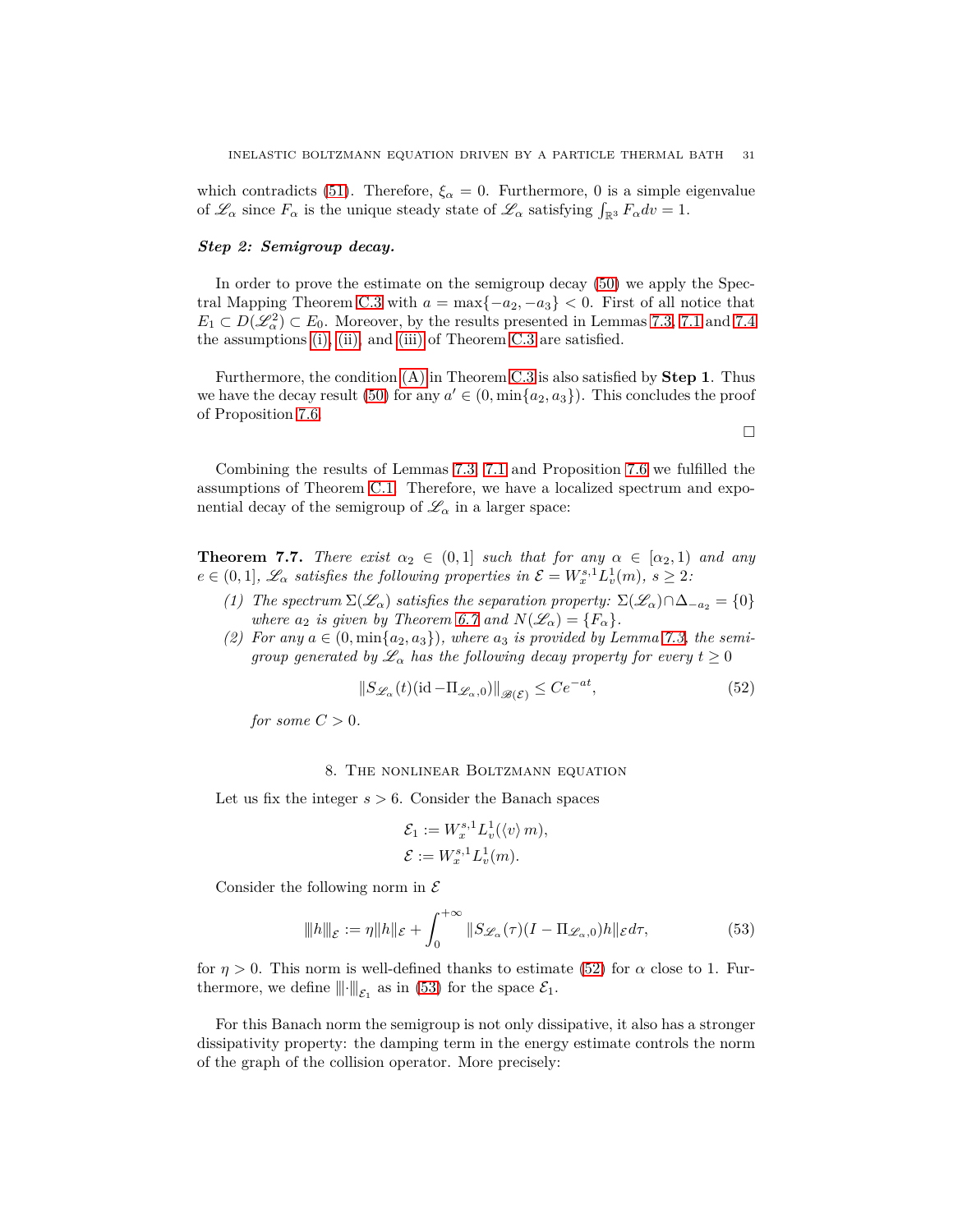<span id="page-31-1"></span>**Proposition 8.1.** *Consider*  $\alpha \in [\alpha_2, 1]$ *. There exist*  $\eta > 0$  *and*  $K > 0$  *such that for any initial datum*  $h_{in} \in \mathcal{E}$  *satisfying*  $\Pi_{\mathscr{L}_\alpha,0} h_{in} = 0$ *, the solution*  $h_t := S_{\mathscr{L}_\alpha}(t) h_{in}$ *to the initial value problem* [\(14\)](#page-8-4) *satisfies for every*  $t \geq 0$ 

$$
\frac{d}{dt}||h_t||_{\mathcal{E}} \le -K||h_t||_{\mathcal{E}_1}.
$$

Due to the dissipativity of  $\beta$  proved in Lemma [7.2](#page-24-4) and the bounds on  $\mathcal A$  in Lemma [7.1,](#page-23-0) the proof of this result follows as in [\[23,](#page-41-0) Proposition 2.23]. A fundamental observation in our case is that

$$
\Pi_{\mathscr{L}_{\alpha},0}h_t = \Pi_{\mathscr{L}_{\alpha},0}S_{\mathscr{L}_{\alpha}}h_{in} = S_{\mathscr{L}_{\alpha}}\Pi_{\mathscr{L}_{\alpha},0}h_{in} = 0.
$$

Therefore, Tristani's argument remains valid even though we no longer have conservation of the momentum.

We can now proceed to prove our main result. Namely, the existence of solutions of [\(1\)](#page-1-3) in the close-to-equilibrium regime:

**Theorem 8.2.** *Consider constant restitution coefficient*  $\alpha \in [\alpha_0, 1]$ *, where*  $\alpha_0$  *is given by Theorem [7.7](#page-30-3) and any*  $e \in (0,1]$ *. There exist constructive constant*  $\varepsilon > 0$ *such that for any initial datum*  $f_{in} \in \mathcal{E}$  *satisfying* 

$$
||f_{in} - F_{\alpha}||_{\mathcal{E}} \leq \varepsilon,
$$

*and*  $f_{in}$  *has the same global mass as the equilibrium*  $F_{\alpha}$ *, there exist a unique global solution*  $f \in L_t^{\infty}(\mathcal{E}) \cap L_t^1(\mathcal{E}_1)$  *to* [\(1\)](#page-1-3)*.* 

*Moreover, consider*  $a \in (0, \min\{a_2, a_3\})$ *, where*  $a_2$  *is given by Theorem* [6.7](#page-21-2) and  $a_3$  *by Lemma* [7.3.](#page-27-1) This solution satisfies that for some constructive constant  $C \geq 1$ *and for every*  $t \geq 0$ 

$$
||f - F_{\alpha}||_{\mathcal{E}} \le Ce^{-at}||f_{in} - F_{\alpha}||_{\mathcal{E}}.
$$

*Proof.* Due to the study of the semigroup in Theorem [7.7](#page-30-3) one can build a solution by the use of an iterative scheme whose convergence is ensured due to a priori estimates coming from estimates of the semigroup of the linearized operator estabilshed in Proposition [8.1.](#page-31-1) This is a standar procedure and follows exactly as in the proof of [\[23,](#page-41-0) Theorem 3.2].

 $\Box$ 

**Remark 8.3.** *The assumption s >* 6 *is a technical condition that guarantees the continuous embedding of*  $W_x^{s/2,1} \subset L_x^{\infty}(\mathbb{T}^3)$  *in order to have bilinear estimate* [\[23,](#page-41-0) Lemma 3.1]*.*

### <span id="page-31-0"></span>Acknowledgement

We thank R. Alonso and B. Lods for helpful discussions on the topic and the suggestion of the problem. The author was partially founded by CAPES/PROEX, PUC-Rio and Petrobras.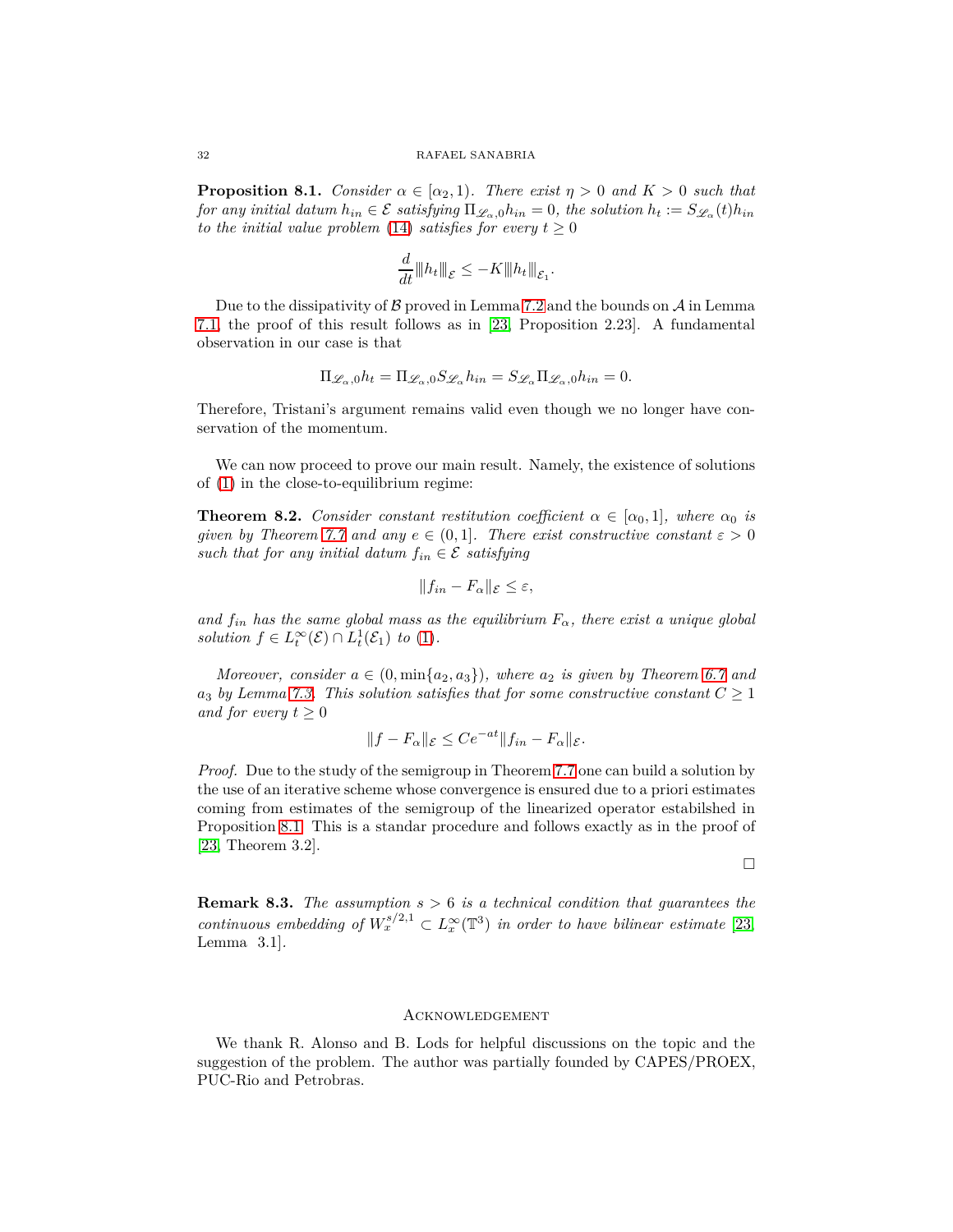Appendix A. Interpolation Inequalities and norm bounds

<span id="page-32-0"></span>In this section we are going to present several inequalities and norm bounds that we need along this work. Let us begin with some useful inequalities.

<span id="page-32-2"></span>**Lemma A.1.** *Let*  $\mathbb{C}_{\beta} = 2^{\beta/2} - 1$ *, then if*  $x \leq a/2$  *we have* 

$$
(a-x)^{\beta/2} \le a^{\beta/2} - C_{\beta} x^{\beta/2}.
$$

*Proof.* Since  $x \leq a/2$  then  $2 \leq y = a/x$  and

$$
(a-x)^{\beta/2} = x^{\beta/2}(y-1)^{\beta/2}.
$$

Recall that if  $0 < p < 1$  then for every  $A, B > 0$  we have that  $|A^p - B^p| \leq |A - B|^p$ . Thus

$$
(A - B)^p \le -|A^p - B^p| \le -B^p + A^p.
$$

Hence, taking  $A = y \geq 2 = B$  we get

$$
|y-1|^p - 1 \le |(y-1)^p - 1^p| \le |y-2|^p \le y^p - 2^p.
$$

Therefore, if  $p = \beta/2$ 

$$
(a-x)^{\beta/2} \le x^{\beta/2} (y^{\beta/2} - 2^p + 1),
$$

taking  $C_\beta = 2^{\beta/2} - 1$  we conclude our result.

 $\Box$ 

<span id="page-32-3"></span>**Lemma A.2.** *Given any*  $\gamma > 0$  *there exist a positive constant*  $C_{\gamma} > 0$  *such that* 

$$
b|v_*|^\beta - \beta_0|v_*|^2 \leq C_\gamma - \gamma|v_*|^\beta.
$$

*Proof.* Given  $\gamma > 0$  for  $x \geq 0$  consider the function

$$
f(x) = (b + \gamma)x^{\beta} - \beta_0 x^2.
$$

It is easy to see that this function attains its maximum when  $x^{2-\beta} = \beta(b+\gamma)/(2\beta_0)$ . Therefore, it is enough to take  $C_{\gamma}$  as this maximum.

Let's recall an interpolation inequality given by [\[19,](#page-40-4) Lemma B.1] which can be easily extended to other weights of type  $\langle v \rangle^q m$ .

<span id="page-32-1"></span>**Lemma A.3.** *For any*  $k, q \in \mathbb{N}$ , *there exists*  $C > 0$  *such that for any*  $h \in H^{k'}$  $L^1(m^{12})$  *with*  $k' = 8k + 7(1 + 3/2)$ 

$$
\|h\|_{W_v^{k,1}(\langle v\rangle^q m)}\leq C\|h\|_{H_v^{k'}}^{1/8}\|h\|_{L_v^1(m^{12})}^{1/8}\|h\|_{L_v^1(m)}^{3/4}.
$$

Now we present an useful result given by Mischler Mouhot in [\[19,](#page-40-4) Proposition 3.1]. Although, they proved it for a different type of weights it can we extended to our case.

<span id="page-32-4"></span>**Proposition A.4.** *For any*  $k, q \in \mathbb{N}$  *there exist*  $C > 0$  *such that for any smooth functions*  $f, g$  (say  $f, g \in \mathcal{S}(\mathbb{R}^N)$ ) and any  $\alpha \in [0, 1]$  *it holds* 

$$
\|\mathcal{Q}^{\pm}_{\alpha}(f,g)\|_{W^{k,1}_{v}(\langle v \rangle^q m)} \leq C_{k,m} \|f\|_{W^{k,1}_{v}(\langle v \rangle^{q+1} m)} \|g\|_{W^{k,1}_{v}(\langle v \rangle^{q+1} m)}.
$$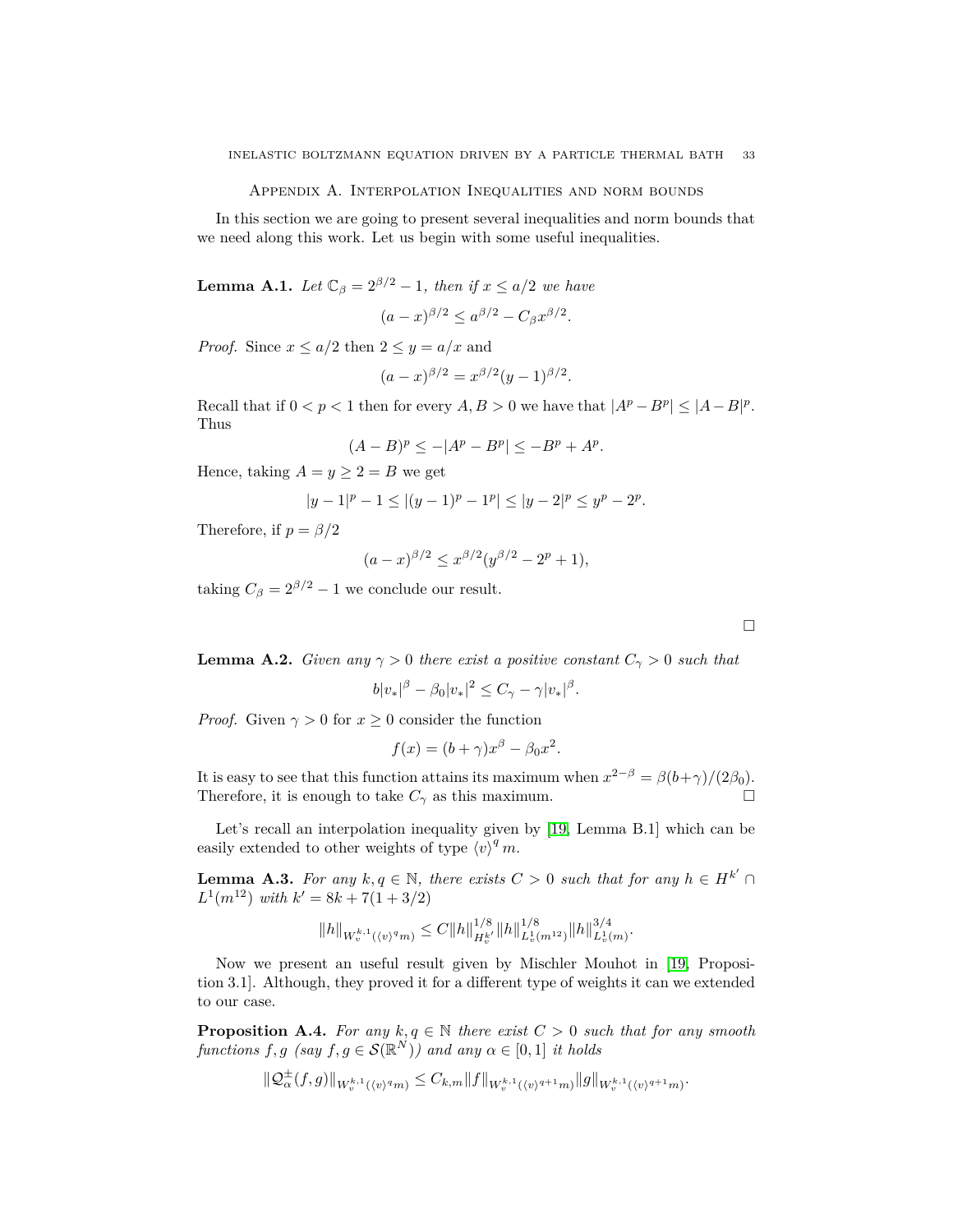*Proof.* Let us begin by considering  $Q_{\alpha}^-$ . Recall that

$$
\left\langle \mathcal{Q}_{\alpha}^-(f,g),\psi\right\rangle = \int_{\mathbb{R}^3\times\mathbb{R}^3\times\mathbb{S}^2} g(v_*) f(v)\psi(v)|v-v_*|d\sigma dv_*dv = \left\langle fL(g),\psi\right\rangle,
$$

where  $L(g)(v) = 4\pi(|\cdot| * g)(v)$ . Hence, since

$$
|L(g)| \leq 4\pi \langle v \rangle ||g||_{L_v^1(\langle v \rangle)},
$$

we have that

$$
\|\mathcal{Q}^-_{\alpha}(f,g)\|_{L^1_v(\langle v\rangle^q m)}\leq 4\pi\|g\|_{L^1_v(\langle v\rangle^{q+1} m)}\|f\|_{L^1_v(\langle v\rangle^{q+1} m)}.
$$

Moreover, using  $(26)$  we obtain a constant  $C > 0$  such that

$$
\|\partial_v \mathcal{Q}^-_{\alpha}(f,g)'\|_{L^1_v(\langle v \rangle^q m)} \leq C \|g\|_{W_v^{1,1}(\langle v \rangle^{q+1} m)} \|f\|_{W_v^{1,1}(\langle v \rangle^{q+1} m)}.
$$

We continue in this fashion obtaining our result.

We proceed to estimate the gain term. By duality we have

$$
\begin{split} \|\mathcal{Q}_{\alpha}^{+}(f,g)\|_{L_{v}^{1}(\langle v)^{q}m)} &= \sup_{\|\psi\|_{L^{p'}}=1} \int_{\mathbb{R}^{3}} \mathcal{Q}_{\alpha}^{+}(f,g)\psi(v)\,\langle v\rangle^{q}\,m(v)dv \\ &= \sup_{\|\phi\|_{L^{p'}}=1} \int_{\mathbb{R}^{3}\times\mathbb{R}^{3}} f(v)g(v_{*})|v-v_{*}|\int_{\mathbb{S}^{2}} \psi(v')\,\langle v'\rangle^{q}\,m(v')d\sigma dv_{*}dv \\ &= \sup_{\|\phi\|_{L^{p'}}=1} I(\psi). \end{split}
$$

Hence, using  $(19)$  we can assert that for some positive constant  $C_1$ 

$$
I(\psi) \leq C_1 \int_{\mathbb{R}^3 \times \mathbb{R}^3} f(v) g(v_*) \langle v \rangle^{q+1} m(v) \langle v_* \rangle^q m(v_*) \int_{\mathbb{S}^2} \psi(v') d\sigma dv_* dv.
$$

Let us call  $S(\psi) = \int_{\mathbb{S}^2} \psi(v') d\sigma$ . In fact, we split  $S(\psi)$  into two parts  $S_+(\psi)$  and  $S_-(\psi)$  where

$$
S_{\pm}(\psi) = \int_{\pm u \cdot \sigma > 0} \psi(v') d\sigma.
$$

By [\[14,](#page-40-2) Proposition 4.2] we have that the operators

$$
S_{+}: L^{r}(\mathbb{R}^{3}) \to L^{\infty}(\mathbb{R}_{v}^{3}, L^{r}(\mathbb{R}_{v_{*}}^{3})),
$$
  

$$
S_{-}: L^{r}(\mathbb{R}^{3}) \to L^{\infty}(\mathbb{R}_{v_{*}}^{3}, L^{r}(\mathbb{R}_{v}^{3}))
$$

are bounded for every  $1 \leq r \leq \infty$ . Therefore, we conclude

$$
\|Q_{\alpha}^{+}(f,g)\|_{L_{v}^{1}(\langle v)^{q}m)}
$$
\n
$$
\leq \sup_{\|\psi\|_{L^{p'}}=1} C_{1} \int_{\mathbb{R}^{3} \times \mathbb{R}^{3}} f(v)g(v_{*})\langle v \rangle^{q+1} m(v) \langle v_{*} \rangle^{q} m(v_{*}) (S_{+}(\psi) + S_{-}(\psi)) dv_{*} dv
$$
\n
$$
\leq C_{2} \|f\|_{L_{v}^{1}(\langle v \rangle^{q+1}m)} \|g\|_{L_{v}^{1}(\langle v \rangle^{q+1}m)}.
$$

For the derivatives we proceed analogously to the proof for the loss term.  $\Box$ 

The following result may be proved in much the same way as [\[19,](#page-40-4) Proposition 3.2].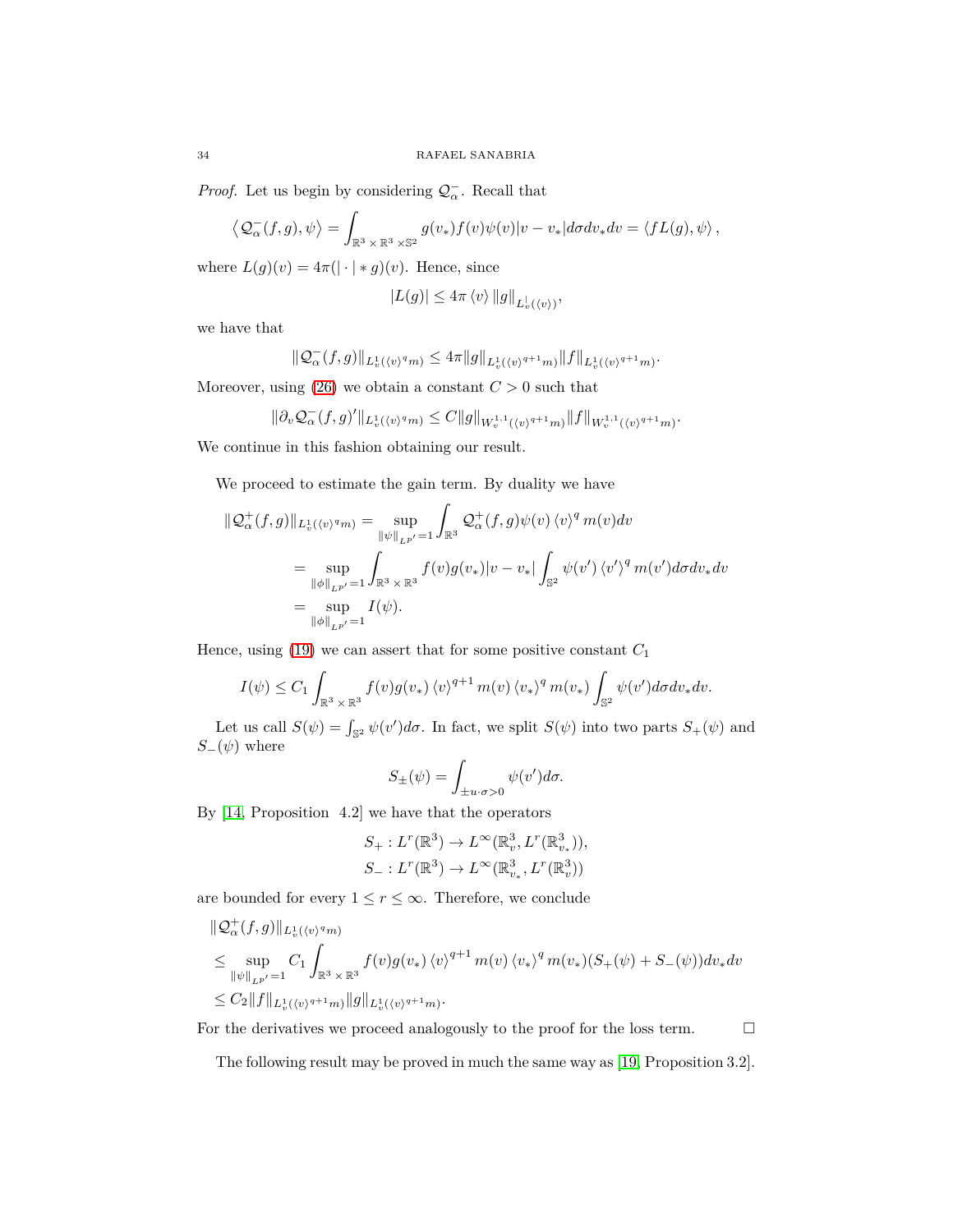<span id="page-34-1"></span>**Proposition A.5.** For any  $\alpha, \alpha' \in (0, 1]$ , and any  $g \in L_v^1(\langle v \rangle^{q+1} m)$ ,  $f \in W_v^{1,1}(\langle v \rangle^{q+1} m)$ *it holds*

$$
\|\mathcal{Q}^+_{\alpha}(f,g)-\mathcal{Q}^+_{\alpha'}(f,g)\|_{L^1_v(\langle v\rangle^q m)}\leq p(\alpha-\alpha')\|f\|_{W^{1,1}_v(\langle v\rangle^{q+1}m)}\|g\|_{L^1_v(\langle v\rangle^{q+1}m)},
$$

*and*

$$
\|\mathcal{Q}^+_\alpha(g,f)-\mathcal{Q}^+_{\alpha'}(g,f)\|_{L^1_v(\langle v\rangle^q m)}\leq p(\alpha-\alpha')\|f\|_{W^{1,1}_v(\langle v\rangle^{q+1}m)}\|g\|_{L^1_v(\langle v\rangle^{q+1}m)}.
$$

*Where*  $p(r)$  *is an explicit polynomial converging to 0 if*  $r$  *goes to 0.* 

*Proof.* The proof of this proposition follows exactly as in [\[19,](#page-40-4) Proposition 3.2], due to [\(19\)](#page-12-1). Let us just remark that in our case [\[19,](#page-40-4) Lemma 3.3] reads as follows. For any  $\delta > 0$  and  $\alpha \in (0, 1)$  it holds that if  $\sigma \in \mathbb{S}^2$  and  $\sin^2 \xi \ge \delta$ , where  $\cos \xi = |\sigma \cdot (w/|w|)|$ and  $w = v + v_* \neq 0$ , then

<span id="page-34-2"></span>
$$
m(v') \le e^b m^k(v) m^k(v_*),\tag{54}
$$

where  $k = (1 - \delta/160)^{\beta/2}$ .

Moreover, from the proof of [\[19,](#page-40-4) Lemma 3.3] we have that

$$
|v|^2 \le (1 - \delta/160)(|v|^2 + |v_*|^2).
$$

This, together with  $\langle v \rangle^{\beta} \leq 1 + |v|^{\beta}$  concludes the proof of [\(54\)](#page-34-2).

The next result is a reformulation of [\[7,](#page-40-7) Proposition A.2] for our weight function.

<span id="page-34-0"></span>**Proposition A.6.** *Set*  $m(v) = \exp(b \langle v \rangle^{\beta})$  *with*  $b > 0$  *and*  $\beta \in (0, 1)$  *and let* 

$$
H(v_*) = \int k_e(v, v_*) \langle v \rangle^q m(v) dv \quad \forall w \in \mathbb{T}^3.
$$

*Then, there exist a constant*  $K = K(e, b, \beta) > 0$  *such that* 

$$
H(v_*) \le K(1+|v_*|^{1-\beta}) \, \langle v_* \rangle^q \, m(v_*)
$$

*for every*  $v_* \in \mathbb{T}^3$ .

*Proof.* Consider  $\hat{m}(v) = \exp(b|v|^{\beta})$ . It is easy to see that

$$
\hat{m}(v) \le m(v) \le e^b \hat{m}(b). \tag{55}
$$

Furthermore, there exist a constant  $C'_{q,b} > 0$  such that  $\langle v \rangle^q \leq C'_{q,b}(1+|v|^q)$ , we have that

$$
H(v_*) \leq C_{q,b} \int k_e(v, v_*)(1+|v|^q)\hat{m}(v)dv,
$$

where  $C_{q,b} = e^b C'_{q,b}$ .

Let us recall that  $k_e$  is given by

$$
k_e(v, v_*)
$$
  
=  $\frac{C_e}{|v - v_*|} \exp \left\{ c_0 \left( (1 + \mu)|v - v_*| + \frac{|v - u_0|^2 - |v_* - u_0|^2}{|v - v_*|} \right)^2 \right\},$ 

for some constants  $C_e, \mu > 0$  depending only on *e* and where  $c_0 = 1/(8\theta_0)$ . Here we will assume  $u_0 = 0$  to simplify the computations, the general case follows in a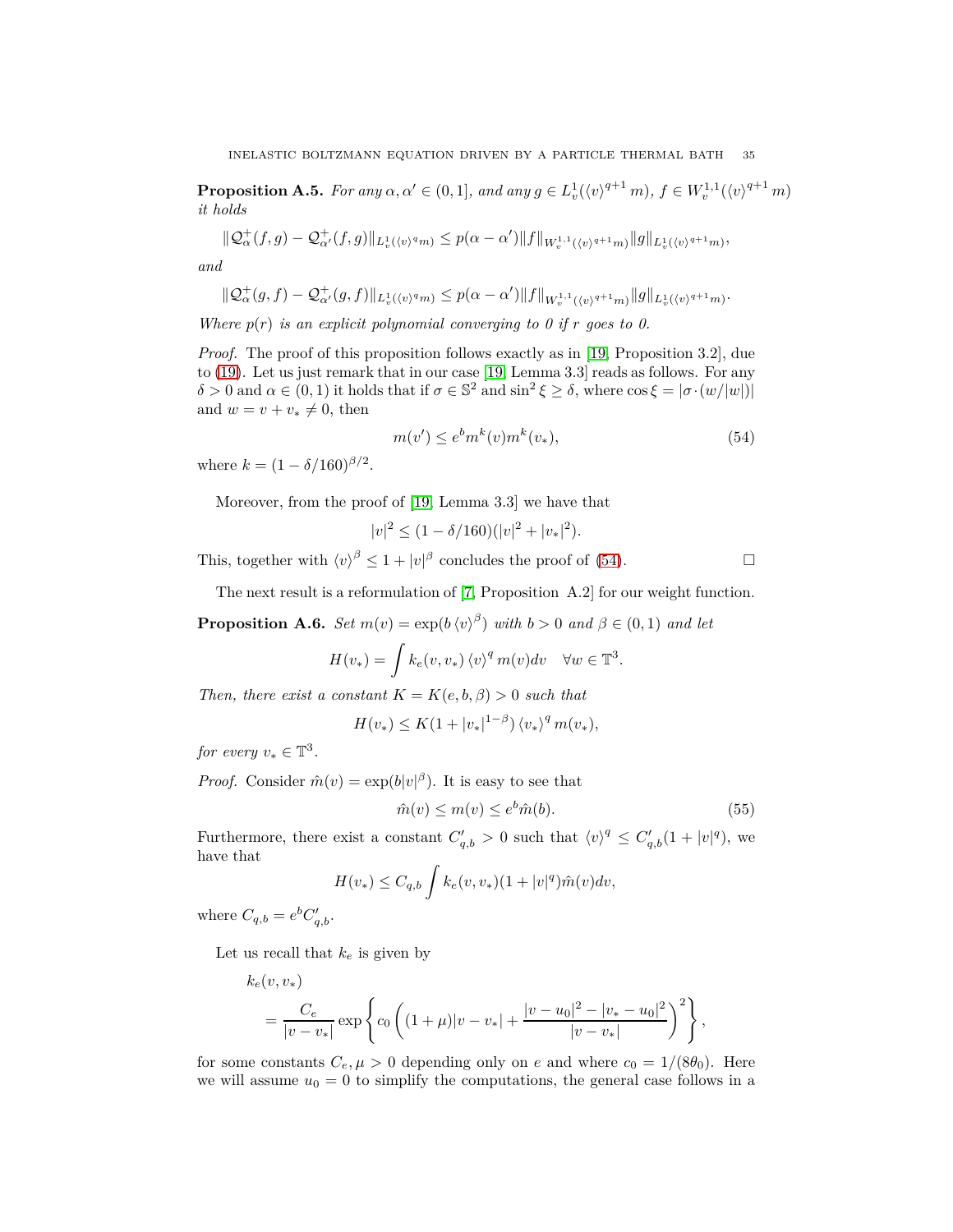similar manner. Taking into account that  $\frac{|v|^2 - |v_*|^2}{|v - v_*|} - |v - v_*| = 2 \frac{v - v_*}{|v - v_*|} \cdot v_*$ , we can rewrite *k<sup>e</sup>* as

$$
k_e(v, v_*) = \frac{C_e}{|v - v_*|} \exp \left\{-c_0 \left( (2 + \mu)|v - v_*| + 2\frac{v - v_*}{|v - v_*|} \cdot v_* \right)^2 \right\}.
$$

Moreover, performing the change of variables  $u = v - v_*$  and using spherical coordinates with  $\rho = |u|$  and  $\rho |v_*|y = u \cdot v_*$ , one gets

$$
H(v_*) = C_0 \int_A F(\rho, y) d\rho dy,
$$

with  $A = [0, +\infty) \times [-1, 1]$  and

$$
F(\rho, y) = \left[1 + (\rho^2 + |v_*|^2 + 2\rho |v_*|y)^{q/2}\right] \rho \times
$$
  
 
$$
\exp\left\{-c_0 \left((2 + \mu)\rho + 2|v_*|y\right)^2 + b\left(\rho^2 + |v_*|^2 + 2\rho |v_*|y\right)^{q/2}\right\}.
$$

Let us split *A* into two regions  $A = A_1 \cup A_2$  where

 $A_1 := \{(\rho, y) \in A : 3|v_*|y \ge -2\rho\}$  and  $A_2 := A \setminus A_1$ .

We first compute the integral over  $A_1$ . Notice that since  $y \leq 1$  and  $\beta \in (0,1)$  we get that for every  $(\rho, y) \in A$ 

$$
\exp\left\{b(\rho^2+|v_*|^2+2\rho|v_*|y)^{q/2}\right\} \le \exp\left(b(\rho+|v_*|)^\beta\right)
$$
  

$$
\le \exp\left(b\rho^\beta\right)\exp\left(b|v_*|^\beta\right).
$$

Moreover, since  $(2 + \mu)\rho + 2|v_*|y \geq (\mu + 2/3)\rho$  for any  $(\rho, y) \in A_1$  we have

$$
\int_{A_1} F(\rho, y) d\rho dy \le C_{1,q} |v_*|^q e^{b|v_*|^\beta} \int_0^{+\infty} \rho \exp(-c_0(2/3 + \mu)^2 \rho^2 + b\rho^\beta) dy d\rho \n+ C_{2,q} e^{b|v_*|^\beta} \int_0^{+\infty} \rho^{q+1} \exp(-c_0(2/3 + \mu)^2 \rho^2 + b\rho^\beta) dy d\rho \n\le C_1 \langle v_* \rangle^q \hat{m}(v_*) \n\le C_1 \langle v_* \rangle^q m(v_*),
$$
\n(56)

for some constant  $C_1 > 0$ , since the integrals are convergent.

On the other hand, for every  $(\rho, y) \in A_2$  we have

<span id="page-35-0"></span>
$$
\rho^2 + |v_*|^2 + 2\rho |v_*|y < |v_*|^2 - \frac{1}{3}\rho^2
$$
 and  $\rho < \frac{3}{2}|v_*|y$ .

In that case, using the change of variables  $z = (2 + \mu)\rho + 2|v_*|y$  we get

$$
\int_{A_2} F(\rho, y) d\rho dy
$$
\n
$$
\leq C_{3,q} \langle v_* \rangle^q \int_0^{(3/2)|v_*|} \rho \exp\left( b(|v_*|^2 - \frac{1}{3}\rho^2)^{\beta/2} \right) d\rho \cdot \int_{-1}^1 \exp\left( -c_0((2+\mu)\rho + 2|v_*|y)^2 \right) dy
$$
\n
$$
\leq C_{3,q} \cdot \frac{1}{2|v_*|} \cdot \langle v_* \rangle^q \int_0^{(3/2)|v_*|} \rho \exp\left( b(|v_*|^2 - \frac{1}{3}\rho^2)^{\beta/2} \right) d\rho \cdot \int_{-\infty}^{+\infty} \exp\left( -c_0 z^2 \right) dz
$$
\n
$$
\leq C_{4,q} \cdot \frac{1}{2|v_*|} \cdot \langle v_* \rangle^q \int_0^{(3/2)|v_*|} \rho \exp\left( b(|v_*|^2 - \frac{1}{3}\rho^2)^{\beta/2} \right) d\rho,
$$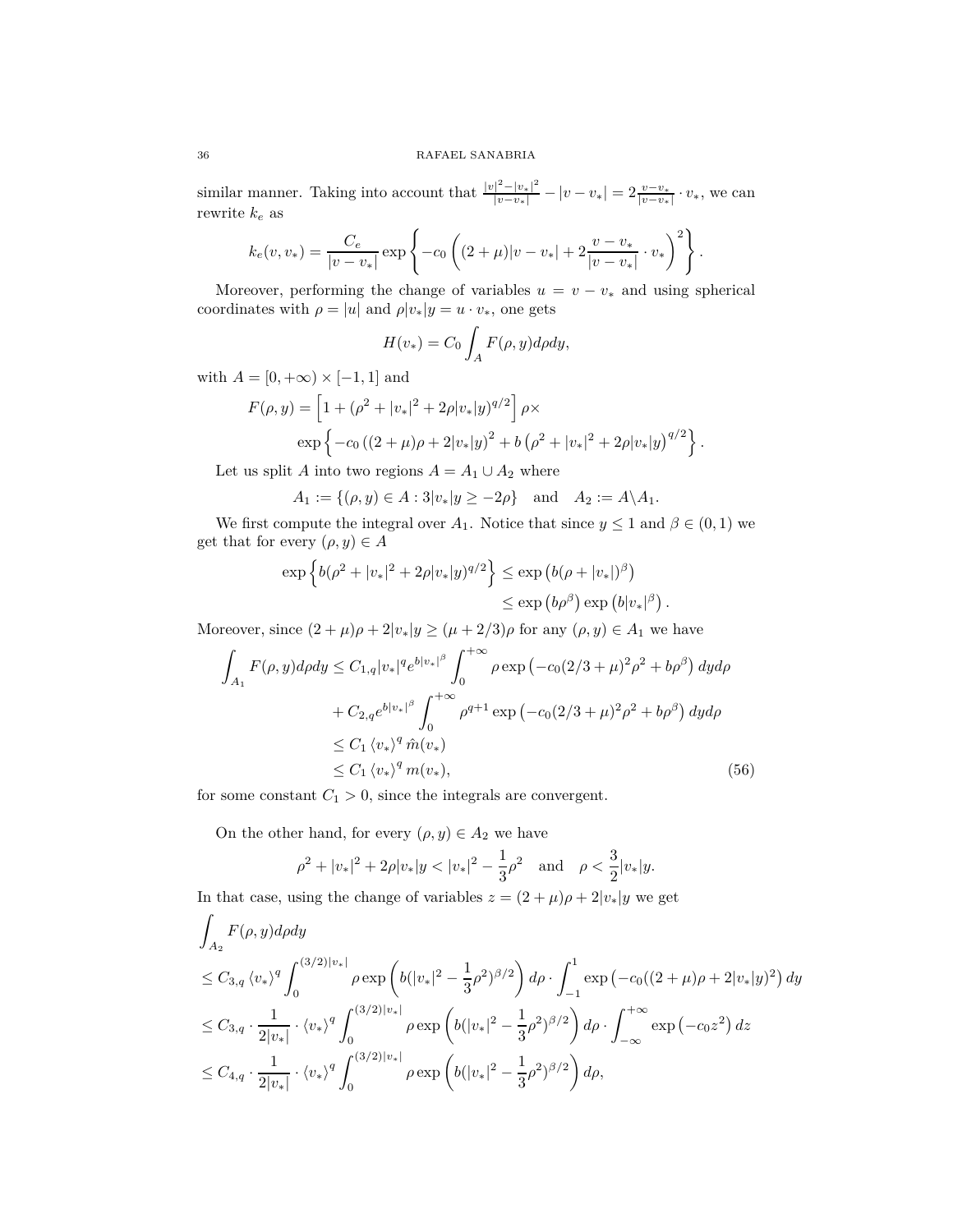since the integral over *z* is finite. Finally, setting  $w = |v_*|^2 - \rho^2/3$  we obtain,

$$
\int_{A_2} F(\rho, y) d\rho dy
$$
\n
$$
\leq C_{4,q} \cdot \frac{3}{2|v_*|} \cdot \langle v_* \rangle^q \int_{|v_*|^2/4}^{|v_*|^2} \exp\left(bw^{\beta/2}\right) dw
$$
\n
$$
\leq C_{4,q} \cdot \frac{3}{2|v_*|} \cdot \langle v_* \rangle^q \int_0^{|v_*|^2} \exp\left(bw^{\beta/2}\right) dw
$$
\n
$$
\leq C_{4,q} \cdot \frac{3}{2|v_*|} \cdot \langle v_* \rangle^q \cdot \frac{2}{b\beta} |v_*|^{2-\beta} \exp(b|v_*|^{\beta})
$$
\n
$$
\leq C_2 \langle v_* \rangle^q \hat{m}(v_*) |v_*|^{1-\beta}
$$
\n
$$
\leq C_2 \langle v_* \rangle^q m(v_*) |v_*|^{1-\beta}, \tag{57}
$$

<span id="page-36-0"></span>for some positive constant  $C_2$ . Thus, putting together  $(56)$  and  $(57)$  we get the  $r$ esult.

### <span id="page-36-1"></span>Appendix B. Semigroup Generators

The aim of this section is to prove that the operator  $\mathcal{B}_{\alpha,\delta}$  generates a  $C_0$ semigroup in  $L^1_{x,v}(\langle v \rangle^q m)$  for any  $q \ge 0$ . Moreover, the same proof remains true in the spaces  $E_j$  with  $j = -1, 0, 1$  and  $\mathcal{E}$ .

The proof presented here follows the one in [\[1,](#page-40-10) Appendix C], with some adaptations due to the definition and splitting of the operator  $\mathcal{B}_{\alpha,\delta}$  presented here.

Let us recall the definition of the operator  $\mathcal{B}_{\alpha,\delta}$ :

$$
\mathcal{B}_{\alpha,\delta}(h) := \mathcal{T}_{\alpha,R}(h) + \mathcal{L}_R^+(h) - \Sigma h - v \cdot \nabla_x h,
$$

where  $\Sigma = \nu_{\alpha} + \nu_{e}$ , with domain  $D(\mathcal{B}_{\alpha,\delta}) = W_{x,v}^{1,1}(\langle v \rangle^{q+1} m)$ . Moreover, recall the definition of  $\mathcal{T}_{\alpha,R}$  and  $\mathcal{L}_R^+$ 

$$
\mathcal{T}_{\alpha,R}(h) = \mathcal{Q}_{\alpha,R}^+(h, F_{\alpha}) + \mathcal{Q}_{\alpha,R}^+(F_{\alpha}, h) - \mathcal{Q}_{\alpha,R}^-(F_{\alpha}, h),
$$
  

$$
\mathcal{L}_R^+(h) = \mathcal{Q}_{e,R}^+(h, \mathcal{M}_0),
$$

where  $\mathcal{Q}^+_{\alpha,R}, \mathcal{Q}^+_{e,R}$  (resp.  $\mathcal{Q}^-_{\alpha,R}$ ) is the gain (resp. loss) part of the collision operator associated to the mollified collision kernel  $(1 - \Theta_{\delta})B$ .

Consider the operator

$$
A_0(h) := -\Sigma h - v \cdot \nabla_x h.
$$

Notice that, by a similar argument as in [\(12\)](#page-8-3), we have that there exist  $\sigma_0, \sigma_1 > 0$ such that

$$
0 < \sigma_0 \leq \sigma_0 \langle v \rangle \leq \Sigma(v) \leq \sigma_1 \langle v \rangle,
$$

for every  $v \in \mathbb{R}^3$ . Therefore, the domain of  $A_0$  coincides with the domain of  $v \cdot \nabla_x h$  wich is  $W_{x,v}^{1,1}(\langle v \rangle^{q+1} m)$ . It is easy to see that  $A_0$  generates a  $C_0$ -semigroup  ${U(t): t \geq 0}$  given by

$$
U(t)h(x,v) := e^{-\Sigma(v)t}h(x-tv,v),
$$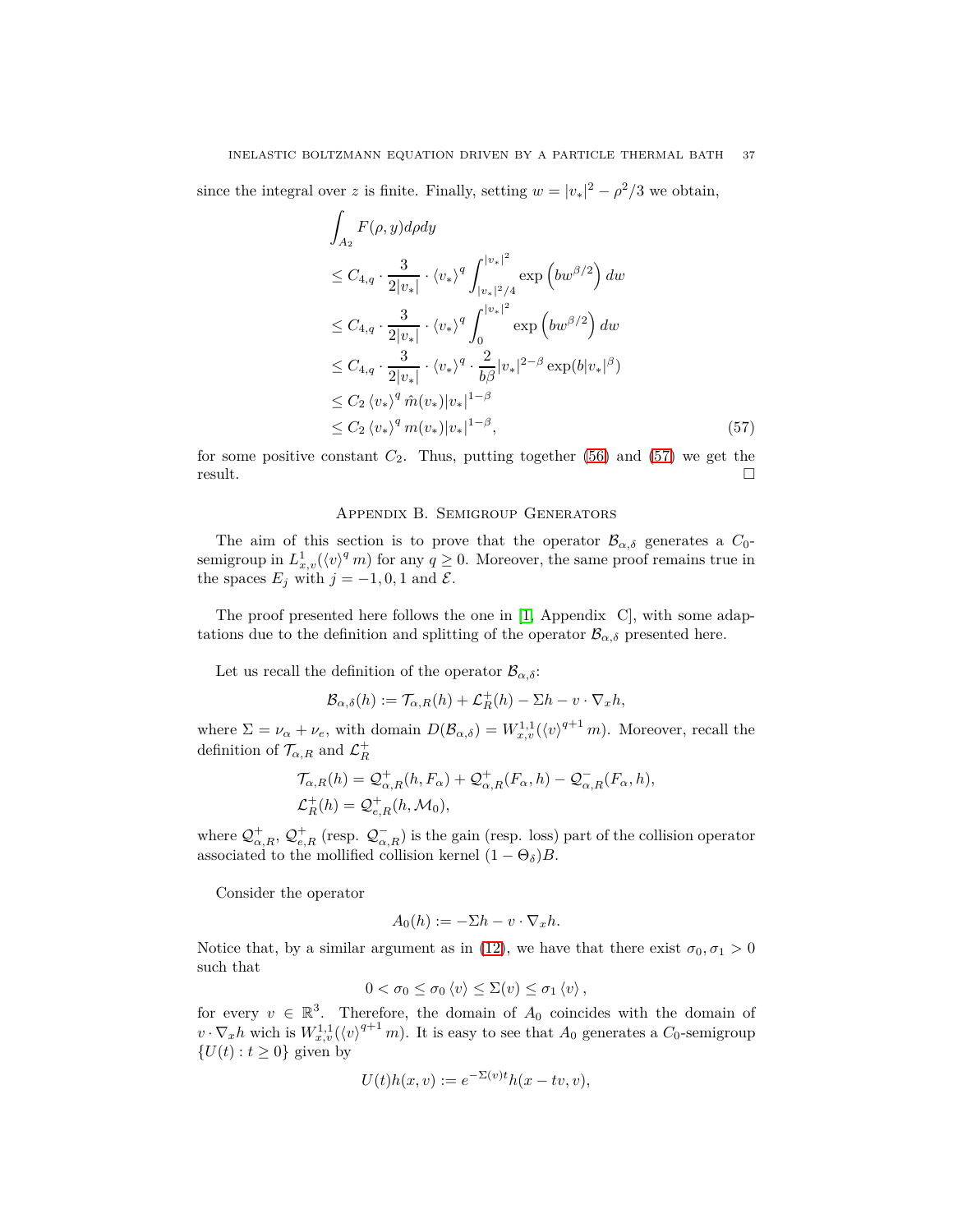which satisfies

$$
||U(t)h||_{L^1_{x,v}(\langle v \rangle^q m)} \le e^{-\sigma_0 t} ||h||_{L^1_{x,v}(\langle v \rangle^q m)}.
$$

In particular  $\{U(t) : t \ge 0\}$  is a nonnegative contractive semigroup in  $L^1_{x,v}(\langle v \rangle^q m)$ .

<span id="page-37-0"></span>**Lemma B.1.** *For any*  $\alpha > 0$ *,*  $q \ge 0$  *and*  $\lambda > 0$ 

$$
||R_{A_0}(\lambda)||_{\mathscr{B}(L^1_{x,v}(\langle v \rangle^q m), L^1_{x,v}(\langle v \rangle^{q+1} m))} \le \frac{1}{\sigma_0},
$$
\n(58)

*and,*

<span id="page-37-2"></span>
$$
||R_{A_0}(\lambda)||_{\mathscr{B}(L^1_{x,v}(\langle v \rangle^q m))} \le \frac{1}{\lambda + \sigma_0}.
$$
\n(59)

*Proof.* Since,  $\{U(t): t \geq 0\}$  is a nonnegative semigroup  $R_{A_0}(\lambda)$  is also nonnegative. Moreover, since the positive cone of  $L_{x,v}^1(\langle v \rangle^q m)$  is generating (i.e. every element in  $L^1_{x,v}(\langle v \rangle^q m)$  is the difference of two elements in the positive cone), it is enough to consider *h* nonnegative.

Let  $g = R_{A_0}(\lambda)h$ . Thus, we have

$$
h = (\lambda I - A_0)R_{A_0}(\lambda)h = (\lambda I - A_0)g
$$
  
= (\lambda + \Sigma)g + v \cdot \nabla\_x g.

Multipling by the weight and integrating over  $\mathbb{R}^3 \times \mathbb{T}^3$  we get

$$
\int_{\mathbb{R}^3 \times \mathbb{T}^3} (\lambda + \Sigma(v)) g(x, v) \langle v \rangle^q m(v) dv dx = ||h||_{L^1_{x,v}(\langle v \rangle^q m)}.
$$

Hence, since  $\sigma_0 \langle v \rangle \leq \Sigma(v)$  we have

$$
\lambda \|g\|_{L^1_{x,v}(\langle v \rangle^q m)} + \sigma_0 \|g\|_{L^1_{x,v}(\langle v \rangle^{q+1} m)} \le \|h\|_{L^1_{x,v}(\langle v \rangle^q m)},
$$

which concludes our proof.

The next step is to split  $\mathcal{T}_R := \mathcal{T}_{\alpha,R} + \mathcal{L}_R^+$  into positive and negative parts

$$
\mathcal{T}_R^+(h) := \mathcal{Q}_{\alpha,R}^+(h, F_\alpha) + \mathcal{Q}_{\alpha,R}^+(F_\alpha, h) + \mathcal{L}_R^+(h),
$$
  

$$
\mathcal{T}_R^-(h) := \mathcal{Q}_{\alpha,R}^-(F_\alpha, h).
$$

By a similar argument as the one presented in [\[11,](#page-40-13) Proposition B.2] one has the following lemma:

<span id="page-37-1"></span>**Lemma B.2.** *For any*  $q \geq 0$  *there exist*  $\kappa(\delta)$  *going to 0 as*  $\delta \to 0$ *, and such that for ever*  $h \in L^1_{x,v}(\langle v \rangle^q m)$ 

$$
\|\mathcal{T}_{R}^{+}(h)\|_{L_{x,v}^{1}(\langle v\rangle^{q}m)} \leq \kappa(\delta) \|h\|_{L_{x,v}^{1}(\langle v\rangle^{q+1}m)},
$$

*and that*  $\mathcal{T}_R^-$  *is bounded in*  $L^1_{x,v}(\langle v \rangle^q m)$ *.* 

Let us introduce the operator  $A_1 := A_0 + \mathcal{T}_R^+$ . We want to prove that  $\lambda I - A_1$ is invertible. In order to do this, notice that

$$
\lambda I - A_1 = (\lambda I - A_0)(I - R_{A_0} \mathcal{T}_R^+),
$$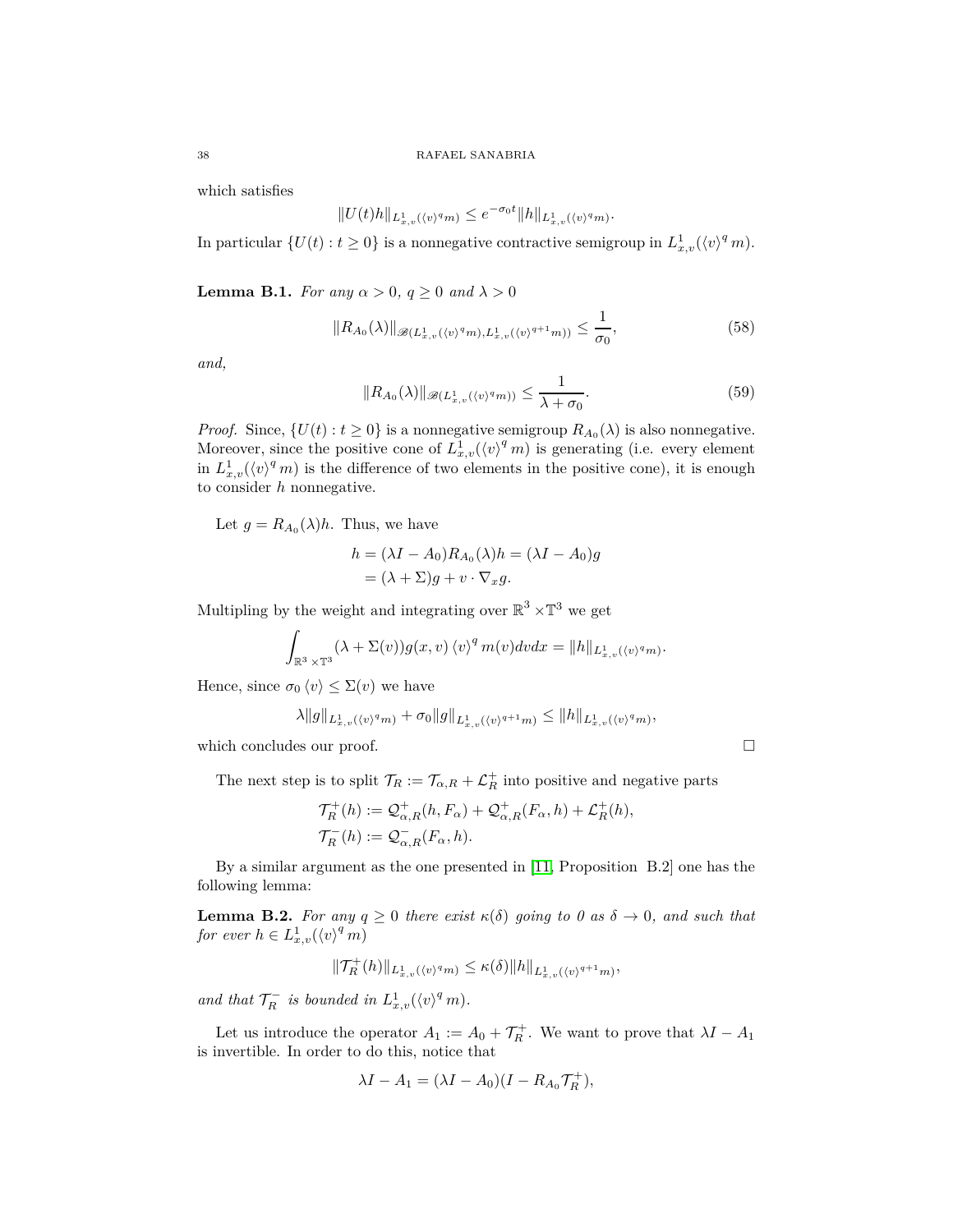so it is enought to see that  $I - R_{A_0} \mathcal{T}_R^+$  is invertible. By the lemmas [B.1](#page-37-0) and [B.2](#page-37-1) we have that for every  $\lambda > 0$ 

$$
\|\mathcal{T}_{R}^{+}R_{A_{0}}(\lambda)h\|_{L_{x,v}^{1}(\langle v)^{q}m)} \leq \kappa(\delta)\|R_{A_{0}}(\lambda)h\|_{L_{x,v}^{1}(\langle v)^{q+1}m)} \tag{60}
$$

$$
\leq \frac{\kappa(\delta)}{\sigma_{0}}\|h\|_{L_{x,v}^{1}(\langle v)^{q}m)}.
$$

Thus, taking  $\delta$  small enough we have  $\kappa(\delta) < \sigma_0$ , so one deduces that  $\mathbb{R}^+ \subset \rho(A_1)$ and, for every  $\lambda > 0$ ,  $I - R_{A_0} \mathcal{T}_R^+$  is invertible. Moreover, by the Neumann series (see [\[6,](#page-40-21) Remark 2.34]) one has

$$
R_{A_1}(\lambda) = R_{A_0} \sum_{j=0}^{\infty} \left( \mathcal{T}_R^+ R_{A_0}(\lambda) \right)^j.
$$

Therefore, according to [\(59\)](#page-37-2)

$$
\lim_{\lambda \to \infty} ||R_{A_1}(\lambda)||_{\mathscr{B}(L^1_{x,v}(\langle v \rangle^q m))} \le \lim_{\lambda \to \infty} \frac{1}{\lambda + \sigma_0} = 0.
$$

Finally, notice that  $\mathcal{B}_{\alpha,\delta} = A_1 - \mathcal{T}_R^-$ . Since  $\mathcal{T}_R^-$  is bounded, one can take  $\lambda$  large enough such that

$$
\|\mathcal{T}_R^-\|_{\mathscr{B}(L^1_{x,v}(\langle v \rangle^q m))} \|R_{A_1}(\lambda)\|_{\mathscr{B}(L^1_{x,v}(\langle v \rangle^q m))} < 1.
$$

Hence, one deduces that  $\lambda I - \mathcal{B}_{\alpha,\delta}$  is invertible for  $\lambda$  large enough. This, together with the hypo-dissipativity ensures that  $\mathcal{B}_{\alpha,\delta}$  generates a  $C_0$ -semigroup due to Lumer-Phillips theorem (see [\[6,](#page-40-21) Theorem 3.19] or [\[22,](#page-40-15) Theorem 4.3]).

### Appendix C. Spectral Theorems

<span id="page-38-0"></span>In this section we present a more abstract theorem regarding enlargement of the functional space semigroup decay. More specifically:

<span id="page-38-1"></span>**Theorem C.1.** [\[15,](#page-40-9) Theorem 2.13] *Let*  $E'$ ,  $\mathcal{E}'$  *be two Banach spaces with*  $E' \subset \mathcal{E}'$ *dense with continuous embedding, and consider*  $L \in \mathcal{C}(E')$ ,  $\mathcal{L} \in \mathcal{C}(\mathcal{E}')$  *with*  $\mathcal{L}|_{E'} = L$ *and <sup>a</sup>* <sup>∈</sup> <sup>R</sup>*. Assume*

<span id="page-38-3"></span>*(A) L* generates a semigroup  $e^{tL}$  in  $E'$ ,  $L-a$  is hypodissipative on  $Range(\text{id} - \Pi_{L,a})$ *and*

$$
\Sigma(L) \cap \Delta_a := \{\xi_1, ..., \xi_k\} \subset \Sigma_d(L).
$$

- <span id="page-38-4"></span><span id="page-38-2"></span>*(B) There exist*  $A, B \in C(\mathcal{E}')$  *such that*  $\mathcal{L} = A + B$ *,*  $A|_{E'} = A$ *,*  $B|_{E'} = B$ *, some*  $n \geq 1$  *and*  $C_a > 0$  *such that* 
	- *(B.1)*  $B a$  *is hypodissipative in*  $\mathcal{E}'$ ,
	- $(B.2)$   $A \in \mathcal{B}(\mathcal{E}')$  and  $A \in \mathcal{B}(E'),$
	- *(B.3)*  $T_n := (\mathcal{A}S_B)^{(*n)}$  satisfies  $||T_n(t)||_{\mathscr{B}(\mathcal{E}',E')} \leq C_a e^{at}$ .

*Then*  $\mathcal L$  *is hypodissipative in*  $\mathcal E'$  *with* 

$$
||S_{\mathcal{L}}(t) - \sum_{j=1}^k S_L(t)\Pi_{\mathcal{L},\xi_j}||_{\mathscr{B}(\mathcal{E}')} \leq C'_a t^n e^{at},
$$

*for all*  $t \geq 0$  *and for some*  $C'_a > 0$ *.* 

Actually, the assumption [\(B.3\)](#page-38-4) follows from [\[15,](#page-40-9) Lemma 2.17] which yields an estimate on the norms  $||T_n||_{\mathscr{B}(E_j, E_{j+1})}$  for  $j = -1, 0$ :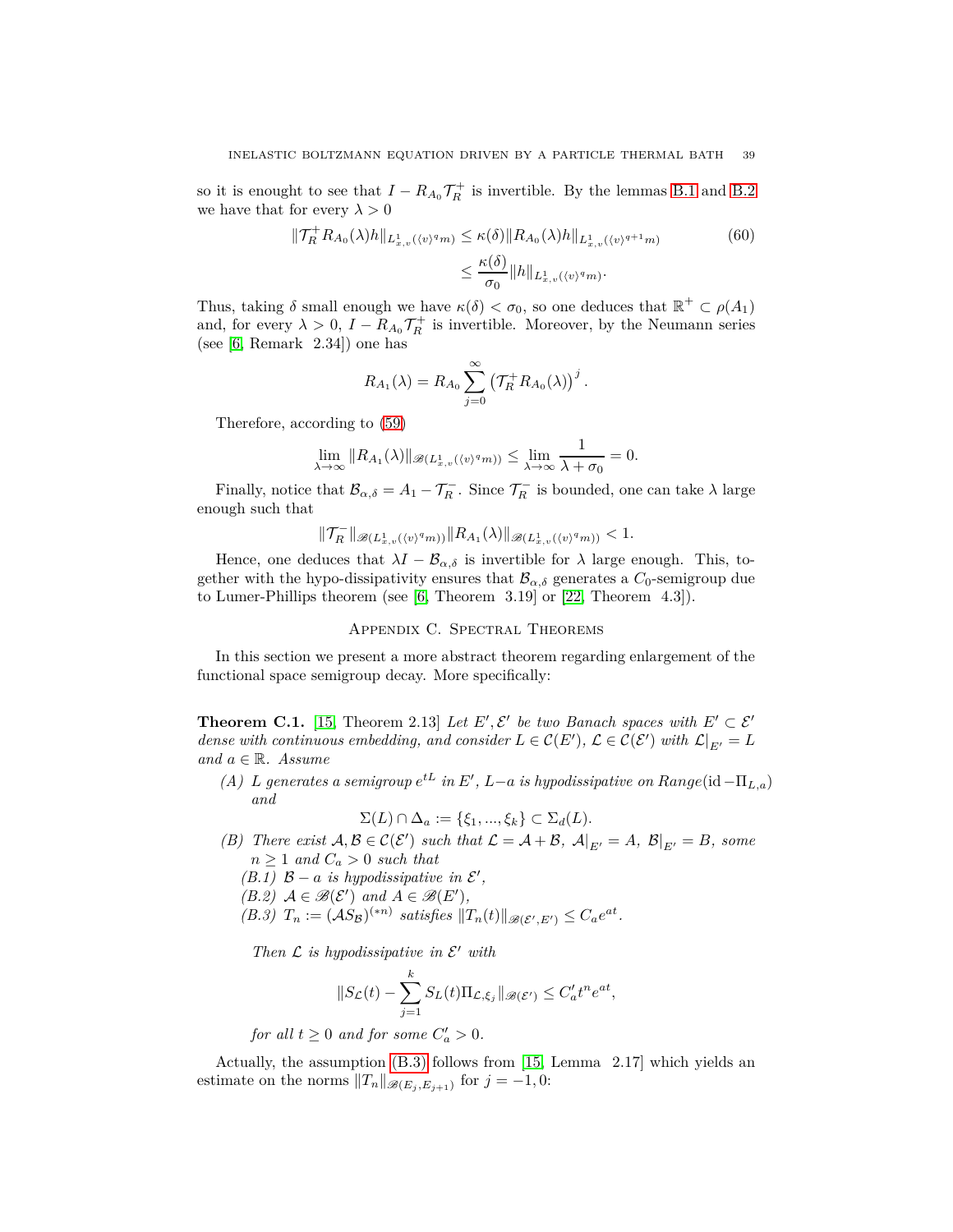<span id="page-39-0"></span>**Lemma C.2.** *Let*  $X, Y$  *be two Banach space with*  $X \subset Y$  *dense with continuous embedding, and consider*  $L \in \mathcal{B}(X)$ *,*  $\mathcal{L} \in \mathcal{B}(Y)$  *such that*  $\mathcal{L}|_X = L$ *,*  $\mathcal{L} = \mathcal{A} + \mathcal{B}$ and  $a \in \mathbb{R}$ . We assume that there exist some intermediate spaces

$$
X=\mathcal{E}_J\subset \mathcal{E}_{J-1}\subset \cdots \mathcal{E}_2\subset \mathcal{E}_1=Y,
$$

*with*  $J \geq 2$ *, such that if we denote*  $A_j = A|_{\mathcal{E}_j}$  and  $\mathcal{B}_j = \mathcal{B}|_{\mathcal{E}_j}$ 

- *(1)*  $(B_j a)$  *is hypodissipative and*  $A_j$  *is bounded on*  $\mathcal{E}_j$  *for*  $j = 1, ..., J$ *.*
- (2) There are some constants  $l \in \mathbb{N}^*$ ,  $C \geq 1$ ,  $K \in \mathbb{R}$ ,  $\gamma \in [0,1)$  such that for *all*  $t > 0$  *for*  $j = 1, ..., J - 1$

$$
||T_l(t)||_{\mathscr{B}(\mathcal{E}_j,\mathcal{E}_{j+1})} \leq C \frac{e^{Kt}}{t^{\gamma}}.
$$

*Then for any*  $a' > a$ *, there exist some constructive constants*  $n \in \mathbb{N}$ *,*  $C_{a'} \ge 1$  *such that for all*  $t \geq 0$ 

$$
||T_n(t)||_{\mathscr{B}(\mathcal{E}_j,\mathcal{E}_{j+1})} \leq C_{a'}e^{a't}.
$$

Furthermore, we state a quantitative spectral mapping theorem. A proof for this result can be found in [\[23,](#page-41-0) Proposition 2.20]. A more general version of this theorem can be found in [\[21\]](#page-40-16).

<span id="page-39-1"></span>**Theorem C.3.** *Consider a Banach space X and an operator*  $\Lambda \in \mathcal{C}(X)$  *so that*  $\Lambda = \mathcal{A} + \mathcal{B}$  where  $\mathcal{A} \in \mathcal{B}$  and  $\mathcal{B} - a$  is hypodissipative on X for some  $a \in \mathbb{R}$ . We *assume furthermore that there exist a family*  $X_j$ ,  $1 \leq j \leq m$ ,  $m \geq 2$  *of intermediate spaces such that*

$$
X_m \subset D(\Lambda^2) \subset X_{m-1} \subset \cdots X_2 \subset X_1 = X,
$$

*and a family of operators*  $\Lambda_j$ *,*  $\mathcal{A}_j$ *,*  $\mathcal{B}_j \in \mathcal{C}(X_j)$  *such that* 

$$
\Lambda_j = \mathcal{A}_j + \mathcal{B}_j, \quad \Lambda_j = \Lambda|_{X_j}, \quad \mathcal{A}_j = \mathcal{A}|_{X_j}, \quad \mathcal{B}_j = B|_{X_j},
$$

<span id="page-39-2"></span>*and that it holds*

- <span id="page-39-3"></span>*(i)*  $(B_j - a)$  *is hypodissipative on*  $X_j$ ;
- <span id="page-39-4"></span>*(ii)*  $A_j$  ∈  $\mathcal{B}(X_j)$ ;
- *(iii) there exist*  $n \in \mathbb{N}$  *such that*  $T_n(t) := (AS_{\mathcal{B}}(t))^{*n}$  *satisfies*

$$
||T_n(t)||_{\mathscr{B}(X,X_m)} \le Ce^{at}.
$$

<span id="page-39-5"></span>*Hence, the following localization of the principal part of the spectrum*

*(A)* There are some distinct complex numbers  $\xi_1, ..., \xi_k \in \Delta_a$ ,  $k \in \mathbb{N}$  such that

$$
\Sigma(\Lambda) \cap \Delta_a = \{\xi_1, ..., \xi_k\} \subset \Sigma_d(\Lambda);
$$

*implies the following quantitative growth estimate on the semigroup:*

*(B)* for any  $a' \in (a, \infty) \setminus {\Re{\epsilon_{j}}}, j = 1, ..., k$ , there exist some constructive con*stant*  $C_{a'} > 0$  *such that for every*  $t \geq 0$ 

$$
\left\| S_{\Lambda}(t) - \sum_{j=1}^{k} S_{\Lambda}(t) \Pi_{\Lambda, \xi_j} \right\|_{\mathscr{B}(X)} \leq C_{a'} e^{a't}.
$$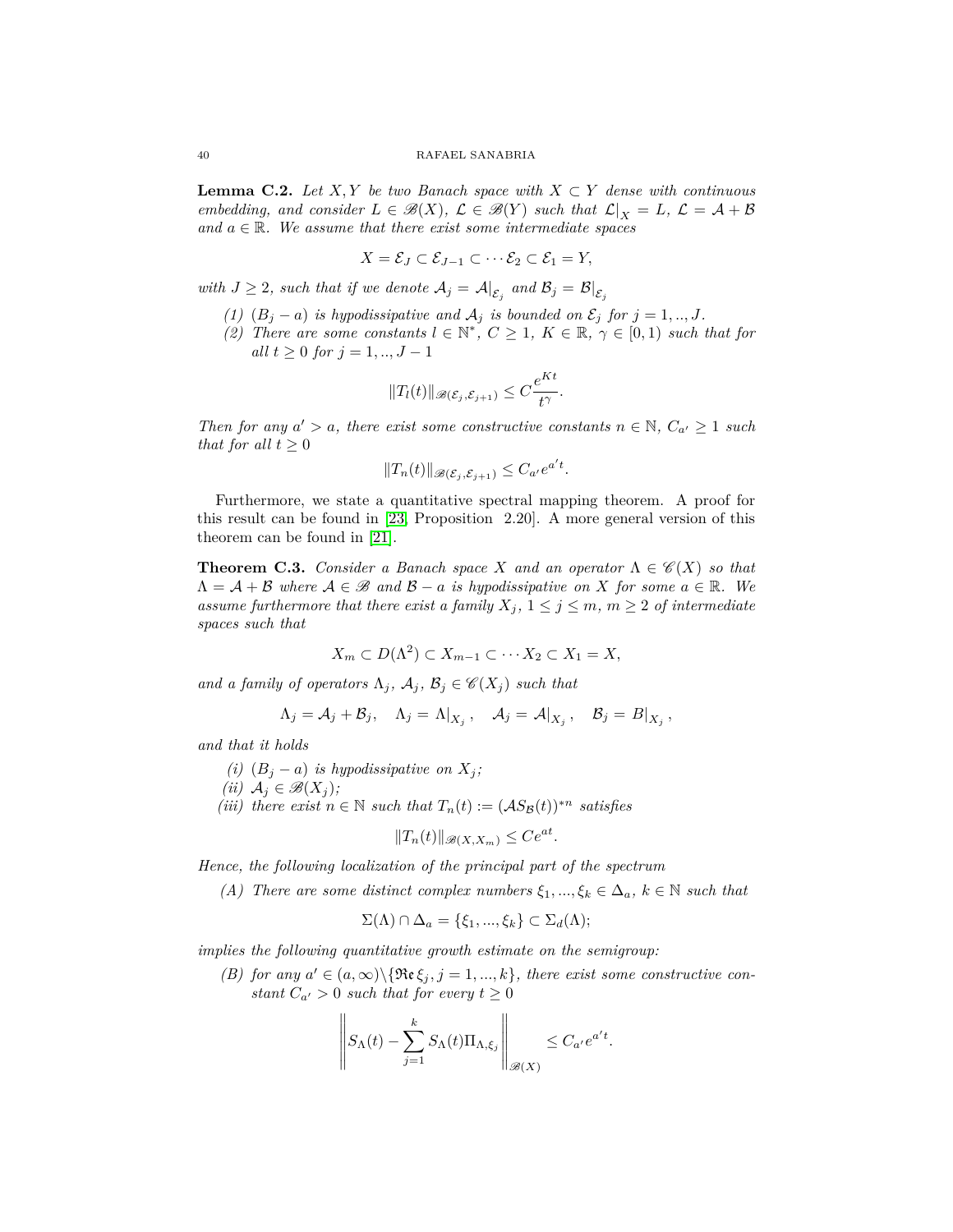#### <span id="page-40-0"></span>**REFERENCES**

- <span id="page-40-10"></span>[1] Ricardo J Alonso, Véronique Bagland, and Bertrand Lods. Convergence to self-similarity for ballistic annihilation dynamics. *Journal de Mathématiques Pures et Appliquées*, 2019.
- [2] Ricardo J Alonso and Irene M Gamba. Propagation of l1 and l∞ maxwellian weighted bounds for derivatives of solutions to the homogeneous elastic boltzmann equation. *Journal de mathématiques pures et appliquées*, 89(6):575–595, 2008.
- <span id="page-40-11"></span>[3] Ricardo J Alonso, Irene M Gamba, and M Tasković. Exponentially-tailed regularity and decay rate to equilibrium for the boltzmann equation. *arXiv preprint arXiv:1711.06596*, 2017.
- <span id="page-40-19"></span>[4] Ricardo J Alonso and Bertrand Lods. Uniqueness and regularity of steady states of the boltzmann equation for viscoelastic hard-spheres driven by a thermal bath. *Communications in Mathematical Sciences*, 11(4):850–906, 2013.
- <span id="page-40-17"></span>[5] Luisa Arlotti and Bertrand Lods. Integral representation of the linear boltzmann operator for granular gas dynamics with applications. *Journal of Statistical Physics*, 129(3):517–536, 2007.
- <span id="page-40-21"></span>[6] Jacek Banasiak and Luisa Arlotti. *Perturbations of positive semigroups with applications*. Springer Science & Business Media, 2006.
- <span id="page-40-7"></span>[7] Marzia Bisi, José A Cañizo, and Bertrand Lods. Uniqueness in the weakly inelastic regime of the equilibrium state to the boltzmann equation driven by a particle bath. *SIAM Journal on Mathematical Analysis*, 43(6):2640–2674, 2011.
- <span id="page-40-12"></span>[8] Marzia Bisi, José A Canizo, and Bertrand Lods. Entropy dissipation estimates for the linear boltzmann operator. *Journal of Functional Analysis*, 269(4):1028–1069, 2015.
- <span id="page-40-6"></span>[9] Marzia Bisi, José A Carrillo, and Bertrand Lods. Equilibrium solution to the inelastic boltzmann equation driven by a particle bath. *Journal of Statistical Physics*, 133(5):841–870, 2008.
- <span id="page-40-1"></span>[10] Nikolai V Brilliantov and Thorsten Pöschel. *Kinetic theory of granular gases*. Oxford University Press, 2010.
- <span id="page-40-13"></span>[11] José A Cañizo and Bertrand Lods. Exponential trend to equilibrium for the inelastic boltzmann equation driven by a particle bath. *Nonlinearity*, 29(5):1687, 2016.
- <span id="page-40-8"></span>[12] Ronald J DiPerna and Pierre-Louis Lions. On the cauchy problem for boltzmann equations: global existence and weak stability. *Annals of Mathematics*, pages 321–366, 1989.
- <span id="page-40-20"></span>[13] IM Gamba, V Panferov, and C Villani. Upper maxwellian bounds for the spatially homogeneous boltzmann equation. *Archive for rational mechanics and analysis*, 194(1):253–282, 2009.
- <span id="page-40-2"></span>[14] Irene M Gamba, Vladislav Panferov, and Cedric Villani. On the boltzmann equation for diffusively excited granular media. *Communications in Mathematical Physics*, 246(3):503– 541, 2004.
- <span id="page-40-9"></span>[15] Maria Pia Gualdani, Stéphane Mischler, and Clément Mouhot. *Factorization of nonsymmetric operators and exponential H-theorem*. Société Mathématique de France, 2017.
- <span id="page-40-14"></span>[16] Tosio Kato. *Perturbation theory for linear operators*, volume 132. Springer Science & Business Media, 2013.
- <span id="page-40-18"></span>[17] Bertrand Lods, Clément Mouhot, and Giuseppe Toscani. Relaxation rate, diffusion approximation and fick's law for inelastic scattering boltzmann models. *Kinetic & Related Models*, 1(2):223–248, 2008.
- <span id="page-40-5"></span>[18] Stéphane Mischler and Clément Mouhot. Cooling process for inelastic boltzmann equations for hard spheres, part ii: Self-similar solutions and tail behavior. *Journal of statistical physics*, 124(2-4):703–746, 2006.
- <span id="page-40-4"></span>[19] Stéphane Mischler and Clément Mouhot. Stability, convergence to self-similarity and elastic limit for the boltzmann equation for inelastic hard spheres. *Communications in Mathematical Physics*, 288(2):431–502, 2009.
- <span id="page-40-3"></span>[20] Stéphane Mischler and Clément Mouhot. Stability, convergence to the steady state and elastic limit for the boltzmann equation for diffusively excited granular media. *Discrete and Continuous Dynamical Systems-Series A*, 24(1):159–185, 2009.
- <span id="page-40-16"></span>[21] Stéphane Mischler and Justine Scher. Spectral analysis of semigroups and growthfragmentation equations. In *Annales de l'Institut Henri Poincare (C) Non Linear Analysis*, volume 33, pages 849–898. Elsevier, 2016.
- <span id="page-40-15"></span>[22] Amnon Pazy. *Semigroups of linear operators and applications to partial differential equations*, volume 44. Springer Science & Business Media, 2012.